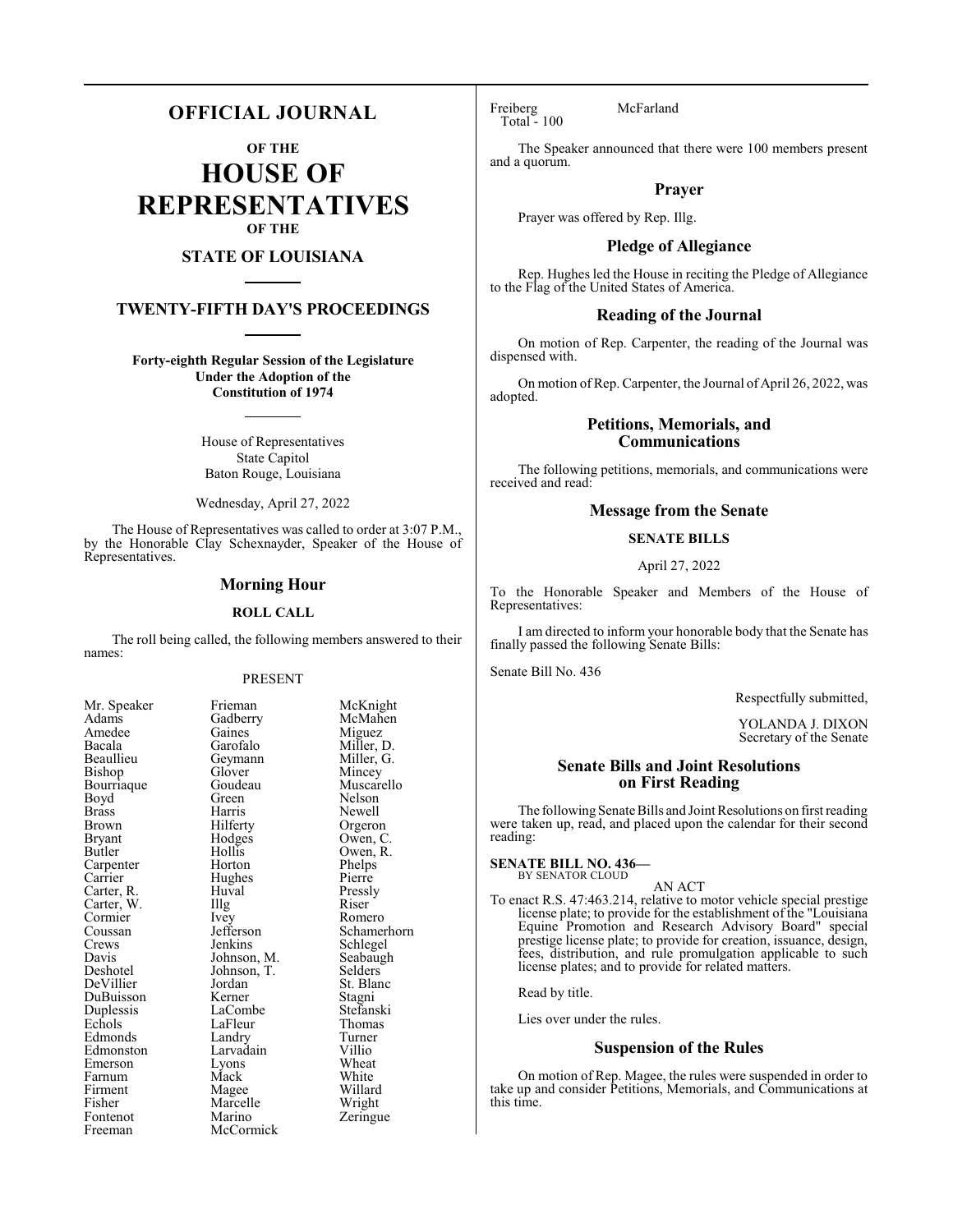### Page 2 HOUSE

25th Day's Proceedings - April 27, 2022

#### **Petitions, Memorials, and Communications**

The following petitions, memorials, and communications were received and read:

#### **Message from the Senate**

#### **ASKING CONCURRENCE IN SENATE CONCURRENT RESOLUTIONS**

April 27, 2022

To the Honorable Speaker and Members of the House of Representatives:

I am directed to inform your honorable body that the Senate has adopted and asks your concurrence in the following Senate Concurrent Resolutions:

Senate Concurrent Resolution No. 43

Respectfully submitted,

YOLANDA J. DIXON Secretary of the Senate

#### **Senate Concurrent Resolutions Lying Over**

The following Senate Concurrent Resolutions contained in the message were taken up and acted upon as follows:

#### **SENATE CONCURRENT RESOLUTION NO. 43—** BY SENATOR FIELDS

A CONCURRENT RESOLUTION

To express the sincere condolences of the Legislature of Louisiana upon the passing of Johnnie A. Jones Sr. and to gratefully acknowledge his extraordinary career of public service on behalf of the citizens of Louisiana.

Read by title.

Lies over under the rules.

#### **Suspension of the Rules**

On motion of Rep. Magee, the rules were suspended in order to take up and consider Introduction of Resolutions, House and House Concurrent at this time.

#### **Introduction of Resolutions, House and House Concurrent**

The following members introduced the following entitled House and House Concurrent Resolutions, which were read the first time by their titles and placed upon the calendar for their second reading:

### **HOUSE RESOLUTION NO. 89—** BY REPRESENTATIVE GEYMANN

A RESOLUTION

To urge and request the local governing authority ofCalcasieu Parish and the Calcasieu Parish Animal Services and Adoption Center to become a "no kill" shelter by adopting policies and programs which provide alternatives to euthanizing healthy dogs and cats prior to December 31, 2025.

Read by title.

Lies over under the rules.

#### **HOUSE RESOLUTION NO. 90—**

BY REPRESENTATIVE FRIEMAN A RESOLUTION

To commend the American Physical Therapy Association-Louisiana Chapter for its outstanding achievements and to designate Wednesday, April 27, 2022, as Physical Therapy Day at the state capitol.

Read by title.

On motion of Rep. Frieman, and under a suspension of the rules, the resolution was adopted.

### **HOUSE RESOLUTION NO. 91—**

BY REPRESENTATIVE PRESSLY A RESOLUTION

To designate April 28, 2022, as Louisiana Occupational Therapy Association Day at the state capitol.

Read by title.

On motion of Rep. Pressly, and under a suspension of the rules, the resolution was adopted.

#### **HOUSE CONCURRENT RESOLUTION NO. 94—**

BY REPRESENTATIVE DUPLESSIS A CONCURRENT RESOLUTION

To urge and request the Department of Children and Family Services and the Louisiana Department of Health, jointly, to study the feasibility, best structure, and potential return on investment of a program to provide children born in Louisiana whose birth was covered or eligible for coverage by Medicaid with a trust that, at maturity, can be used to fund the child's postsecondary education in this state, the purchase of a home in this state, or formation of a business in this state; and to report the findings of the study to the legislature.

Read by title.

Lies over under the rules.

#### **House and House Concurrent Resolutions Lying Over**

The following House and House Concurrent Resolutions lying over were taken up and acted upon as follows:

#### **HOUSE CONCURRENT RESOLUTION NO. 93—**

BY REPRESENTATIVE EMERSON A CONCURRENT RESOLUTION

To commend and honor the pregnancy care centers of Louisiana.

Read by title.

Under the rules, the above resolution was referred to the Committee on Health and Welfare.

#### **Senate Concurrent Resolutions Lying Over**

The following Senate Concurrent Resolutions lying over were taken up and acted upon as follows:

#### **SENATE CONCURRENT RESOLUTION NO. 37—** BY SENATOR PEACOCK

A CONCURRENT RESOLUTION

To commend the officers and members of the Bossier Chamber of Commerce on the occasion of its seventy-fifth anniversary.

Read by title.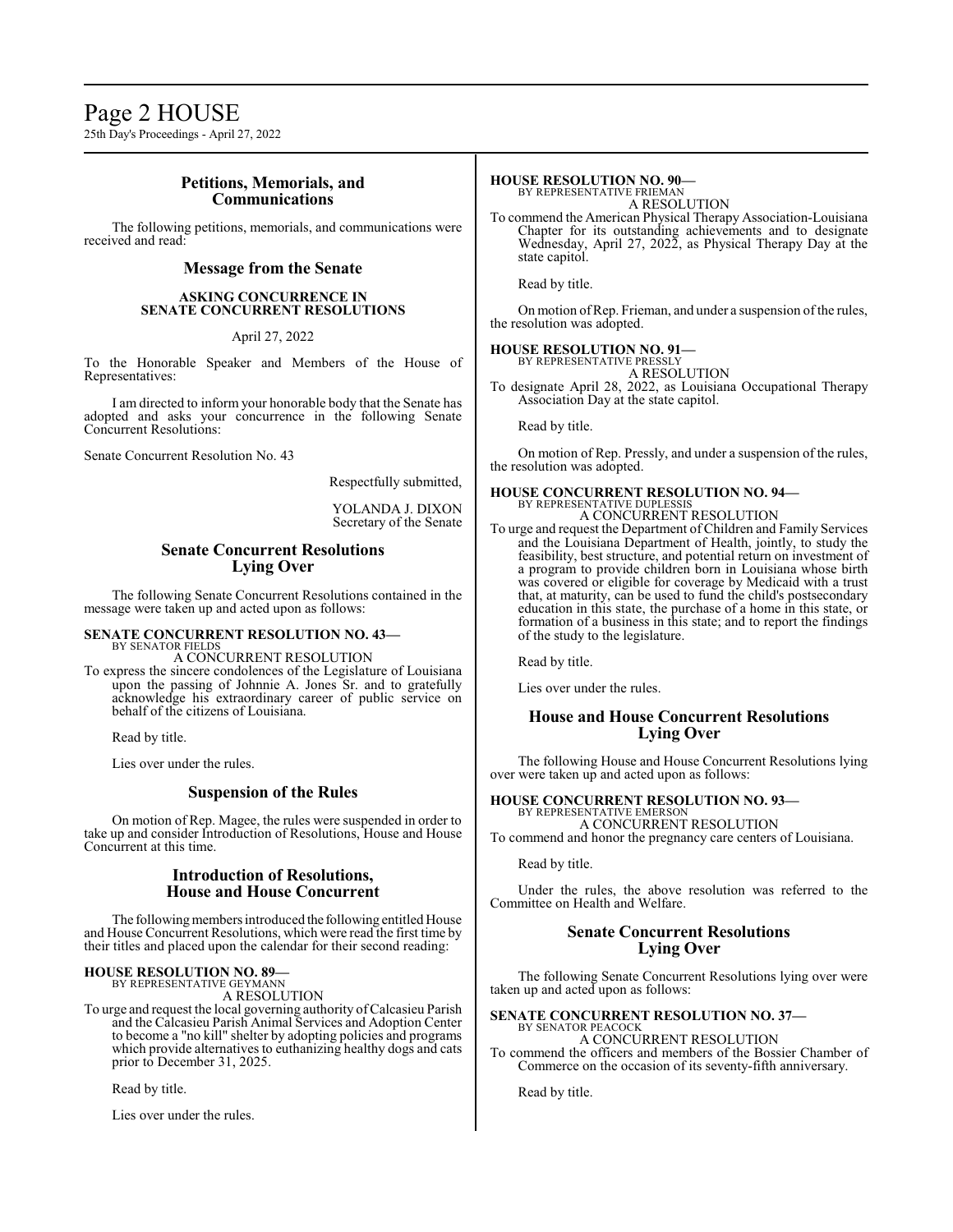## Page 3 HOUSE

25th Day's Proceedings - April 27, 2022

On motion of Rep. Horton, and under a suspension of the rules, the resolution was concurred in.

### **Senate Bills and Joint Resolutions on Second Reading to be Referred**

The following Senate Bills and Joint Resolutions on second reading to be referred were taken up, read, and referred to committees, as follows:

#### **SENATE BILL NO. 132—** BY SENATOR MILLIGAN

AN ACT

To enact R.S. 49:191(13)(a) and to repeal R.S. 49:191(10)(m), relative to the Governor's Office of Homeland Security and Emergency Preparedness, including provisions to provide for the re-creation of the Governor's Office of Homeland Security and Emergency Preparedness and the statutory entities made a part of the office by law; to provide for the effective termination date for all statutory authority for the existence of such statutory entities; and to provide for related matters.

Read by title.

Under the rules, the above bill was referred to theCommittee on Judiciary.

#### **SENATE BILL NO. 134—** BY SENATOR TALBOT

AN ACT

To enact R.S. 22:1273, relative to presumption of insurance coverage; to provide a presumption of coverage for civil authority prohibited use regarding a catastrophic event; and to provide for related matters.

Read by title.

Under the rules, the above bill was referred to the Committee on Insurance.

#### **SENATE BILL NO. 147—** BY SENATOR MIZELL

AN ACT

To amend and reenact R.S. 40:1216.1(G) and to enact R.S. 40:1216.1(H), relative to procedures for victims ofsex offenses; to require that healthcare providers make certain records available to sexual assault survivors; to provide relative to documents requested by the victim after a forensic medical examination has been performed; and to provide for related matters.

Read by title.

Under the rules, the above bill was referred to the Committee on Health and Welfare.

#### **SENATE BILL NO. 286—** BY SENATOR LUNEAU

AN ACT

To amend and reenact R.S. 37:3552(5) through (12) and  $3556(A)(1)(a)$  and to enact R.S.  $37:3552(13)$  and  $(14)$ , relative to massage therapists; to provide relative to licensure and qualifications of massage therapists; to provide for the methods of instruction; to provide for definitions; and to provide for related matters.

Read by title.

Under the rules, the above bill was referred to the Committee on Commerce.

#### **SENATE BILL NO. 379—** BY SENATOR PEACOCK

AN ACT

To amend and reenact R.S. 14:95.1(A), relative to illegal carrying and discharge of weapons; to prohibit possession of a firearm or carrying a concealed weapon by persons convicted of certain felonies; to provide for consideration of certain juvenile offenses; and to provide for related matters.

Read by title.

Under the rules, the above bill was referred to the Committee on Administration of Criminal Justice.

#### **SENATE BILL NO. 388—**

BY SENATORS HEWITT, ABRAHAM, ALLAIN, BARROW, CATHEY, CLOUD, CONNICK, CORTEZ, FESI, JACKSON, MCMATH, MILLIGAN,<br>FRED MILLS, ROBERT MILLS, MORRIS, PEACOCK, POPE, REESE,<br>STINE, TALBOT, TARVER, WARD AND WOMACK AND<br>REPRESENTATIVE MOORE

AN ACT To amend and reenact R.S. 14:32.9 and R.S. 51:1402(10) and to enact R.S. 40:962.2, relative to abortion-inducing drugs and the crime of criminal abortion; to define criminal abortion; to prohibit criminal abortion by means of the use of an abortioninducing drug without the prescribing physician being physically present during the administration of the drug; to provide criminal penalties; to provide for defenses; to prohibit the selling, prescribing, distributing, dispensing, or delivering of certain abortion-inducing drugs under certain circumstances; to define abortion-inducing drugs; to provide for exceptions; to provide for the promulgation ofrules; to provide for unfair trade practices; and to provide for related matters.

Read by title.

Under the rules, the above bill was referred to the Committee on Health and Welfare.

### **SENATE BILL NO. 478—**

BY SENATOR BERNARD

AN ACT To amend and reenact R.S. 44:1(A)(2)(a), 32(A), (C)(1)(a), and (D),  $35(E)(2)$ , and  $37$ , relative to public records; to provide for the scope of records requests; to provide for response time; to provide for liability of custodians of records; and to provide for related matters.

Read by title.

Under the rules, the above bill was referred to the Committee on House and Governmental Affairs.

#### **House and House Concurrent Resolutions Reported by Committee**

The following House and House Concurrent Resolutions reported by committee were taken up and acted upon as follows:

#### **HOUSE RESOLUTION NO. 77—**

BY REPRESENTATIVE EDMONSTON A RESOLUTION

To authorize and direct the office of state fire marshal to study the procedures as provided in the current Life Safety and Property Protection Licensing Act, R.S. 40:1664.1 et seq., as they relate to conducting criminal background checks required to obtain a license to perform regulated property protection activities, to determine the applicability of current law regarding persons convicted of certain felony offenses, and to report its findings to the legislature at least thirty days prior to the convening of the 2023 Regular Session of the Legislature of Louisiana.

Read by title.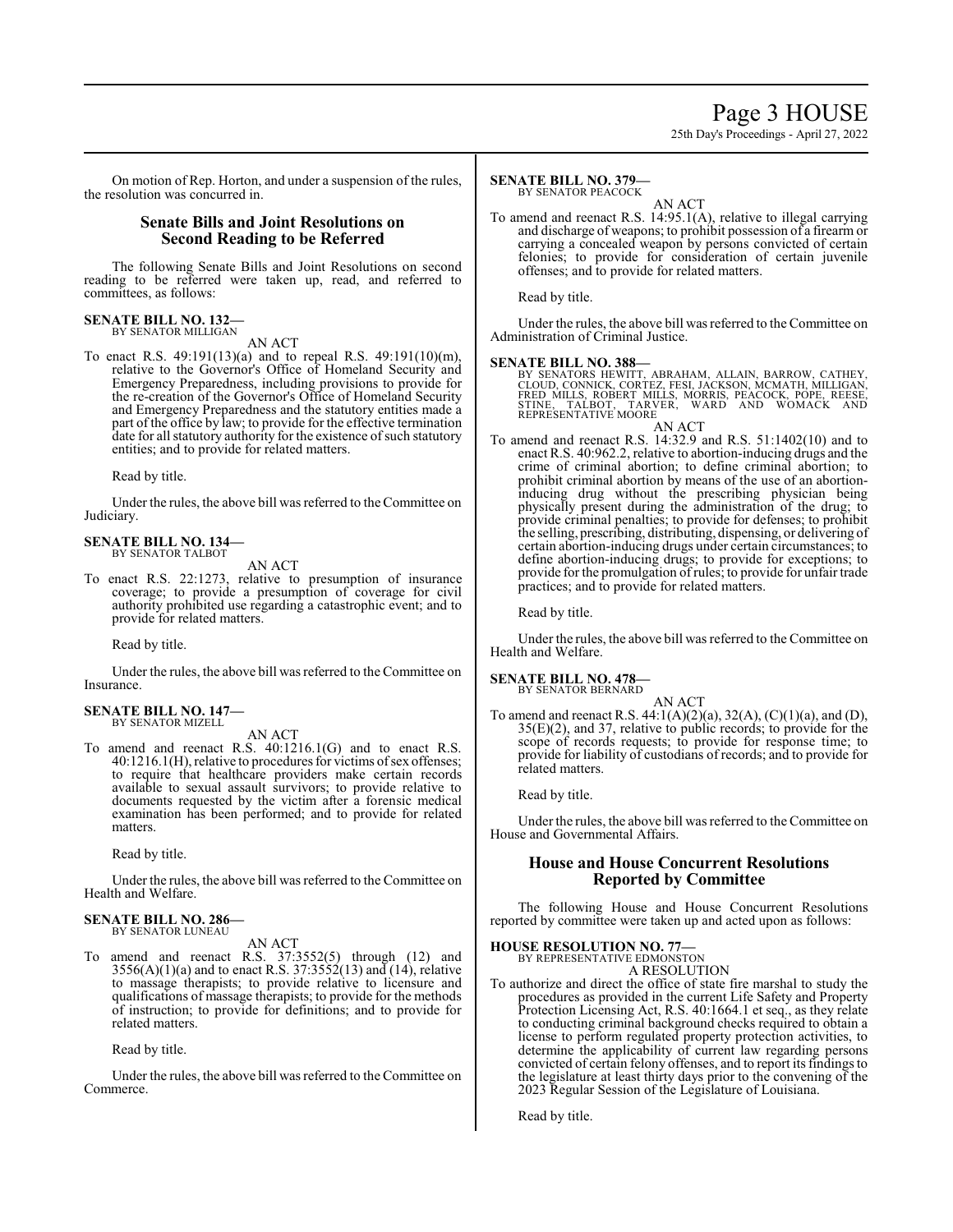### Page 4 HOUSE

25th Day's Proceedings - April 27, 2022

Reported favorably by the Committee on Commerce.

On motion of Rep. Davis, the resolution was ordered engrossed and passed to its third reading.

#### **HOUSE CONCURRENT RESOLUTION NO. 20—** BY REPRESENTATIVE KERNER

A CONCURRENT RESOLUTION

To memorialize the United States Congress to take such actions as are necessary to invest future supplemental funding in the communities of Lafitte, Barataria, and Crown Point located in Jefferson Parish aiding in flood protection and preventing future losses and damages.

Read by title.

Reported favorably by the Committee on Transportation, Highways and Public Works.

Onmotion ofRep. Wright, the resolution was ordered engrossed and passed to its third reading.

### **HOUSE CONCURRENT RESOLUTION NO. 41—** BY REPRESENTATIVE GREGORY MILLER A CONCURRENT RESOLUTION

To authorize and direct the Louisiana State Law Institute to direct the printer of the Constitution of Louisiana to add a validity note following Article IX, Section 9 ofthe Constitution ofLouisiana.

Read by title.

Reported favorably by the Committee on Ways and Means.

Onmotion ofRep. Bishop, the resolution was ordered engrossed and passed to its third reading.

#### **HOUSE CONCURRENT RESOLUTION NO. 69—**

- BY REPRESENTATIVES BRASS, CORMIER, EDMONSTON, FIRMENT,<br>FREIBERG, GADBERRY, HORTON, LARVADAIN, MARINO, PIERRE,<br>SCHAMERHORN, AND SELDERS A CONCURRENT RESOLUTION
- To urge and request the State Board of Elementary and Secondary Education, the state Department of Education, the Louisiana Community and Technical College System, and the Louisiana Workforce Commission to collaborate to establish an industrybased credential offered through dual enrollment for the classroom instruction portion of commercial driver's license training.

Read by title.

Reported favorably by the Committee on Transportation, Highways and Public Works.

Onmotion ofRep. Wright, the resolution was ordered engrossed and passed to its third reading.

#### **House Bills and Joint Resolutions on Second Reading Reported by Committee**

The following House Bills and Joint Resolutions on second reading reported by committee were taken up and acted upon as follows:

- **HOUSE BILL NO. 136—** BY REPRESENTATIVES MARINO, BRASS, FREEMAN, HILFERTY, JEFFERSON, CHARLES OWEN, PRESSLY, AND SCHLEGEL AN ACT
- To amend and reenact R.S. 17:7.2(D) and to enact R.S. 17:7.2(A)(7), relative to teacher education programs; to require that such programs include dyslexia education; to provide relative to the powers and duties of the State Board of Elementary and

Secondary Education; to provide for applicability; and to provide for related matters.

Read by title.

Reported with amendments by the Committee on Appropriations.

The committee amendments were read as follows:

#### **HOUSE COMMITTEE AMENDMENTS**

Amendments proposed by House Committee on Appropriations to Engrossed House Bill No. 136 by Representative Marino

#### AMENDMENT NO. 1

On page 2, between lines 17 and 18, insert the following:

"(c) Each program shall designate a faculty member to teach the course work. The faculty member shall be provided specialized coursework. The faculty member shall be provided specialized<br>training to provide such instruction to students. Upon provide such instruction to students. implementation of this Paragraph, the governing authority of the program shall eliminate the requirement for three credit hours of other instruction.

On motion of Rep. Zeringue, the amendments were adopted.

On motion of Rep. Zeringue, the bill, as amended, was ordered reengrossed and passed to its third reading.

#### **HOUSE BILL NO. 156—**

BY REPRESENTATIVE FREIBERG AN ACT

To amend and reenact R.S.  $15:587(A)(1)(j)(ii)$  and  $587.1(B)(1)(c)$ and R.S. 17:15(C) and to repeal R.S. 15:587.1(A)(2), relative to teacher certification; to require criminal background checks for those applying for an educator credential or teaching authorization; to require criminal background checks upon the renewal, advancement, or other modification of an existing certification or teaching authorization; to authorize the state Department of Education to charge a fee for such purposes; to provide for effectiveness; and to provide for related matters.

Read by title.

Reported favorably by the Committee on Appropriations.

On motion ofRep. Zeringue, the bill was ordered engrossed and passed to its third reading.

#### **HOUSE BILL NO. 194—**

BY REPRESENTATIVES BUTLER AND WRIGHT AN ACT

To amend and reenact R.S. 17:236(A) and to enact Chapter 43-C of Title 17 of the Louisiana Revised Statutes of 1950, to be comprised of R.S. 17:4037.1 through 4037.7, relative to elementary and secondary education; to create and provide for the administration of a program to provide state funding for the education of certain students with exceptionalities who are not enrolled in public school; to provide relative to the eligibility of students, schools, and service providers participating in the program; to provide relative to program funds; to provide relative to the testing of students participating in the program; to require the state Department of Education to submit annual reports to the legislature relative to the program; to provide relative to rules; to provide relative to definitions; to provide for an effective date; and to provide for related matters.

#### Read by title.

Reported with amendments by the Committee on Appropriations.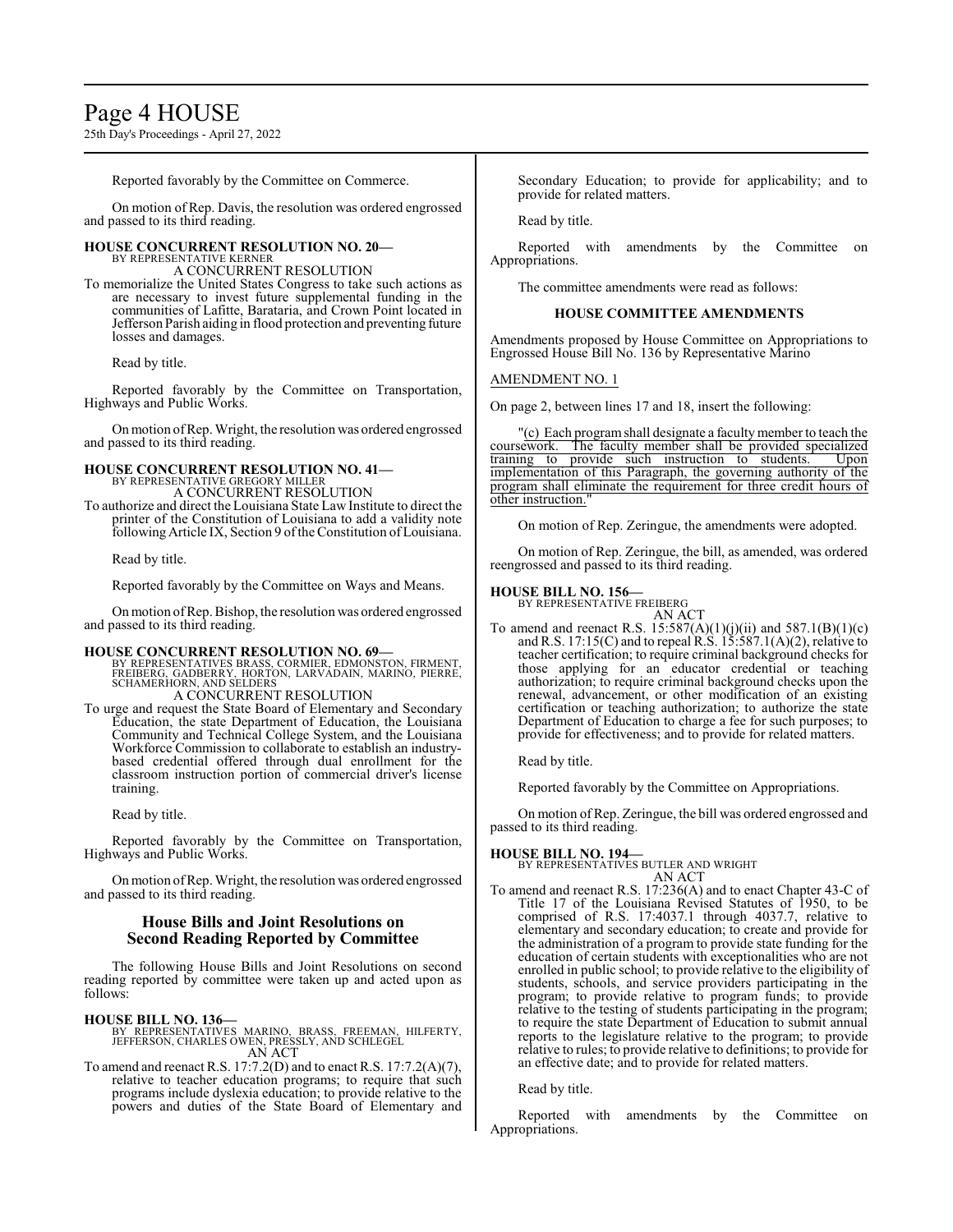The committee amendments were read as follows:

#### **HOUSE COMMITTEE AMENDMENTS**

Amendments proposed by House Committee on Appropriations to Engrossed House Bill No. 194 by Representative Butler

#### AMENDMENT NO. 1

On page 5, delete lines 9 through 11 in their entirety

On motion of Rep. Zeringue, the amendments were adopted.

On motion of Rep. Zeringue, the bill, as amended, was ordered reengrossed and passed to its third reading.

### **HOUSE BILL NO. 196—** BY REPRESENTATIVE NELSON

AN ACT

To enact R.S. 17:3138.10, relative to postsecondary education; to create the Stimulating More Advanced Research and Technology Program for the purpose of awarding grants to support research in science, technology, engineering, and mathematics at certain postsecondary education institutions; to provide for program administration by the Board of Regents; to specify the purposes for which grants are awarded; to create the Stimulating More Advanced Research and Technology Fund for the purpose of funding the program; to direct the state treasurer to deposit certain monies into the fund; to require the Board of Regents to report annually relative to the program; to require the Board of Regents to adopt rules relative to the program; and to provide for related matters.

Read by title.

Reported with amendments by the Committee on Appropriations.

The committee amendments were read as follows:

#### **HOUSE COMMITTEE AMENDMENTS**

Amendments proposed by House Committee on Appropriations to Engrossed House Bill No. 196 by Representative Nelson

#### AMENDMENT NO. 1

On page 1, at the beginning of line 5, delete "public" and insert "certain"

#### AMENDMENT NO. 2

On page 2, at the end of line 2, delete the period "." and insert "and institutions that are members of the Louisiana Association of Independent Colleges and Universities."

#### AMENDMENT NO. 3

On page 2, at the beginning of line 20, change  $"(2)"$  to  $"(2)(a)"$ 

AMENDMENT NO. 4

On page 2, between lines 22 and 23, insert the following:

"(b) The board shall award grants such that the percentage of all grant amounts in a year that is awarded to historically black colleges and universities is approximately equal to the percentage of all students enrolled in postsecondary education institutions who are enrolled at historically black colleges and universities."

#### AMENDMENT NO. 5

On page 3, line 1, after  $"(2)"$  and before " $July 1,"$  delete " $Beginning"$ and insert in lieu thereof "On"

#### AMENDMENT NO. 6

On page 3, line 3, after "SMART fund" delete the remainder of the line in its entirety and insert a period "." and insert the following:

"Each July first thereafter the treasurer is authorized and directed to transfer fromthe state general fund into the fund an amount sufficient to bring the balance of the fund up to one hundred fifty million dollars.

#### AMENDMENT NO. 7

On page 3, after line 19, insert the following:

'Section 2. The provisions of Section 1 of this Act shall become effective when an Act of the Louisiana Legislature containing a specific appropriation of monies for the implementation of the provisions of this Act becomes effective.

Section 3. The provisions of Sections 2 and 3 of this Act shall become effective upon signature by the governor or, if not signed by the governor, upon expiration of the time for bills to become law without signature by the governor, as provided by Article III, Section 18 of the Constitution of Louisiana. If vetoed by the governor and subsequently approved by the legislature, the provisions of Sections 2 and 3 of this Act shall become effective on the day following such approval."

On motion of Rep. Zeringue, the amendments were adopted.

On motion of Rep. Zeringue, the bill, as amended, was ordered reengrossed and passed to its third reading.

#### **HOUSE BILL NO. 300—**

BY REPRESENTATIVES DEVILLIER, GOUDEAU, JORDAN, AND THOMAS AN ACT

To amend and reenact R.S. 37:1368(C) and (D), 1371(A)(1), and 1380(A), and to enact R.S. 37:1368(K), relative to licensure for plumbers; to remove references to restricted licensure; to require issuance of licenses in certain circumstances; to provide criteria for issuance of certain licenses; to make technical changes; and to provide for related matters.

Read by title.

Reported with amendments by the Committee on Commerce.

The committee amendments were read as follows:

#### **HOUSE COMMITTEE AMENDMENTS**

Amendments proposed by House Committee on Commerce to Original House Bill No. 300 by Representative DeVillier

#### AMENDMENT NO. 1

On page 1, delete lines 2 and 3 in their entirety and insert in lieu thereof the following:

"To amend and reenact R.S.  $37:1368(C)$  and (D),  $1371(A)(1)$ , and 1380(A), and to enact R.S. 37:1368(K), relative to licensure for plumbers; to remove references to restricted licensure; to require issuance of licenses in certain circumstances; to provide criteria for issuance of certain licenses;"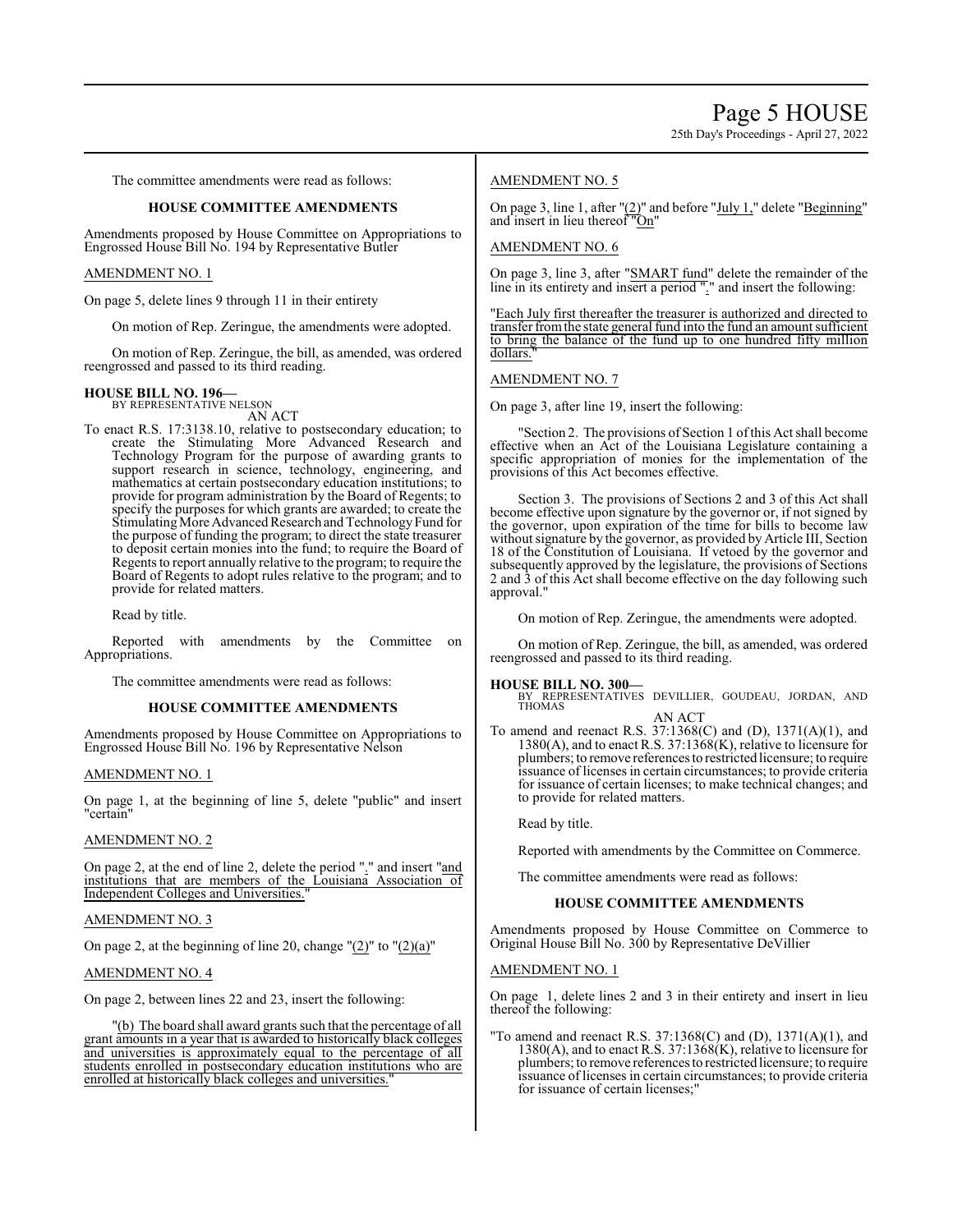### Page 6 HOUSE

25th Day's Proceedings - April 27, 2022

#### AMENDMENT NO. 2

On page 1, delete lines 6 and 7 in their entirety and insert in lieu thereof the following:

"Section 1. R.S. 37:1368(C) and (D), 1371(A)(1), and 1380(A) are hereby amended and reenacted and R.S. 37:1368(K) is hereby enacted to read as follows:

§1368. Issuance of tradesman, journeyman, and master plumber's license; medical gas piping and installation license; medical gas and vacuum systems verifier license; water supply protection specialist endorsement; exemption; gas fitter

\* \* \*

C. Any master plumber who has not been licensed by the board but who worked as a locally licensed master plumber prior to July 1, 1990, in a municipal or other local jurisdiction that previously licensed master plumbers shall be allowed to apply for and receive, upon payment of a reasonable fee set by the board, a restricted master plumber's license permitting him to continue working as a master plumber, but only in the jurisdiction in which he was previously locally licensed. Any person holding such a restricted master plumber's license shall not perform the work of a journeyman<br>plumber unless licensed by the board. The board may adopt plumber unless licensed by the board. regulations to implement this Subsection. Any person holding a restricted master plumber's license shall not perform the work of a journeyman plumber unless he currently possesses or previously possessed a journeyman plumber's license issued by the board Any individual who maintained a restricted journeyman's license or restricted master plumber's license prior to January 1, 2023, and maintained compliance with the provisions ofR.S. 37:1371 and 1380 through January 1, 2023, shall be issued a journeyman's license or master plumber's license upon written request to the board.

D. Any journeyman plumber licensed by the board who operated a plumbing business prior to July 1, 1990, in a municipal or other local jurisdiction that did not previously license master plumbers, shall be allowed to apply for and receive, upon payment of a reasonable fee set by the board, a restricted master plumber's license permitting him to continue working as a master plumber, but only in the applicable jurisdiction. The board may adopt regulations to implement this Subsection Any individual who was issued a restricted journeyman's license or restricted master plumber's license prior to January 1, 2023, but did not maintain such license due to a lack of compliance with R.S. 37:1371 and 1380, shall be treated as if he was inactive upon his last day of compliance with such provisions. Upon submission of a written request to the board, payment of renewal fees in accordance with R.S. 37:1371(A), and submission of a written showing of compliance with R.S. 37:1380, the board shall issue the individual a journeyman's license, if the individual previously held a restricted journeyman's license or a master plumber's license, ifthe individual previously held a restricted master plumber's license.

The board may refuse to grant a journeyman or master plumber's license to an individual who previously maintained a restricted journeyman or restricted master plumber's license, if the individual failed to comply with additional licensing requirements not provided for in R.S. 37:1371 and 1380.

\* \* \*

 $*$  \*  $*$  \*  $*$  "

#### AMENDMENT NO. 3

On page 2, delete line 10 in its entirety

On motion of Rep. Davis, the amendments were adopted.

On motion of Rep. Davis, the bill, as amended, was ordered engrossed and passed to its third reading.

### **HOUSE BILL NO. 452—** BY REPRESENTATIVE FREIBERG

AN ACT

To amend and reenact R.S. 17:236(A) and 416.13(D)(3)(f)(i) and (v) and to enact Chapter 43-C of Title 17 of the Louisiana Revised Statutes of 1950, to be comprised of R.S. 17:4037.1 through 4037.8, relative to elementary and secondary education; to provide relative to parental options under certain circumstances related to bullying in public schools; to create and provide for the administration of a program to provide state funding for the education of certain students who have been victims of bullying and who are not enrolled in public school; to provide relative to the eligibility of students, schools, and service providers participating in the program; to provide relative to program funds; to provide relative to the testing of students participating in the program; to require the state Department of Education to submit annual reports to the legislature relative to the program; to provide relative to rules; to provide relative to definitions; to provide for an effective date; and to provide for related matters.

Read by title.

Reported with amendments by the Committee on Appropriations.

The committee amendments were read as follows:

#### **HOUSE COMMITTEE AMENDMENTS**

Amendments proposed by House Committee on Appropriations to Engrossed House Bill No. 452 by Representative Freiberg

#### AMENDMENT NO. 1

On page 6, delete lines 16 through 18 in their entirety

On motion of Rep. Zeringue, the amendments were adopted.

On motion of Rep. Zeringue, the bill, as amended, was ordered engrossed and passed to its third reading.

#### **HOUSE BILL NO. 565—**

BY REPRESENTATIVE BACALA AN ACT

To amend and reenact R.S. 40:1563.1(C), relative to fire marshals; to provide relative to the authority and powers of the fire marshal, first assistant fire marshal, and deputy fire marshals; to provide for a restriction; and to provide for related matters.

Read by title.

Reported with amendments by the Committee on Commerce.

The committee amendments were read as follows:

#### **HOUSE COMMITTEE AMENDMENTS**

Amendments proposed by House Committee on Commerce to Original House Bill No. 565 by Representative Bacala

#### AMENDMENT NO. 1

On page 2, line 1, after "order" and before "in the enforcement" delete "in the state"

#### AMENDMENT NO. 2

On page 2, line 4, after "disaster" and before "the" change the comma "," to a semi-colon ";"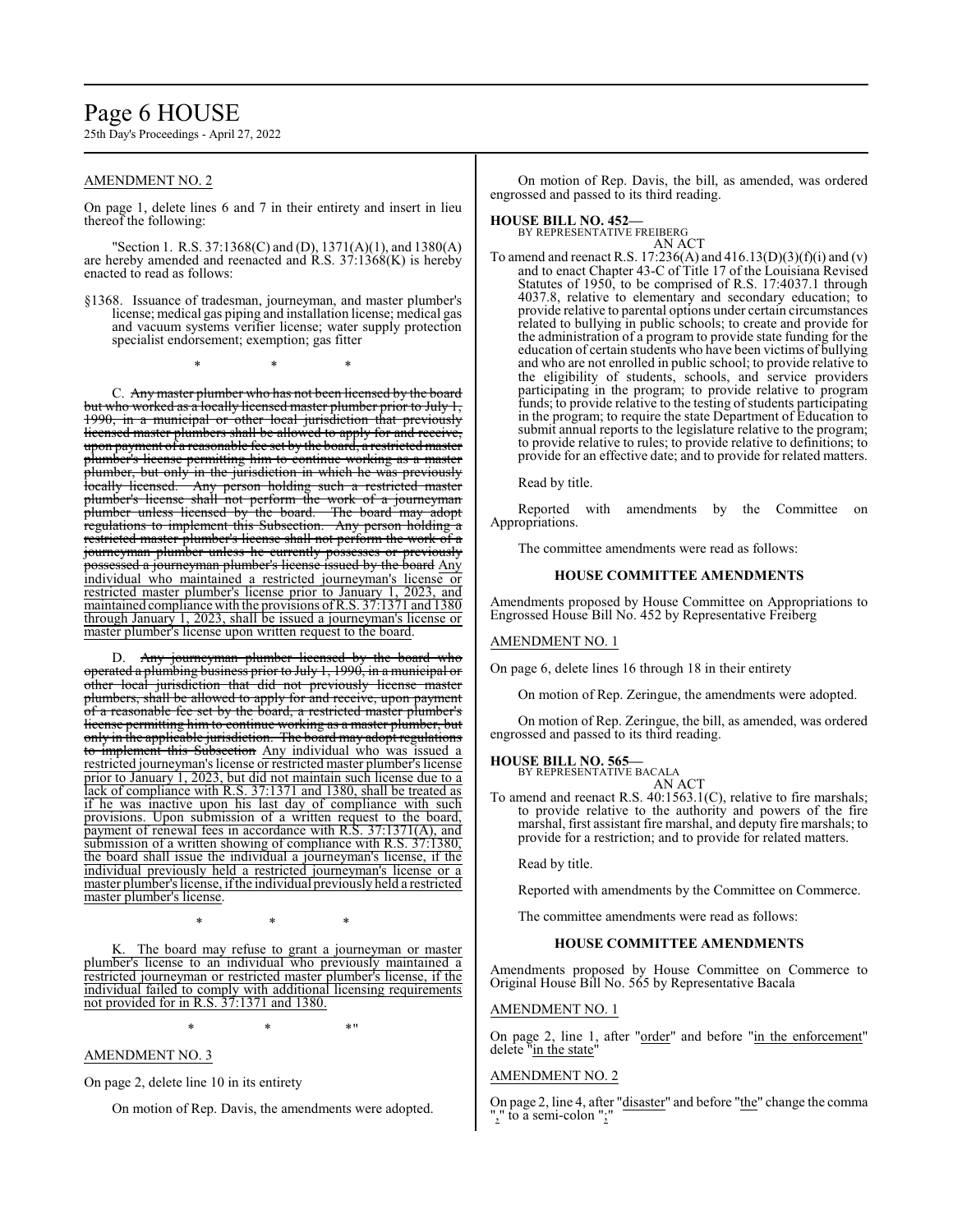## Page 7 HOUSE

25th Day's Proceedings - April 27, 2022

On motion of Rep. Davis, the amendments were adopted.

On motion of Rep. Davis, the bill, as amended, was ordered engrossed and passed to its third reading.

**HOUSE BILL NO. 567—** BY REPRESENTATIVES BOYD, LANDRY, AND SCHLEGEL AND SENATOR BARROW AN ACT

To enact R.S. 17:195.2, relative to school nutrition programs; to create a pilot program to be implemented in certain schools; to require the State Board of Elementary and SecondaryEducation and the Department of Agriculture and Forestry to collaborate relative to the pilot program; requires the state Department of Education to administer the pilot program; and to provide for related matters.

Read by title.

Reported favorably by the Committee on Appropriations.

On motion ofRep. Zeringue, the bill was ordered engrossed and passed to its third reading.

#### **HOUSE BILL NO. 610—**

BY REPRESENTATIVE GREEN AN ACT

To enact Chapter 22 of Title 6 of the Louisiana Revised Statutes of 1950, to be comprised of R.S. 6:1401 through 1403, relative to student loans; to define terms; to prohibit student loan servicers from engaging in certain activities; to authorize student loan servicers to engage in certain activities; to provide for written inquiries; to provide for complaints; and to provide for related matters.

Read by title.

Reported with amendments by the Committee on Commerce.

The committee amendments were read as follows:

#### **HOUSE COMMITTEE AMENDMENTS**

Amendments proposed by House Committee on Commerce to Original House Bill No. 610 by Representative Green

AMENDMENT NO. 1

On page 1, line 3, change "1404" to "1403"

#### AMENDMENT NO. 2

On page 1, line 6, delete "to authorize enforcement;"

AMENDMENT NO. 3

On page 1, line 9, change "1404" to "1403"

#### AMENDMENT NO. 4

On page 1, delete line 12 in its entirety and insert in lieu thereof the following:

"As used in this Chapter, the following terms have the following meanings:

#### AMENDMENT NO. 5

On page 1, delete lines 16 through 18 in their entirety and insert in lieu thereof the following:

"(2) "Service" or "servicing" means:

(a) Receiving any scheduled periodic payments from a student loan borrower or notification of such payments and applying payments to the student loan borrower's account pursuant to the terms of the student education loan or a governing contract.

(b) Maintaining account records for the loan and communicating with the student loan borrower regarding the loan, on behalf of the loan's holder, during a period when no payment is required on a student education loan.

Interactions with a student loan borrower, including activities to help prevent default on obligations arising from student education loans, conducted to facilitate the activities described in Subparagraphs (a) and (b) of this Paragraph."

AMENDMENT NO. 6

On page 2, delete lines 1 through 8 in their entirety

AMENDMENT NO. 7

On page 2, line 13, change "will" to "shall"

#### AMENDMENT NO. 8

On page 2, line 28, delete "administers a" and insert in lieu thereof the following:

"is engaged in the business of servicing a student education loan owed by a student loan borrower."

AMENDMENT NO. 9

On page 2, delete line 29 in its entirety

AMENDMENT NO. 10

On page 3, delete lines 1 through 4 in their entirety

AMENDMENT NO. 11

On page 3, line 6, after "order" and before the comma "," insert "or federal law"

AMENDMENT NO. 12

On page 3, line 20, change "under" to "pursuant to"

AMENDMENT NO. 13

On page 3, line 25, after "(a)" change "Makes" to "Make"

AMENDMENT NO. 14

On page 3, line 26, after "(b)" change "Directs" to "Direct"

AMENDMENT NO. 15

On page 3, line 27, after "(c)" change "Directs" to "Direct"

AMENDMENT NO. 16

On page 3, line 29, after "(d)" change "Changes" to "Change"

AMENDMENT NO. 17

On page 4, line 1, after "(6)" delete "Knowingly or recklessly misapply," and insert in lieu thereof "Misapply"

#### AMENDMENT NO. 18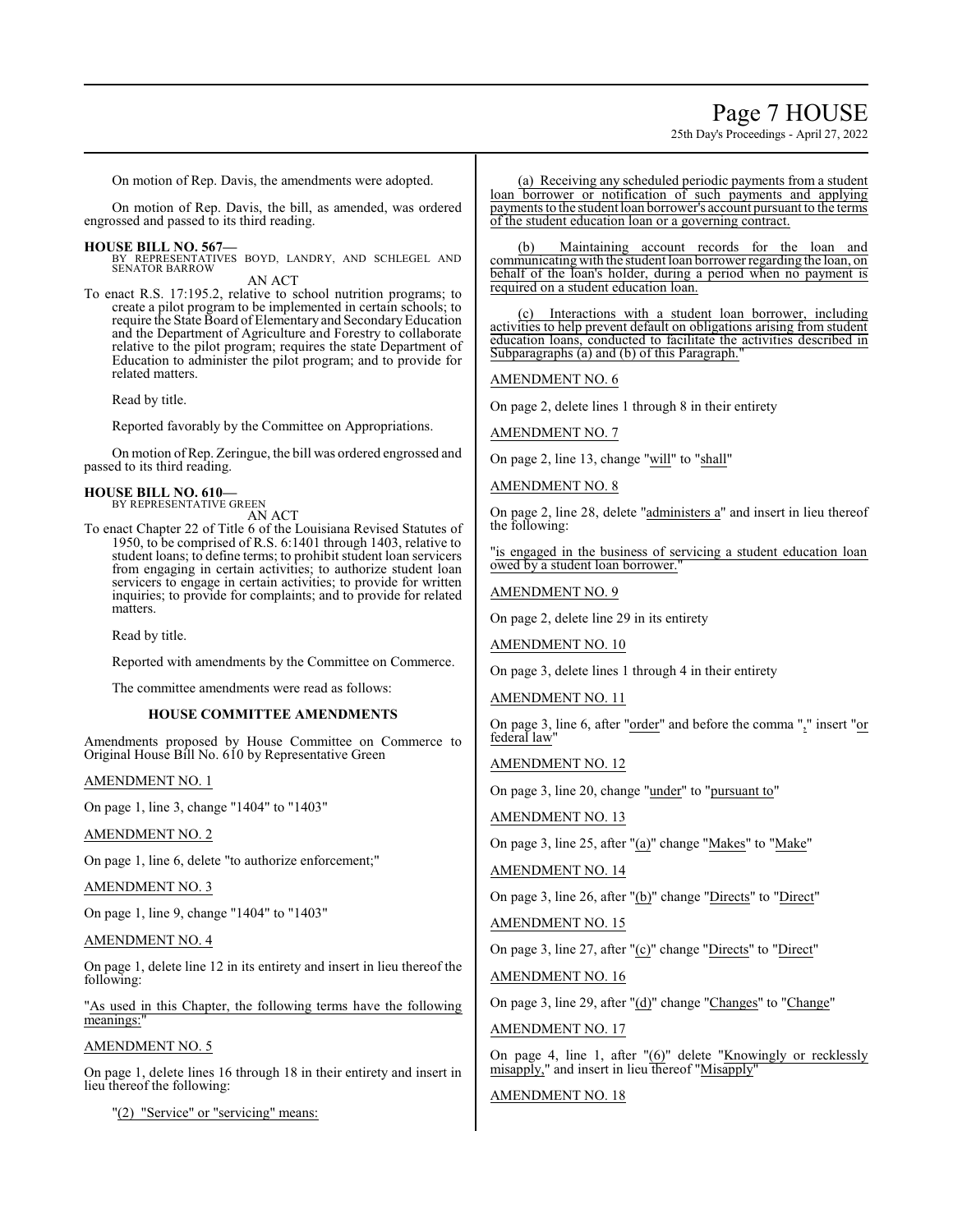### Page 8 HOUSE

25th Day's Proceedings - April 27, 2022

On page 4, line 3, after " $(7)$ " delete "Knowingly or recklessly provide" and insert in lieu thereof "Provide"

#### AMENDMENT NO. 19

On page 5, line 15, after "how" and before "would" change "the student loan borrower" to "he"

#### AMENDMENT NO. 20

On page 5, delete lines 18 through 27 in their entirety

#### AMENDMENT NO. 21

Delete page 6 in its entirety

On motion of Rep. Davis, the amendments were adopted.

On motion of Rep. Davis, the bill, as amended, was ordered engrossed and passed to its third reading.

#### **HOUSE BILL NO. 668—**

BY REPRESENTATIVES PHELPS, JORDAN, COX, AND LARVADAIN AN ACT

To amend and reenact R.S.  $6:652.2(A)(2)$  and  $656(A)(1)(c)$ , relative to credit unions; to allow credit unions to use private insurance to secure investments; to allow credit unions to use private insurance to secure loans; and to provide for related matters.

Read by title.

Reported with amendments by the Committee on Commerce.

The committee amendments were read as follows:

#### **HOUSE COMMITTEE AMENDMENTS**

Amendments proposed by House Committee on Commerce to Original House Bill No. 668 by Representative Phelps

#### AMENDMENT NO. 1

On page 1, delete lines 17 and 18 in their entirety and insert in lieu thereof the following:

"time the sum of the primary amount insured by the National Credit Union Administration and the excess amount insured by a private sector insurance provider or other deposit insurance corporation above the primary amount insured by the National Credit Union Administration in any one federally or state chartered credit union, unless the uninsured portion is collateralized by the pledge of securities in the manner provided by R.S. 49:321 in accordance with and except as provided by R.S. 39:1221 and R.S. 49:321."

#### AMENDMENT NO. 2

On page 2, delete lines 1 and 2 in their entirety

On motion of Rep. Davis, the amendments were adopted.

On motion of Rep. Davis, the bill, as amended, was ordered engrossed and passed to its third reading.

#### **HOUSE BILL NO. 736—** BY REPRESENTATIVE BEAULLIEU

AN ACT

To enact Chapter 31 of Title 17 of the Louisiana Revised Statutes of 1950, to be comprised ofR.S. 17:3721 through 3726, relative to increasing the number of certified athletic trainers in rural areas; to establish the Athletic Trainer Professional Development Program; to provide with respect to the powers and duties of the state Department of Education; to provide funding for the program; to provide qualifications and restrictions for the

program; to provide for an effective date; and to provide for related matters.

Read by title.

Reported with amendments by the Committee on Appropriations.

The committee amendments were read as follows:

#### **HOUSE COMMITTEE AMENDMENTS**

Amendments proposed by House Committee on Appropriations to Engrossed House Bill No. 736 by Representative Beaullieu

#### AMENDMENT NO. 1

On page 1, line 5, after "of the" and before "Department" insert "state"

#### AMENDMENT NO. 2

On page 1, line 11, after "3726" and before "is" insert a comma ","

#### AMENDMENT NO. 3

On page 1, line 15, after "in the" and before "Department" insert "state"

#### AMENDMENT NO. 4

On page 2, at the end of line 4, delete "<u>Masters Degree in</u>" and at the beginning of line 5, delete "Athletic Training" and insert "master's degree in athletic training"

#### AMENDMENT NO. 5

On page 2, line 10, after "means the" delete the remainder of the line and delete line 11 and insert "state superintendent of education."

#### AMENDMENT NO. 6

On page 2, at the beginning of line 27, delete "accredited, athletictrainer" and insert "accredited athletic trainer"

#### AMENDMENT NO. 7

On page 3, line 10, after "The" and before "shall" delete "superintendent" and insert "State Board of Elementary and Secondary Education"

#### AMENDMENT NO. 8

On page 3, delete line 12 and insert "Chapter."

#### AMENDMENT NO. 9

On page 3, line 15, after "Fund," and before ""fund"." delete "hereinafter" and insert "referred to in this Section as the"

#### AMENDMENT NO. 10

On page 3, delete lines 24 through 28 in their entirety and insert the following in lieu thereof:

"Section 2. The provisions of Section 1 ofthis Act shall become effective when an Act of the Louisiana Legislature containing a specific appropriation of monies for the implementation of the provisions of this Act becomes effective.

Section 3. The provisions of Sections 2 and 3 of this Act shall become effective upon signature by the governor or, if not signed by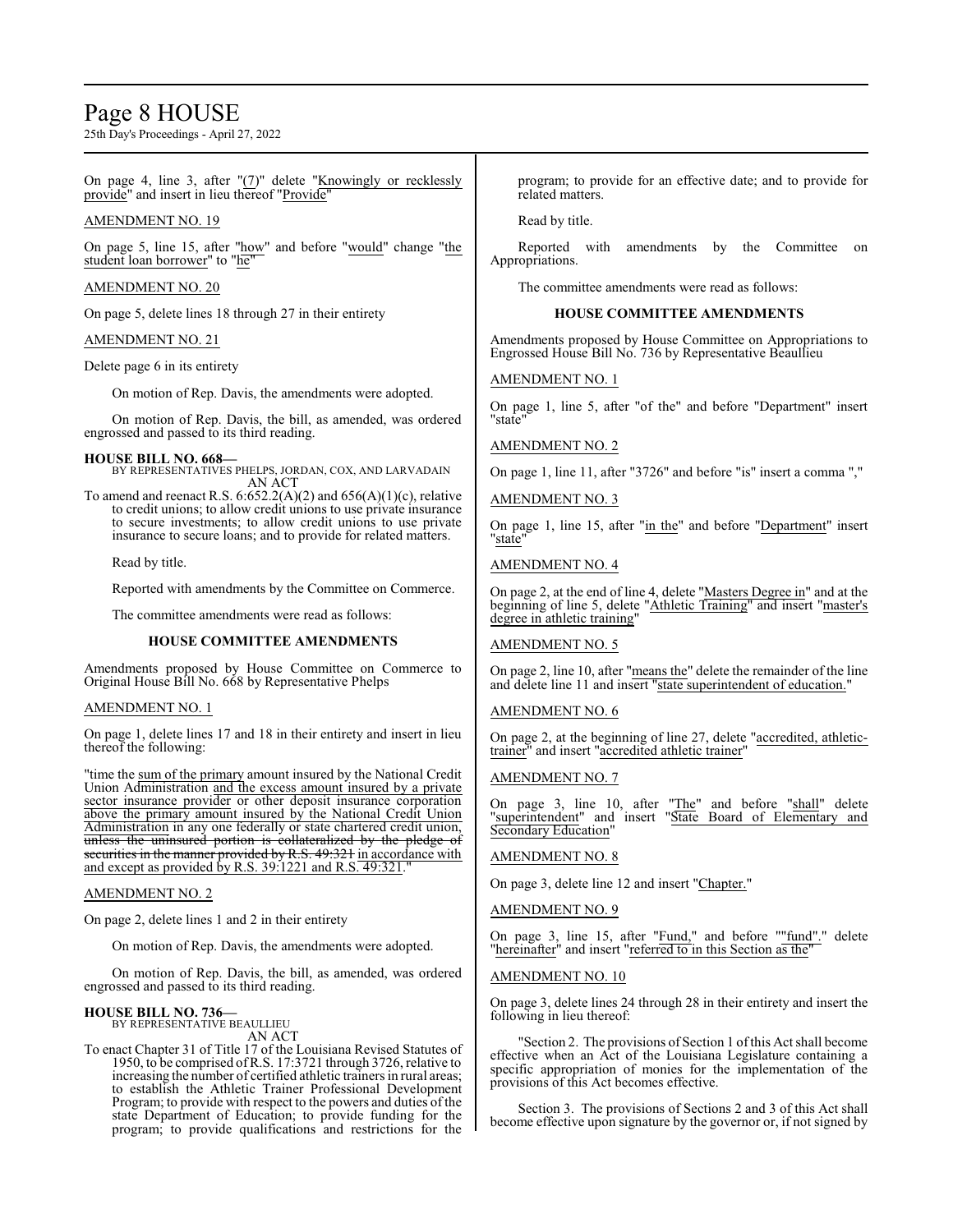25th Day's Proceedings - April 27, 2022

the governor, upon expiration of the time for bills to become law without signature by the governor, as provided by Article III, Section 18 of the Constitution of Louisiana. If vetoed by the governor and subsequently approved by the legislature, the provisions of Sections 2 and 3 of this Act shall become effective on the day following such approval."

On motion of Rep. Zeringue, the amendments were adopted.

On motion of Rep. Zeringue, the bill, as amended, was ordered reengrossed and passed to its third reading.

- **HOUSE BILL NO. 852—** BY REPRESENTATIVES SCHLEGEL, BRASS, FREEMAN, FREIBERG, HARRIS, HUGHES, JEFFERSON, MCKNIGHT, PRESSLY, AND TARVER AN ACT
- To enact Part IV of Chapter 43 of Title 17 of the Louisiana Revised Statutes of 1950, comprised of R.S. 17:4033.1, relative to providing books and reading materials for certain public school students; to establish the Reading Enrichment and Academic Deliverables Program; to provide for student eligibility, program administration, and funding; and to provide for related matters.

Read by title.

Reported favorably by the Committee on Appropriations.

On motion ofRep. Zeringue, the bill was ordered engrossed and passed to its third reading.

#### **HOUSE BILL NO. 887—**

BY REPRESENTATIVE ROBBY CARTER AN ACT

To amend and reenact Civil Code Articles 2315.1(D) and 2315.2(D), relative to wrongful death and survival actions; to provide for actions brought by a child given in adoption; to provide for actions brought by a sibling given in adoption; and to provide for related matters.

Read by title.

Reported favorably by the Committee on Civil Law and Procedure.

On motion of Rep. Gregory Miller, the bill was ordered engrossed and passed to its third reading.

#### **HOUSE BILL NO. 896—**

BY REPRESENTATIVE MCFARLAND AN ACT

To amend and reenact R.S. 9:2800.27(G), relative to recoverable past medical expenses; to provide for exemptions; to provide for prospective application; and to provide for related matters.

Read by title.

Reported with amendments by the Committee on Civil Law and Procedure.

The committee amendments were read as follows:

#### **HOUSE COMMITTEE AMENDMENTS**

Amendments proposed by House Committee on Civil Law and Procedure to Original House Bill No. 896 by Representative McFarland

#### AMENDMENT NO. 1

On page 1, line 2, after "reenact" and before "relative" delete "R.S. 9:2800.27(B), (C), (D), and (G)," and insert "R.S. 9:2800.27(G),"

#### AMENDMENT NO. 2

On page 1, line 3, after "expenses;" delete the remainder of the line and at the beginning of line 4, delete "Medicaid;"

#### AMENDMENT NO. 3

On page 1, line 4, after "exemptions;" and before "and to" insert "to provide for prospective application;

#### AMENDMENT NO. 4

On page 1, line 6, after "Section 1." and before "hereby" delete "R.S. 9:2800.27(B), (C), (D), and (G) are" and insert "R.S. 9:2800.27(G) is"

#### AMENDMENT NO. 5

On page 1, delete lines 11 through 20 in their entirety and on page 2, delete lines 1 through 21 in their entirety

#### AMENDMENT NO. 6

On page 2, after line 23, add the following:

"Section 2. This Act shall have prospective application only, for causes of action arising on or after the effective date of this Act.

On motion of Rep. Gregory Miller, the amendments were adopted.

On motion of Rep. Gregory Miller, the bill, as amended, was ordered engrossed and passed to its third reading.

#### **HOUSE BILL NO. 901—**

BY REPRESENTATIVES WRIGHT, NELSON, HOLLIS, AND FRIEMAN AN ACT

To enact R.S. 48:1107, relative to the Greater New Orleans Expressway Commission's Causeway Police Department; to remove certain requirements of the police department and its officers; and to provide for related matters.

Read by title.

Reported favorably by the Committee on Transportation, Highways and Public Works.

On motion of Rep. Wright, the bill was ordered engrossed and passed to its third reading.

### **HOUSE BILL NO. 923—** BY REPRESENTATIVE MCKNIGHT

AN ACT

To amend and reenact R.S. 9:2796(A), relative to the limitation of liability for loss connected to Mardi Gras parades; to provide for liability associated with motordrawn floats and other vehicles; to provide a limitation of liability for certain contractors and members of certain krewes and organizations; and to provide for related matters.

Read by title.

Reported favorably by the Committee on Civil Law and Procedure.

On motion of Rep. Gregory Miller, the bill was ordered engrossed and passed to its third reading.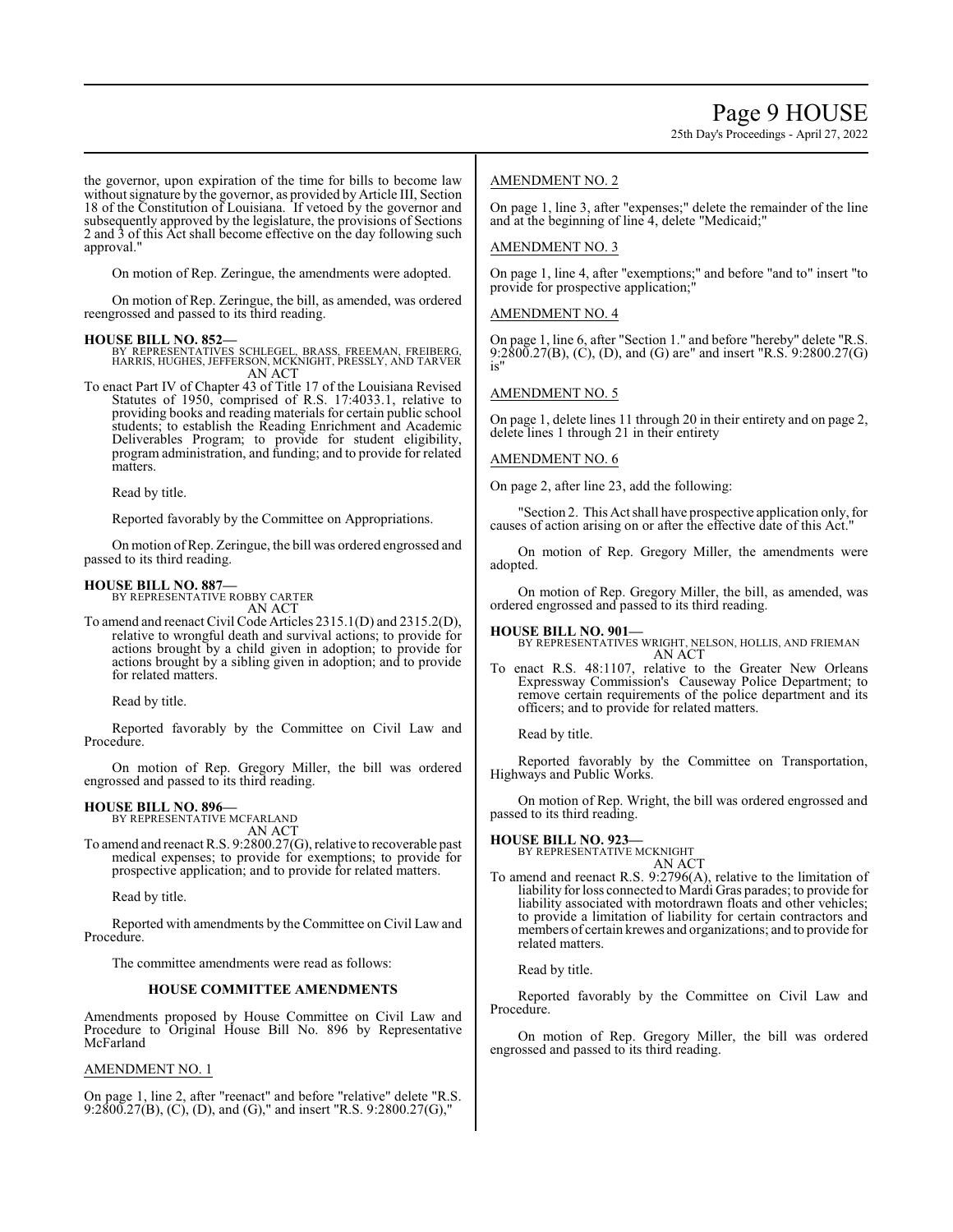## Page 10 HOUSE

25th Day's Proceedings - April 27, 2022

#### **HOUSE BILL NO. 971—** BY REPRESENTATIVE ROMERO

AN ACT

To amend and reenact R.S. 37:2150.1(introductory paragraph), (7), and (8), 2171.2(B), 2175.1(A)(introductory paragraph), (2), and  $(7)$ ,  $(B)$ , and  $(D)(1)$  and  $(2)$ , 2175.2(A),  $(B)$ (introductory paragraph) and (3), and (D),  $2175.3(A)(2)$ , (3), (6), (7), and  $(10)$ ,  $2175.4(B)$  and  $(C)$ ,  $2175.5(A)(5)$ , and  $2175.6$ , relative to home improvement contracting; to provide for the definition of "home improvement contracting"; to provide for the definition of "home improvement registrant"; to change references to "home improvement contractor" found in Title 37 of the Louisiana Revised Statues of 1950 to "home improvement registrant"; to provide for an upper and lower threshold on the value of projects that qualify as home improvement contracting; to reduce the threshold on the value of projects that require a home improvement registrant to obtain a residential building contractor's license; and to provide for related matters.

Read by title.

Reported with amendments by the Committee on Commerce.

The committee amendments were read as follows:

#### **HOUSE COMMITTEE AMENDMENTS**

Amendments proposed by House Committee on Commerce to Original House Bill No. 971 by Representative Romero

#### AMENDMENT NO. 1

On page 1, line 2, after "R.S. 37:2150.1(introductory paragraph)" and before  $"(7)"$  insert a comma ","

#### AMENDMENT NO. 2

On page 2, line 6, after "removal," and before "demolition" delete "or"

#### AMENDMENT NO. 3

On page 2, line 13, delete "contractor" registrant"" and insert "contractor registrant"

#### AMENDMENT NO. 4

On page 5, line 5, delete "contractor. registrant." and insert "<del>contractor</del> registrant."

#### AMENDMENT NO. 5

On page 5, line 22, delete "must" and insert "shall"

#### AMENDMENT NO. 6

On page 7, at the end of line 10, insert a comma "," and at the beginning of line 11, delete the comma ","

On motion of Rep. Davis, the amendments were adopted.

On motion of Rep. Davis, the bill, as amended, was ordered engrossed and passed to its third reading.

**HOUSE BILL NO. 1023—** BY REPRESENTATIVES FARNUM, BOURRIAQUE, WILFORD CARTER, DAVIS, GEYMANN, ROMERO, AND TARVER AND SENATOR STINE AN ACT

To amend and reenact R.S. 6:337 and 338(A) and (B) and to enact R.S. 6:339, relative to insurance proceeds paid for damages to residential property; to provide for prompt endorsement; to require payment directly to claimants in certain circumstances; to require placement of settlement proceeds in an interestbearing account for the benefit of the claimant; to provide for disbursement of funds; to provide for the determination of the relationship of proceeds to the property; to require release of funds upon inspection in certain circumstances; to provide for release of excess funds upon written request; to require a mortgage lender to create a disbursement plan; to provide for disbursement plan criteria; to provide for definitions; to provide for applicability; and to provide for related matters.

Read by title.

Reported by substitute by the Committee on Commerce.

The substitute was read by title as follows:

**HOUSE BILL NO. 1064** (Substitute for House Bill No. 1023 by

Representative Farnum)— BY REPRESENTATIVES FARNUM, BOURRIAQUE, WILFORD CARTER, DAVIS, GEYMANN, ROMERO, AND TARVER AND SENATOR STINE AN ACT

To amend and reenact R.S. 6:337 and 338, relative to the disbursement of insurance proceeds for damages to residential property; to provide for prompt endorsement; to require prompt payment to borrower-payees in certain circumstances; to require placement of settlement proceeds in a segregated account; to provide for requirements for a residential mortgagee or mortgage servicer; to provide for the payment of proceeds relative to additional living expenses and contents insurance; to provide for notice by a mortgagee or mortgage servicer in certain circumstances; to provide for the release of proceeds held by a mortgagee or mortgage servicer; to provide for civil money penalties; to provide for the payment of interest accrued on settlement proceeds; to provide for release of excess funds upon written request; to provide for applicability; and to provide for related matters.

Read by title.

On motion of Rep. Davis, the substitute was adopted and became House Bill No. 1064 by Rep. Farnum, on behalf of the Committee on Commerce, as a substitute for House Bill No. 1023 by Rep. Farnum.

Under the rules, lies over in the same order of business.

#### **HOUSE BILL NO. 1032—**

BY REPRESENTATIVE ZERINGUE AN ACT

To enact R.S. 48:461.26(E)(3), relative to outdoor advertising; to provide an exception to outdoor advertisement for an institution of postsecondary education, an institution of higher education, or a foundation affiliated with the institution; and to provide for related matters.

Read by title.

Reported with amendments by the Committee on Transportation, Highways and Public Works.

The committee amendments were read as follows:

#### **HOUSE COMMITTEE AMENDMENTS**

Amendments proposed by House Committee on Transportation, Highways and Public Works to Original House Bill No. 1032 by Representative Zeringue

#### AMENDMENT NO. 1

On page 1, line 13, after "of" and before "shall" delete "this Section relative to Paragraph (A)" and insert "Subsection (A) ofthis Section"

On motion of Rep. Wright, the amendments were adopted.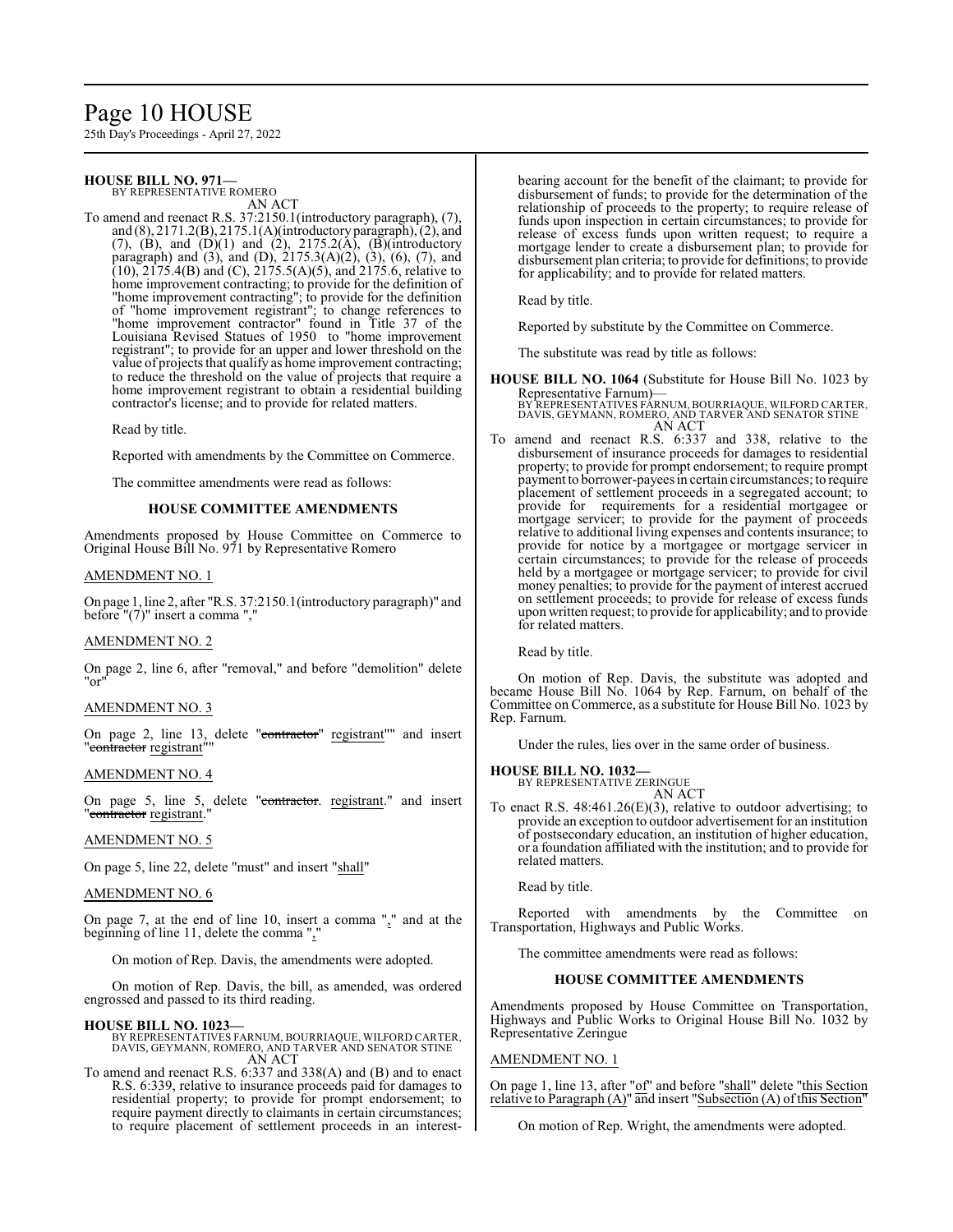### Page 11 HOUSE

25th Day's Proceedings - April 27, 2022

On motion of Rep. Wright, the bill, as amended, was ordered engrossed and passed to its third reading.

**HOUSE BILL NO. 1036—** BY REPRESENTATIVES CHARLES OWEN,CORMIER,SCHAMERHORN, AND WRIGHT AN ACT

To enact R.S. 2:135.4, relative to the types of acceptable payments at airports; to authorize air carrier airports to receive certain payments for transactions; to prohibit air carrier airports from refusing to accept certain payments for transactions; to provide for exceptions; and to provide for related matters.

Read by title.

Reported with amendments by the Committee on Transportation, Highways and Public Works.

The committee amendments were read as follows:

#### **HOUSE COMMITTEE AMENDMENTS**

Amendments proposed by House Committee on Transportation, Highways and Public Works to Original House Bill No. 1036 by Representative Charles Owen

#### AMENDMENT NO. 1

On page 1, line 4, after the semicolon ";" and before "and" insert "to provide for exceptions;"

#### AMENDMENT NO. 2

On page 1, at the beginning of line 9, insert "A."

#### AMENDMENT NO. 3

On page 1, at the end of line 11, insert "purchases."

#### AMENDMENT NO. 4

On page 1, at the beginning of line 12, delete "purchases. However, no" and insert "B. No"

#### AMENDMENT NO. 5

On page 1, after line 14, insert the following:

The provisions of this Section shall not apply to the purchase of airline tickets, luggage fees, purchases through the airline, or rental vehicle fees."

On motion of Rep. Wright, the amendments were adopted.

On motion of Rep. Wright, the bill, as amended, was ordered engrossed and passed to its third reading.

**HOUSE BILL NO. 1039—** BY REPRESENTATIVES MCKNIGHT AND DAVIS AN ACT

To amend and reenact R.S. 40:1664.9(J) through (N) and to enact R.S. 40:1664.9(O), relative to life safetyand property protection systems; to provide for the electronic tagging of such systems using a Quick Response code decal or hanging tag; to provide for collecting a fee to obtain a Quick Response code decal or hanging tag; to provide for effectiveness; and to provide for related matters.

Read by title.

Reported with amendments by the Committee on Commerce.

The committee amendments were read as follows:

#### **HOUSE COMMITTEE AMENDMENTS**

Amendments proposed by House Committee on Commerce to Original House Bill No. 1039 by Representative McKnight

#### AMENDMENT NO. 1

On page 1, line 4, after "decal" and before the semi-colon ";" insert "or hanging tag"

#### AMENDMENT NO. 2

On page 1, line 5, after "decal" and before the semi-colon ";" insert "or hanging tag"

AMENDMENT NO. 3

On page 1, at the beginning of line 13, delete "J." and insert "J.(1)" and after "decal" and before "for" insert "or hanging tag"

#### AMENDMENT NO. 4

On page 1, line 14, after "equipment" and before "is" insert a comma "," and "with the exception of portable fire extinguishers and hoses,"

#### AMENDMENT NO. 5

On page 1, line 15, change "four dollars" to "one dollar and fifty cents"

#### AMENDMENT NO. 6

On page 1, between lines 15 and 16, insert the following:

"(2) Any firm with a portable fire extinguisher and fire hose endorsement that accesses a QR Code attached to a portable fire extinguisher for the purpose of life safety and property protection contracting activity shall be assessed a transaction fee of fifty cents per accession.

On motion of Rep. Davis, the amendments were adopted.

On motion of Rep. Davis, the bill, as amended, was ordered engrossed and passed to its third reading.

#### **HOUSE BILL NO. 1052—**

BY REPRESENTATIVE LANDRY AN ACT

To enact R.S. 29:726.7, relative to the Hazard Mitigation Revolving Loan Fund; to establish the Hazard Mitigation Revolving Loan Fund; to provide for the administration of the fund; to provide for deposits, interest, and unexpended monies in the fund; to provide definitions; to specify how funds may be disbursed and for what types of activity; to provide for annual reporting and audits; to provide relative to repayment of loans and waiver in certain circumstances; and to provide for related matters.

Read by title.

Reported with amendments by the Committee on Appropriations.

The committee amendments were read as follows:

#### **HOUSE COMMITTEE AMENDMENTS**

Amendments proposed by House Committee on Appropriations to Original House Bill No. 1052 by Representative Landry

#### AMENDMENT NO. 1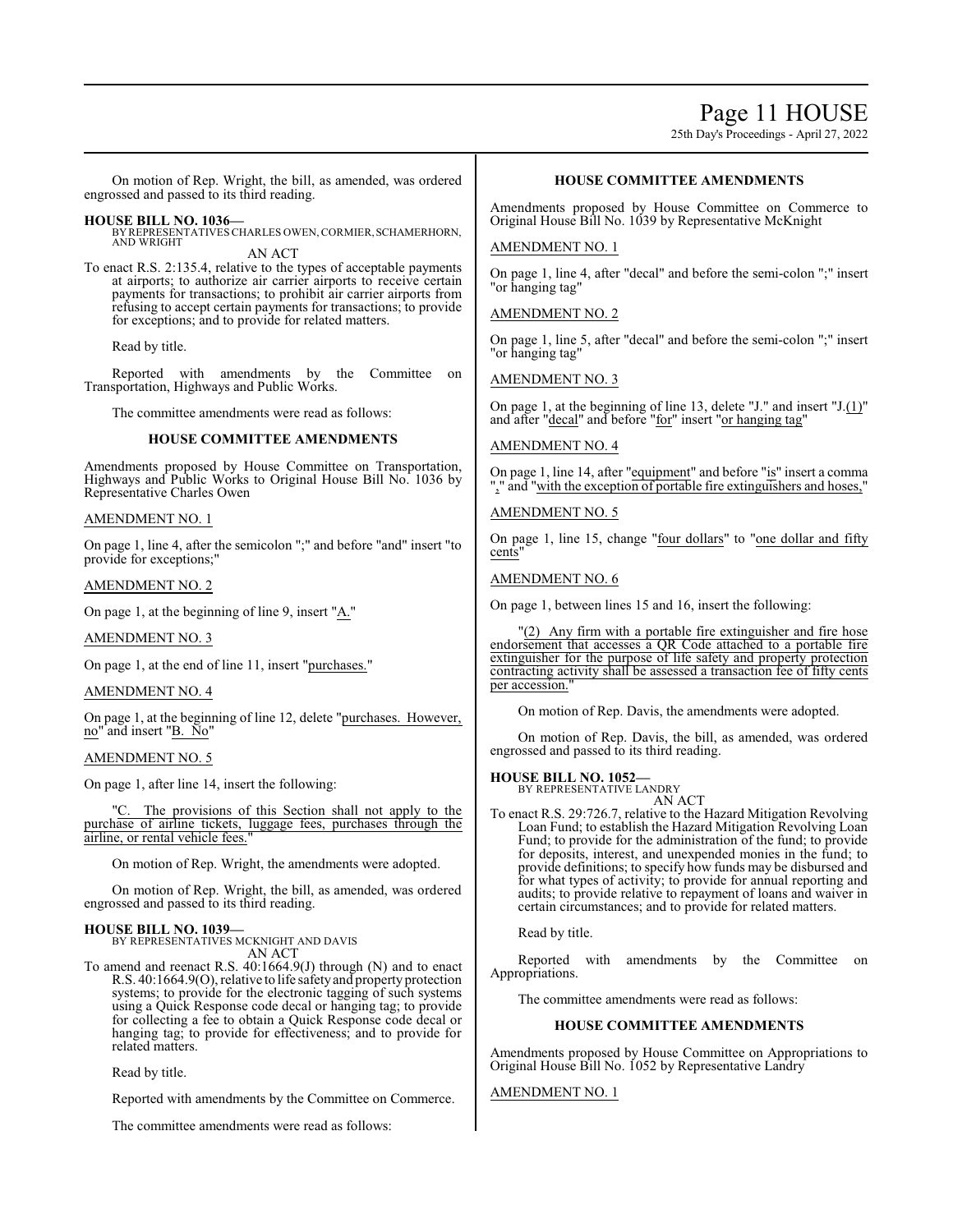### Page 12 HOUSE

25th Day's Proceedings - April 27, 2022

On page 1, line 6, after "audits;" and before "and to" insert "to provide relative to repayment of loans and waiver in certain circumstances;"

#### AMENDMENT NO. 2

On page 2, line 4, after "this" and before "the" delete "Chapter," and insert "Section,"

#### AMENDMENT NO. 3

On page 3, after line 4, insert the following:

"E. The Governor's Office of Homeland Security and Emergency Preparedness shall establish application procedures and eligibility criteria for loans from the fund.

F.(1) A political subdivision may use loan proceeds for the purpose of offering loan funds to private property owners to use for hazard mitigation projects for buildings. Each private property owner applying for a loan pursuant to the provisions of this Subsection shall demonstrate on the loan application both a need for the loan and the ability to repay the loan, if required.

(2) Repayment of a loan provided pursuant to this Subsection may be collected in the same manner as property taxes.

(3) A political subdivision that provides loans to private property owners pursuant to the provisions of this Subsection may establish a graduated loan forgiveness program for private property owners. Such a program shall provide for both of the following, at a minimum:

(a) Provide full loan forgiveness for households with income less than eighty percent of the median income for the area in which the property is located.

(b) Provide forgiveness of up to fifty percent of the loan for households with income between eighty and one hundred percent of the median income for the area in which the property is located."

On motion of Rep. Zeringue, the amendments were adopted.

On motion of Rep. Zeringue, the bill, as amended, was ordered engrossed and passed to its third reading.

**HOUSE BILL NO. 1062** (Substitute for House Bill No. 597 Representative Freeman)— BY REPRESENTATIVE FREEMAN

AN ACT

To amend and reenact R.S. 37:43 and to enact R.S. 37:44(4) and (5) and R.S.  $49:953(\text{C})(3)$  and  $963(\text{F})$  and (G), relative to occupational licensing; to allow an interested person to request review of a regulation issued by an occupational licensing board; to provide definitions; to allow for petition; to provide for procedure; to provide for judicial review; and to provide for related matters.

Read by title.

On motion of Rep. Davis, the bill was ordered engrossed and passed to its third reading.

**HOUSE BILL NO. 1063** (Substitute for House Bill No. 665 by Representative Willard)— BY REPRESENTATIVE WILLARD

AN ACT

To enact R.S. 51:2606.1, relative to housing discrimination; to provide for the Fair Chance in Housing Act; to authorize an applicant to respond to information provided in a criminal history record; to require a housing provider to make certain disclosures; to require individualized assessments of applicants; to require consideration of certain criteria during an

individualized assessment; to provide for certain rights of an applicant; to require notice by a housing provider in certain circumstances; to limit liability of residential landlords arising from certain circumstances; and to provide for related matters.

Read by title.

On motion of Rep. Davis, the bill was ordered engrossed and passed to its third reading.

#### **Senate Instruments on Second Reading Returned from the Legislative Bureau**

The following Senate Instruments on second reading, returned from the Legislative Bureau, were taken up and acted upon as follows:

**SENATE BILL NO. 381—** BY SENATOR WARD

AN ACT

To enact Chapter 15 of Title 51 of the Louisiana Revised Statues of 1950, to be comprised ofR.S. 51:1501 through 1506, relative to the regulation of credit access loans; to provide for terms, procedures, prohibitions, and penalties; to require disclosure; to provide for definitions; and to provide for related matters.

Read by title.

Reported with amendments by the Committee on Commerce.

The committee amendments were read as follows:

#### **HOUSE COMMITTEE AMENDMENTS**

Amendments proposed by House Committee on Commerce to Engrossed Senate Bill No. 381 by Senator Ward

AMENDMENT NO. 1

On page 1, line 2, change "Statues" to "Statutes"

AMENDMENT NO. 2

On page 1, line 7, change "Statues" to "Statutes"

AMENDMENT NO. 3

On page 1, line 8, after "1506" and before "is" insert a comma ","

#### AMENDMENT NO. 4

On page 1, line 14, after "to" and before "the" insert "any of"

#### AMENDMENT NO. 5

On page 2, delete lines 5 through 7 in their entirety and insert in lieu thereof the following:

"Louisiana Deferred Presentment and Small Loan Act, R.S. 9:3578.1 et seq., or installment loans pursuant to the Louisiana Consumer Credit Law, R.S. 9:3510 et seq."

#### AMENDMENT NO. 6

On page 2, delete lines 9 and 10 in their entirety and insert in lieu thereof the following:

"As used in this Chapter, the following words have the following meanings: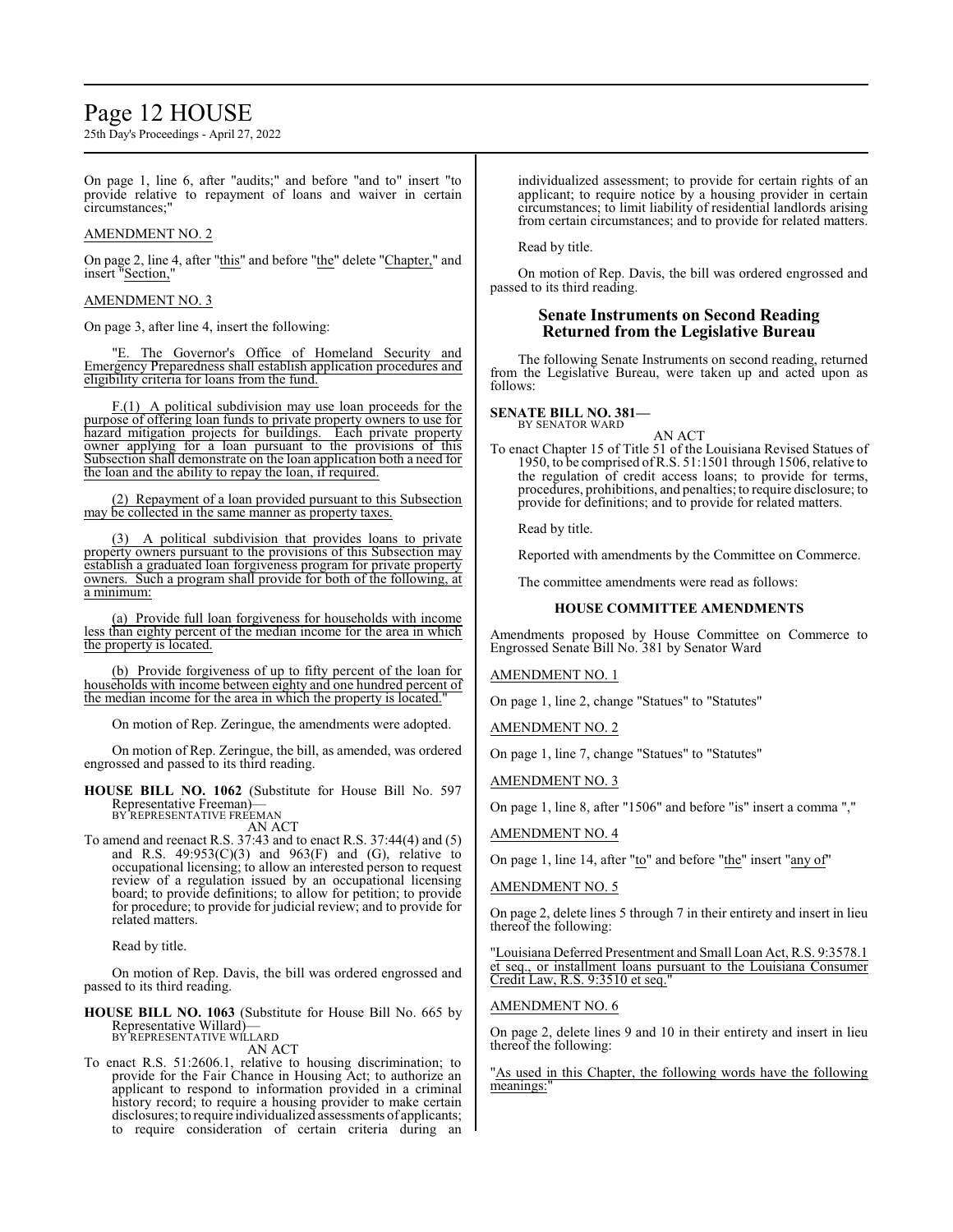### Page 13 HOUSE

25th Day's Proceedings - April 27, 2022

#### AMENDMENT NO. 7

On page 2, line 11, after "any" and before "draft" delete "check,"

#### AMENDMENT NO. 8

On page 2, delete lines 21 through 26 in their entirety and insert in lieu thereof the following:

"substantially equal installments, which satisfies all of the following criteria:

The loan is offered by a licensee to a borrower in compliance with this Chapter.

(b) The loan includes a principal amount not exceeding one thousand five hundred dollars.

(c) The loan includes a loan term of not fewer than ninety days and not more than three hundred sixty-five days."

#### AMENDMENT NO. 9

On page 2, delete line 29 in its entirety and insert in lieu thereof the following:

"Credit Law, R.S. 9:3510 et seq."

#### AMENDMENT NO. 10

On page 3, line 6, delete "(1)" and after "entered" and before "between" insert "into"

#### AMENDMENT NO. 11

On page 3, delete line 7 in its entirety and insert in lieu thereof the following:

"borrower pursuant to this Chapter shall satisfy all of the following criteria:'

#### AMENDMENT NO. 12

On page 3, at the beginning of line 8, change  $"$ (a) Authorize" to  $"$ (1) The agreement authorizes'

#### AMENDMENT NO. 13

On page 3, at the beginning of line 10, change "(b) A" to "(2) The agreement contains a"

#### AMENDMENT NO. 14

On page 3, at the beginning of line 17, change " $(c)(I)$  A" to " $(3)$  The agreement contains a"

#### AMENDMENT NO. 15

On page 4, delete line 3 in its entirety and insert in lieu thereof the following:

"B. The disclosure notices required pursuant to Subsection A of this Section shall be visibly"

#### AMENDMENT NO. 16

On page 4, at the beginning of line 5, change "B." to "C."

#### AMENDMENT NO. 17

On page 4, line 17, after "charges" and before "authorized" insert "as"

#### AMENDMENT NO. 18

On page 4, at the beginning of line 23, change " $C.(1)$ " to " $D.(1)$ "

AMENDMENT NO. 19

On page 4, delete line 24 and insert in lieu thereof:

"except those charges described in Paragraphs(C)(3) and (4) of this"

AMENDMENT NO. 20

On page 4, line 29, after "proceeds" and before "if" insert a comma ","

AMENDMENT NO. 21

On page 5, delete lines 3 and 4 in their entirety and insert in lieu thereof the following:

"made pursuant to this Section a total amount of fees and charges, over the life of a loan made in accordance with Subsection C of this Section that exceeds one hundred"

AMENDMENT NO. 22

On page 5, at the beginning of line 6, change "D. $(1)$ " to "E. $(1)$ "

AMENDMENT NO. 23

On page 5, line 10, delete "determined"

AMENDMENT NO. 24

On page 5, delete lines 22 and 23 and insert in lieu thereof:

"an extended payment plan; a sales, leasback, or rebate agreement; catalog sales; or any other transaction with the"

#### AMENDMENT NO. 25

On page 6, line 7, change "herein" to "in this Chapter"

AMENDMENT NO. 26

On page 6, line 11, after "request" and before "from" insert "of such"

#### AMENDMENT NO. 27

On page 6, at the end of line 15, change " $or$ " to a comma ","

#### AMENDMENT NO. 28

On page 6, line 27, after "the" and before "Chapter" insert "the provisions of this'

#### AMENDMENT NO. 29

On page 7, delete lines 2 and 3 in their entirety and insert in lieu thereof the following:

"Louisiana Consumer Credit Law, R.S. 9:3510 et seq. and the Administrative Procedure Act, R.S. 49:950 et seq.

#### AMENDMENT NO. 30

On page 7, delete lines 13 and 14 in their entirety and insert in lieu thereof the following:

#### "costs awarded by a court, but only when the"

Reported without amendments by the Legislative Bureau.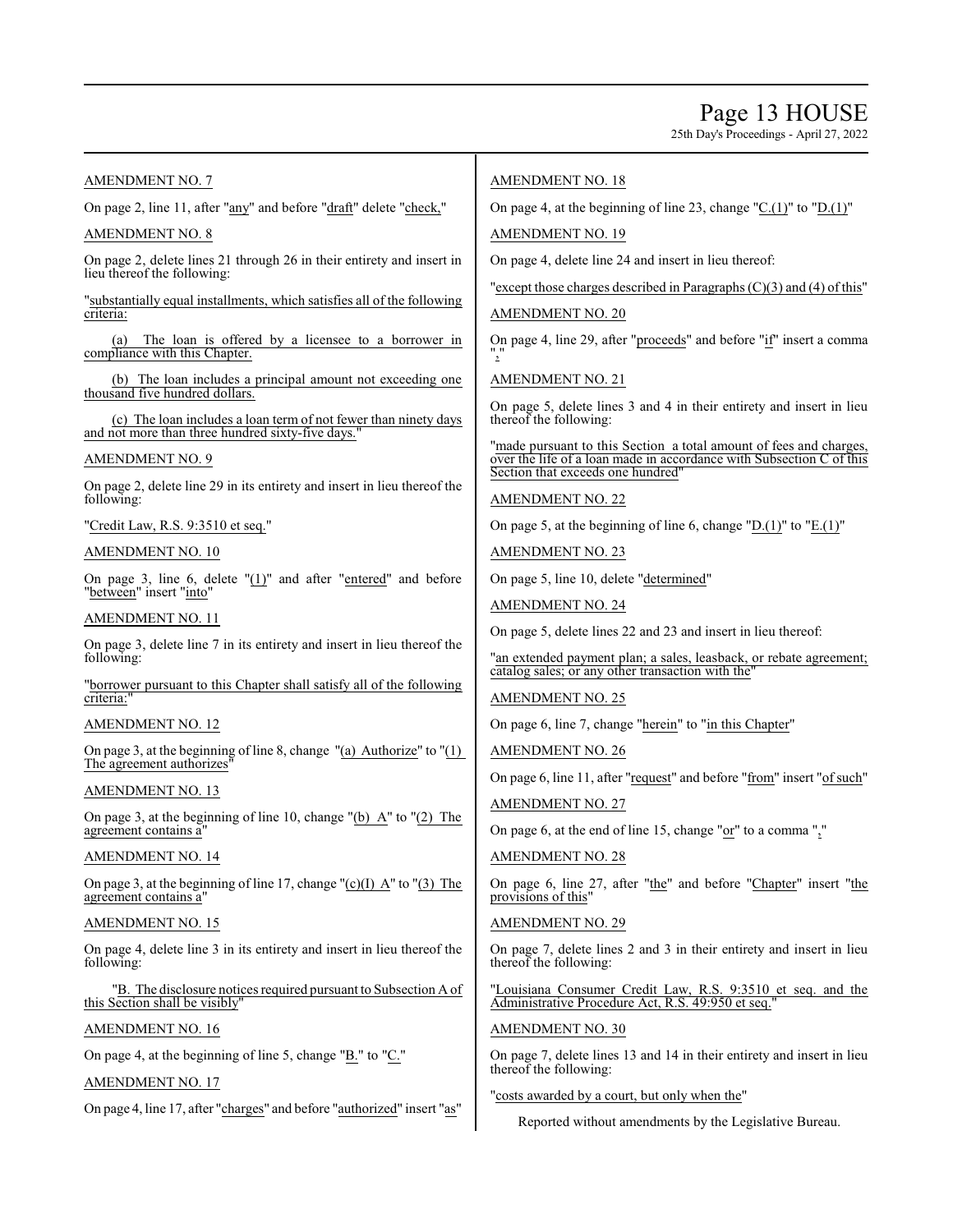### Page 14 HOUSE

25th Day's Proceedings - April 27, 2022

On motion of Rep. Davis, the amendments were adopted.

On motion of Rep. Davis, the bill, as amended, was ordered passed to its third reading.

#### **House Bills and Joint Resolutions on Third Reading and Final Passage**

The following House Bills and Joint Resolutions on third reading and final passage were taken up and acted upon as follows:

#### **HOUSE BILL NO. 652—**

BY REPRESENTATIVE HILFERTY AN ACT

To amend and reenact R.S. 33:4090(A) and to enact R.S. 33:4159.1 and 4159.2, relative to the Sewerage and Water Board of New Orleans; to provide that the board is recognized as a public utility; to provide relative to the powers and duties granted to the New Orleans City Council with respect to the board; to provide relative to costs associated with sewer and water connections; and to provide for related matters.

Read by title.

#### **Suspension of the Rules**

On motion of Rep. Stefanski, the rules were suspended to limit the author or proponent handling the legislative instrument to three minutes for opening remarks and all subsequent speakers on the instrument to five minutes.

#### **Speaker Pro Tempore Magee in the Chair**

Rep. Hilferty sent up floor amendments which were read as follows:

#### **HOUSE FLOOR AMENDMENTS**

Amendments proposed by Representative Hilferty to Engrossed House Bill No. 652 by Representative Hilferty

#### AMENDMENT NO. 1

On page 2, line 11, delete "regulation as a public utility" and insert in lieu thereof "oversight"

On motion of Rep. Hilferty, the amendments were withdrawn.

Rep. Duplessis sent up floor amendments which were read as follows:

#### **HOUSE FLOOR AMENDMENTS**

Amendments proposed by Representative Duplessis to Engrossed House Bill No. 652 by Representative Hilferty

#### AMENDMENT NO. 1

On page 2, line 11, after "utility." delete the remainder of the line and delete line 12 in its entirety and on page 2, at the beginning of line 13, delete "The city council" and insert in lieu thereof "The New Orleans City Council"

On motion of Rep. Duplessis, the amendments were adopted.

#### **Speaker Schexnayder in the Chair**

Rep. Hilferty moved the final passage of the bill, as amended.

#### **ROLL CALL**

The roll was called with the following result:

YEAS

| Mr. Speaker   | Freiberg    | Miguez      |
|---------------|-------------|-------------|
| Adams         | Frieman     | Miller, D.  |
| Amedee        | Gadberry    | Miller, G.  |
| Bacala        | Gaines      | Mincey      |
| Beaullieu     | Garofalo    | Muscarello  |
| Bishop        | Geymann     | Nelson      |
| Bourriaque    | Glover      | Newell      |
| Boyd          | Goudeau     | Orgeron     |
| Brass         | Green       | Owen, C.    |
| Brown         | Harris      | Owen, R.    |
| Butler        | Hilferty    | Pierre      |
| Carpenter     | Hodges      | Pressly     |
| Carrier       | Hollis      | Riser       |
| Carter, R.    | Hughes      | Romero      |
| Carter, W.    | Huval       | Schamerhorn |
| Cormier       | Illg        | Schlegel    |
| Coussan       | Ivey        | Seabaugh    |
| Crews         | Jefferson   | Selders     |
| Davis         | Jenkins     | St. Blanc   |
| Deshotel      | Johnson, M. | Stagni      |
| DeVillier     | Johnson, T. | Stefanski   |
| DuBuisson     | Jordan      | Thomas      |
| Duplessis     | LaCombe     | Turner      |
| Echols        | Lyons       | Villio      |
| Edmonds       | Mack        | Wheat       |
| Emerson       | Magee       | White       |
| Farnum        | Marino      | Willard     |
| Firment       | McCormick   | Wright      |
| Fisher        | McFarland   | Zeringue    |
| Fontenot      | McKnight    |             |
| Freeman       | McMahen     |             |
| Total - 91    |             |             |
|               | <b>NAYS</b> |             |
| Edmonston     | LaFleur     | Landry      |
| Total - 3     |             |             |
|               | ABSENT      |             |
| Bagley        | Kerner      | Phelps      |
| <b>Bryant</b> | Larvadain   | Tarver      |
| $\cos$        | Marcelle    | Thompson    |
| Horton        | Moore       |             |

Total - 11

The Chair declared the above bill was finally passed.

The title of the above bill was read and adopted.

Rep. Hilferty moved to reconsider the vote by which the above bill was finally passed, and, on her own motion, the motion to reconsider was laid on the table.

#### **HOUSE BILL NO. 733**

BY REPRESENTATIVE HORTON AN ACT

To enact R.S. 32:191.1(F), relative to penalties for vehicle violations; to provide for the application of certain penalties to violations of any driver or operator of a vehicle; and to provide for related matters.

Read by title.

Rep. Horton moved the final passage of the bill.

#### **ROLL CALL**

The roll was called with the following result: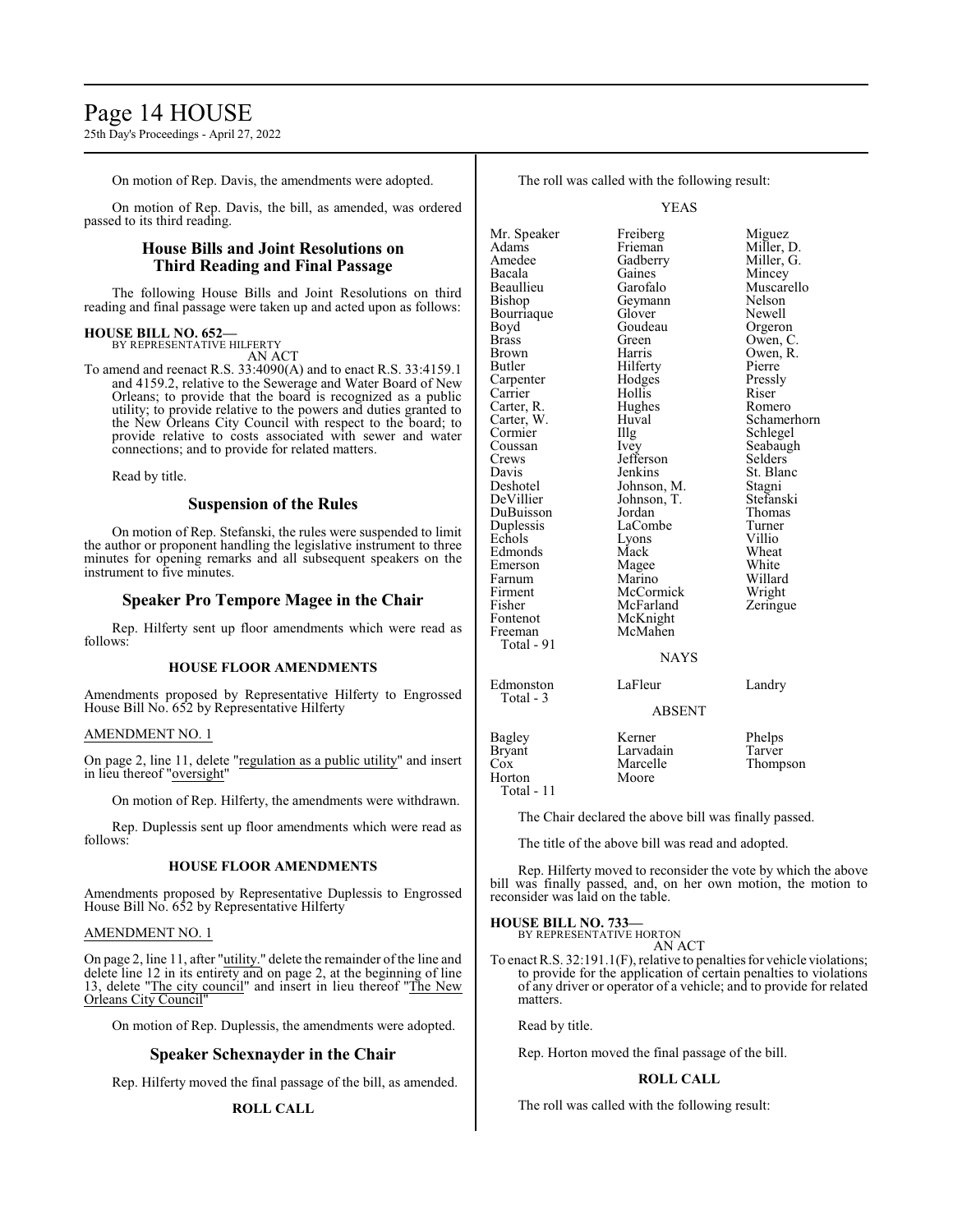#### YEAS

Bourriaque Glover<br>Boyd Goudeau Carpenter Coussan Ivey<br>Crews Jefferson Firment Mack<br>Fisher Magee Fontenot Marino Wright<br>
Freeman McCormick Zeringue Total - 99

Total - 0

Mr. Speaker Freiberg McFarland<br>Adams Frieman McKnight Adams Frieman McKnight Amedee Gadberry McMahen<br>Bacala Gaines Miguez Bacala Gaines Miguez Beaullieu Garofalo Miller, D.<br>Bishop Geymann Miller, G. Geymann Miller, G.<br>Glover Mincey Boyd Goudeau Muscarello<br>Brass Green Nelson Brass Green Nelson Brown Harris Newell Bryant Hilferty Orgeron<br>Butler Hodges Owen, C Hodges Owen, C.<br>Hollis Owen, R. Carrier Horton Phelps<br>Carter, R. Hughes Pierre Carter, R. Hughes Pierre<br>Carter, W. Huval Pressly Carter, W. Huval Pressl<br>Cormier Illg Riser Cormier Illg Riser<br>Coussan Ivev Romero Crews Jefferson Schamerhorn<br>
Davis Jenkins Schlegel Davis Jenkins Schlegel<br>Deshotel Johnson, M. Seabaugh Deshotel Johnson, M. Seabaughter Seabaughter Johnson, M. Seabaughter Seabaughter Seabaughter Seabaughter Seabaughter Seabaughter Seabaughter Seabaughter Seabaughter Seabaughter Seabaughter Seabaughter Seabaughter Seabaught Johnson, T. Selders<br>Jordan St. Blanc DuBuisson Jordan St. Bla<br>
Duplessis Kerner Stagni Duplessis Kerner Stagni<br>Echols LaCombe Stefanski LaCombe Stefansk<br>LaFleur Thomas Edmonds LaFleur Thoma<br>Edmonston Landry Turner Edmonston Landry Turne<br>
Emerson Larvadain Villio Larvadain Villio<br>
Lyons Wheat Farnum Lyons Wheat<br>
Firment Mack White Magee Willard<br>
Marino Wright **McCormick** 

**NAYS** 

ABSENT

|               | Marcelle | Tarver   |
|---------------|----------|----------|
| Bagley<br>Cox | Moore    | Thompson |
| Total - 6     |          |          |

The Chair declared the above bill was finally passed.

The title of the above bill was read and adopted.

Rep. Horton moved to reconsider the vote by which the above bill was finally passed, and, on her own motion, the motion to reconsider was laid on the table.

#### **HOUSE BILL NO. 789—** BY REPRESENTATIVE WILLARD

AN ACT

To enact Chapter 22 of Title 6 of the Louisiana Revised Statutes of 1950, to be comprised of R.S. 6:1401 through 1404, relative to private education lenders; to create a registry; to provide for required contents; to allow for enforcement; to provide penalties for violation; to provide for rulemaking; and to provide for related matters.

Read by title.

Rep. Willard sent up floor amendments which were read as follows:

#### **HOUSE FLOOR AMENDMENTS**

Amendments proposed by Representative Willard to Engrossed House Bill No. 789 by Representative Willard

#### AMENDMENT NO. 1

On page 1, at the beginning of line 5, delete "penalties for violation; to provide"

#### AMENDMENT NO. 2

On page 4, line 13, after "R.S.  $6:121.1$ " delete the comma "," and delete the remainder of the line in its entirety and delete line 14 in its entirety and at the beginning of line 15, delete "violated this Chapter"

On motion of Rep. Willard, the amendments were adopted.

Rep. Willard moved the final passage of the bill, as amended.

#### **ROLL CALL**

The roll was called with the following result:

#### YEAS

Mr. Speaker Freiberg McMahen<br>Adams Frieman Miguez Adams Frieman<br>Amedee Gadberry Amedee Gadberry Miller, D.<br>Bacala Gaines Miller, G. Gaines Miller, G.<br>Garofalo Mincey Beaullieu Garofalo<br>Bishop Geymann Geymann Muscarello<br>Glover Nelson Bourriaque Glover Nelson<br>Boyd Goudeau Newell Boyd Goudeau<br>Brass Green Brass Green Orgeron<br>Brown Hilferty Owen, C Brown Hilferty Owen, C.<br>Bryant Hodges Owen, R. Bryant Hodges Owen, R.<br>Butler Hollis Phelps Hollis Phelps<br>Horton Pierre Carpenter Horton Pierre<br>Carrier Hughes Pressly Hughes Pressl<br>Huval Riser Carter, R. Huval Riser Carter, W. Huval Romero Carter, W. Cormier Ivey Schamerhorn<br>
Coussan Jefferson Schlegel Coussan Jefferson Schlegel<br>Crews Jenkins Seabaug Crews Jenkins Seabaugh<br>
Davis Johnson, M. Selders Davis Johnson, M. Selders<br>Deshotel Johnson, T. St. Blanc Johnson, T. St. Bla<br>Jordan Stagni DeVillier Jordan Stagni DuBuisson Kerner Stefansk<br>Duplessis LaCombe Thomas Duplessis LaCombe Thoma<br>Echols LaFleur Turner LaFleur Turner<br>
Landry Villio Edmonds Landry Villio<br>Edmonston Larvadain Wheat Edmonston Larvadain Wheat<br>
Emerson Lyons White Emerson Lyons<br>Farnum Mack Farnum Mack Willard<br>Firment Magee Wright Firment Magee Wright<br>
Fisher McCormick Zeringue Fisher McCormick<br>Fontenot McFarland Fontenot McFarland<br>Freeman McKnight McKnight Total - 97 NAYS Total - 0 ABSENT Bagley Marcelle Tarver<br>
Cox Marino Thomp Cox Marino Thompson Moore

The Chair declared the above bill was finally passed.

The title of the above bill was read and adopted.

Total - 8

Rep. Willard moved to reconsider the vote by which the above bill was finally passed, and, on his own motion, the motion to reconsider was laid on the table.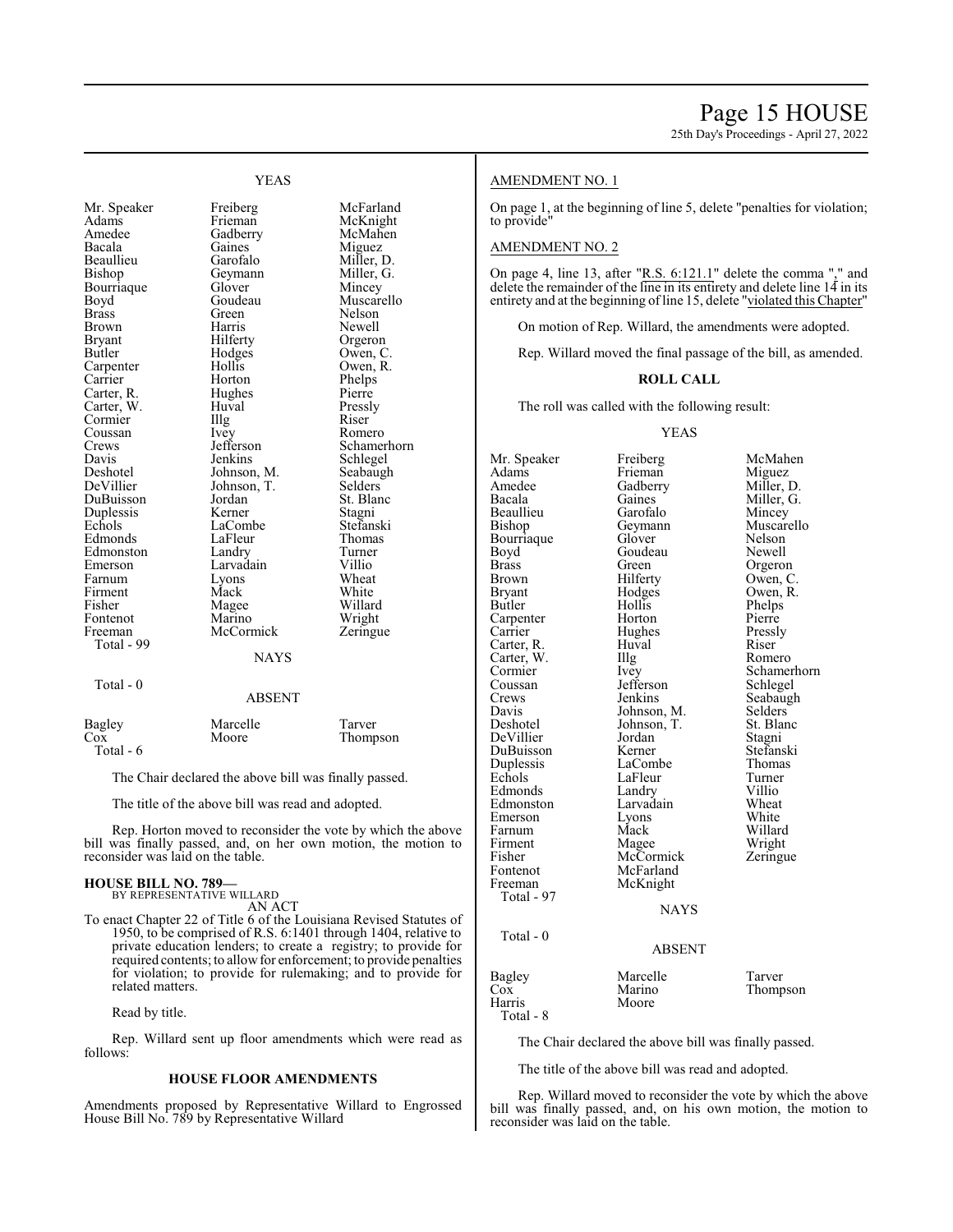## Page 16 HOUSE

25th Day's Proceedings - April 27, 2022

#### **HOUSE BILL NO. 807—** BY REPRESENTATIVE MAGEE

AN ACT

To enact Chapter 47 of Title 51 of the Louisiana Revised Statutes of 1950, to be comprised ofR.S. 51:2771 through 2779, relative to incentives for energy storage; to provide for a grant program; to provide for funding; to provide for calculations; to provide for eligibility of systems; and to provide for related matters.

Read by title.

Rep. Horton, on behalf of the Legislative Bureau, sent up floor amendments which were read as follows:

#### **HOUSE FLOOR AMENDMENTS**

Amendments proposed by Representative Horton on behalf of the Legislative Bureau to Engrossed House Bill No. 807 by Representative Magee

#### AMENDMENT NO. 1

On page 4, line 18, change "must" to "shall"

On motion of Rep. Horton, the amendments were adopted.

Rep. Magee sent up floor amendments which were read as follows:

#### **HOUSE FLOOR AMENDMENTS**

Amendments proposed by Representative Magee to Engrossed House Bill No. 807 by Representative Magee

#### AMENDMENT NO. 1

On page 1, line 4, change "grant" to "reimbursement"

#### AMENDMENT NO. 2

On page 1, delete lines 14 through 17 in their entirety and insert in lieu thereof the following:

"B. The program administrator, through the Department of Economic Development, shall award a reimbursement to an applicant who purchases an eligible energy storage system and otherwise satisfies the provisions of this Chapter."

#### AMENDMENT NO. 3

On page 2, delete line 2 in its entirety and insert in lieu thereof the following:

"be dedicated to reimbursements for lower and middle income residential applicants."

#### AMENDMENT NO. 4

On page 2, line 7, change "grant certificates" to "reimbursement"

AMENDMENT NO. 5

On page 2, delete line 8 in its entirety and insert in lieu thereof the following:

"A. Except as provided for in Paragraph (4) of this Subsection, the amount of a reimbursement awarded pursuant to this Chapter shall be calculated as the lowest amount as determined by application of the following parameters:"

#### AMENDMENT NO. 6

On page 2, delete lines 15 through 17 in their entirety and insert in lieu thereof the following:

'(4) One hundred thousand dollars for an energy storage system, with a minimum system storage size of three hundred kilowatt-hours, installed on a commercial or nonprofit property, if the property on which the system was installed is utilized for a resiliency and response center after a disaster. When applicable, the program administrator shall calculate the reimbursement amount in accordance with this Paragraph, without consideration of any lower amount calculated pursuant to this Subsection.

AMENDMENT NO. 7

On page 2, line 18, change "grant" to "reimbursement"

AMENDMENT NO. 8

On page 3, line 2, after "total" and before "any" insert "installed cost"

AMENDMENT NO. 9

On page 3, at the end of line 3, change "grant" to "reimbursement"

AMENDMENT NO. 10

On page 3, delete line 4 in its entirety

AMENDMENT NO. 11

On page 3, line 6, after "system" and before the period "." insert "prior to being awarded a reimbursement pursuant to this Chapter"

AMENDMENT NO. 12

On page 3, line 8, change "grant" to "reimbursement"

AMENDMENT NO. 13

On page 3, line 9, change "provided that" to "if"

AMENDMENT NO. 14

On page 3, delete lines 19 through 21 in their entirety and insert in lieu thereof the following:

"(4) The owner of a commercial or nonprofit property who purchases and installs an energy storage system, with a minimum system storage size of three hundred kilowatt-hours, on the commercial or nonprofit property, if the property on which the system was installed is utilized for a resiliency and response center after a disaster.

AMENDMENT NO. 15

On page 3, line 22, change "grant" to "reimbursement"

AMENDMENT NO. 16

On page 3, line 23, change "grant" to "reimbursement"

AMENDMENT NO. 17

On page 3, line 26, change "and" to "or"

#### AMENDMENT NO. 18

On page 4, line 2, change "grant" to "reimbursement"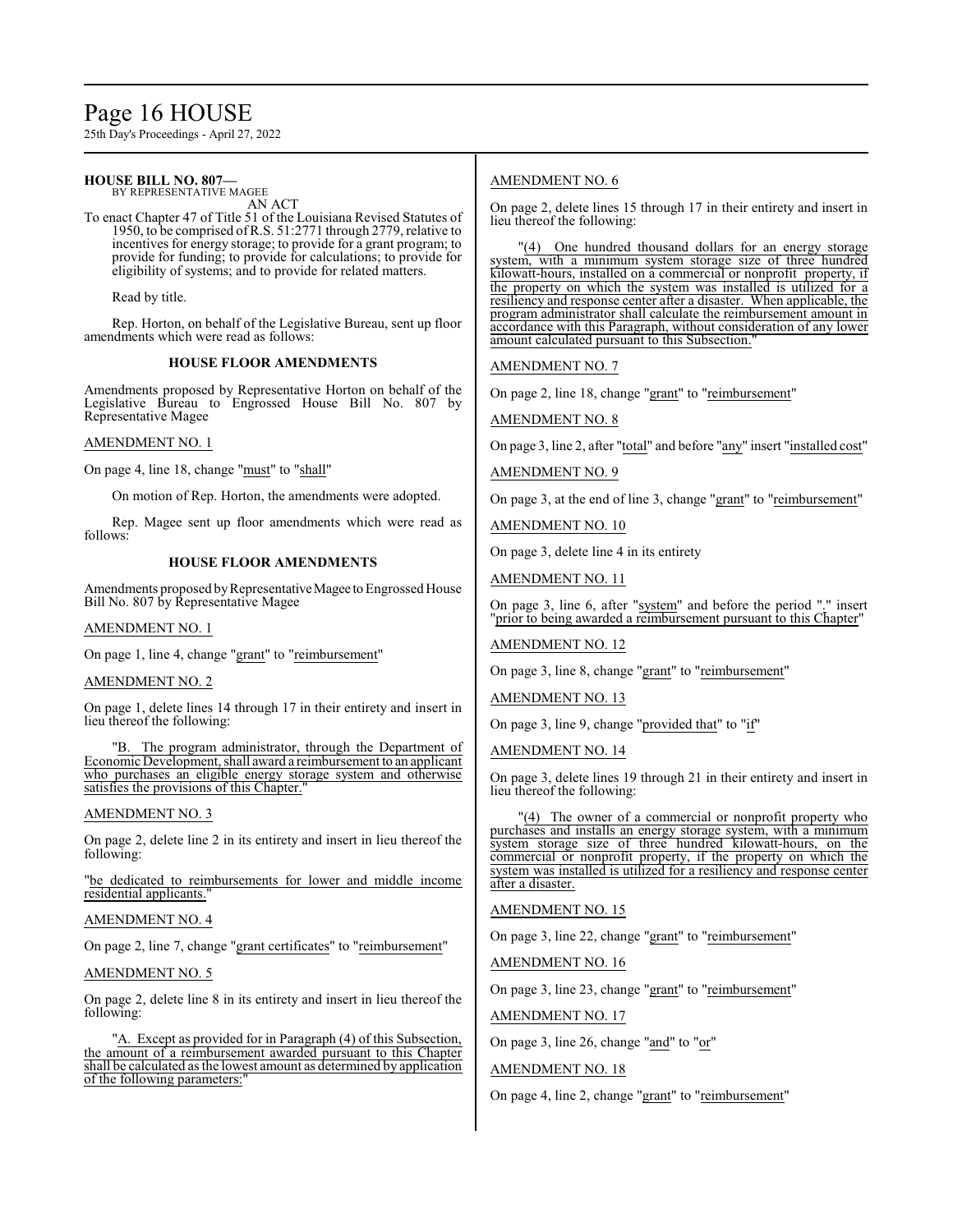### Page 17 HOUSE

25th Day's Proceedings - April 27, 2022

#### AMENDMENT NO. 19

On page 4, line 6, change "thus" to "be"

#### AMENDMENT NO. 20

On page 4, line 10, change "grant" to "reimbursement"

#### AMENDMENT NO. 21

On page 4, line 18, change "must" to "shall"

#### AMENDMENT NO. 22

On page 4, line 26, change "K-12" to "K-12 educational institution"

#### AMENDMENT NO. 23

On page 4, line 28, after "income" and before "three" insert "that does not exceed"

#### AMENDMENT NO. 24

On page 4, delete line 29 in its entirety and insert in lieu thereof the following:

"of the applicable federal poverty guidelines as published in the Federal Register by the United States Department of Health and Human Services.

On motion of Rep. Magee, the amendments were adopted.

Rep. Magee moved the final passage of the bill, as amended.

#### **ROLL CALL**

The roll was called with the following result:

| Mr. Speaker  | Gadberry    | McMahe    |
|--------------|-------------|-----------|
| Adams        | Gaines      | Miller, L |
| Amedee       | Geymann     | Miller, C |
| Bacala       | Glover      | Mincey    |
| Beaullieu    | Goudeau     | Newell    |
| Bishop       | Green       | Orgeron   |
| Bourriaque   | Harris      | Owen, C   |
| Boyd         | Hilferty    | Owen, R   |
| <b>Brass</b> | Hollis      | Phelps    |
| Brown        | Horton      | Pierre    |
| Bryant       | Hughes      | Pressly   |
| Butler       | Huval       | Riser     |
| Carpenter    | Illg        | Romero    |
| Carrier      | Jefferson   | Schlegel  |
| Carter, R.   | Jenkins     | Selders   |
| Cormier      | Johnson, M. | St. Blano |
| Coussan      | Johnson, T. | Stagni    |
| Davis        | Jordan      | Stefansk  |
| Deshotel     | Kerner      | Thomas    |
| DuBuisson    | LaCombe     | Turner    |
| Duplessis    | Landry      | Villio    |
| Echols       | Larvadain   | Wheat     |
| Firment      | Lyons       | White     |
| Fisher       | Magee       | Willard   |
| Fontenot     | Marino      | Wright    |
| Freeman      | McFarland   | Zeringue  |
| Freiberg     | McKnight    |           |
| Total - 80   |             |           |
|              | <b>NAYS</b> |           |
| Carter, W.   | Hodges      | Muscare   |
|              |             |           |

YEAS Gadberry McMahen<br>Gaines Miller D Miller, D.<br>Miller, G. Geymann Miller,<br>Glover Mincey Glover Mincey<br>Goudeau Newell Goudeau<br>Green Green Orgeron<br>Harris Owen, C Harris Owen, C.<br>Hilferty Owen, R. Owen, R.<br>Phelps Hollis<br>Horton Pierre<br>Pressly Hughes Pressl<br>Huval Riser Huval Riser<br>Illg Romero Jenkins Selders<br>Johnson, M. St. Blanc Johnson, M. St. Bla<br>Johnson, T. Stagni Johnson, T.<br>Jordan Jordan Stefanski<br>Kerner Thomas Thomas<br>Turner LaCombe Turner<br>
Landry Villio Landry Villio<br>
Larvadain Wheat Larvadain Wheat<br>Lyons White Lyons White<br>Magee Willard Magee Willard<br>
Marino Wright Marino Wright<br>
McFarland Zeringue McFarland McKnight NAYS

DeVillier Ivey

Hodges Muscarello<br>
Verwys Nelson

Edmonston LaFleur Schamerhorn<br>Emerson Mack Seabaugh Emerson Mack Seabaugh<br>
Frieman McCormick Seabaugh Garofalo Total - 16

McCormick<br>Miguez ABSENT

Bagley Edmonds Moore<br>Cox Farnum Tarver Cox Farnum<br>Crews Marcelle Total - 9

Thompson

The Chair declared the above bill was finally passed.

The title of the above bill was read and adopted.

Rep. Magee moved to reconsider the vote by which the above bill was finally passed, and, on his own motion, the motion to reconsider was laid on the table.

### **HOUSE BILL NO. 847—** BY REPRESENTATIVE LACOMBE

AN ACT

To amend and reenact R.S. 39:112(E)(2)(c) and to enact R.S.  $39:112(E)(2)(d)$ , relative to capital outlay; to provide with respect to local match requirements for projects by non-state entities; to exempt certain non-state entity projects from local match requirements; to provide for applicability; to provide for an effective date; and to provide for related matters.

Read by title.

Rep. LaCombe sent up floor amendments which were read as follows:

#### **HOUSE FLOOR AMENDMENTS**

Amendments proposed by Representative LaCombe to Engrossed House Bill No. 847 by Representative LaCombe

#### AMENDMENT NO. 1

On page 1, delete line 18 in its entirety and insert the following:

"thousand two hundred and fifty customers three thousand one hundred or fewer connections."

#### AMENDMENT NO. 2

On page 2, line 2, after "services" delete the remainder of the line in its entirety and insert "three thousand one hundred or fewer connections.'

On motion of Rep. LaCombe, the amendments were adopted.

Rep. LaCombe moved the final passage of the bill, as amended.

#### **ROLL CALL**

The roll was called with the following result:

#### YEAS

Mr. Speaker Freiberg McKnight<br>Adams Frieman McMahen Adams Frieman McMahen<br>Amedee Gadberry Miguez Amedee Gadberry<br>Bacala Gaines Bacala Gaines Miller, D.<br>Beaullieu Garofalo Miller. G. Beaullieu Garofalo Miller, G.<br>Bishop Geymann Mincey Bishop Geymann<br>Bourriaque Glover Bourriaque Glover Muscarello<br>
Boyd Goudeau Nelson Boyd Goudeau Nelson Brass Green Newell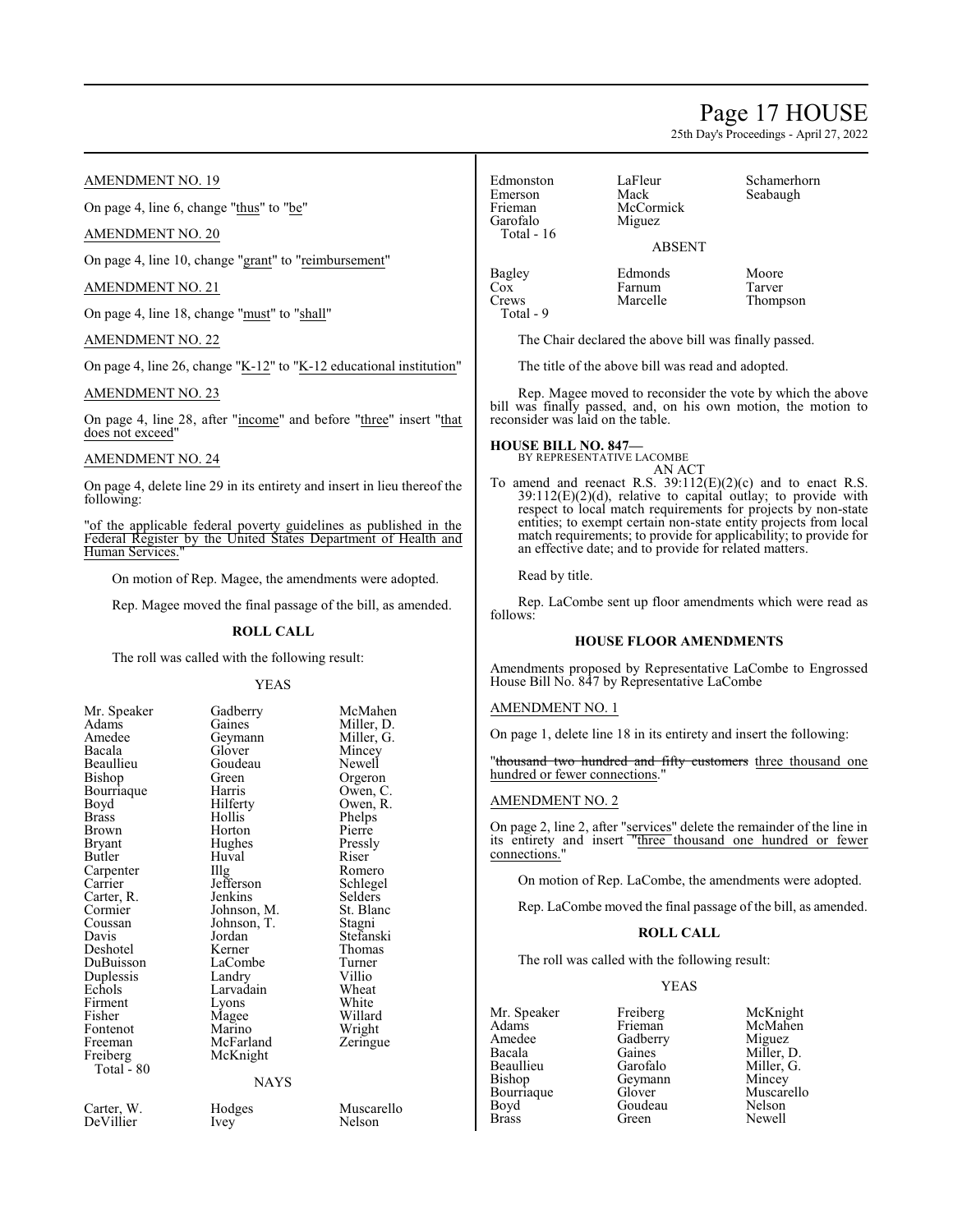### Page 18 HOUSE

25th Day's Proceedings - April 27, 2022

| <b>Brown</b><br><b>Bryant</b><br><b>Butler</b><br>Carpenter<br>Carrier | Harris<br>Hilferty<br>Hollis<br>Horton<br>Hughes | Owen, C.<br>Owen, R.<br>Phelps<br>Pierre<br>Pressly |
|------------------------------------------------------------------------|--------------------------------------------------|-----------------------------------------------------|
| Carter, R.                                                             | Huval                                            | Riser                                               |
| Carter, W.<br>Cormier                                                  | Illg                                             | Romero<br>Schamerhorn                               |
| Coussan                                                                | Ivey<br>Jefferson                                | Schlegel                                            |
| Crews                                                                  | Jenkins                                          | Seabaugh                                            |
| Davis                                                                  | Johnson, M.                                      | Selders                                             |
| Deshotel                                                               | Johnson, T.                                      | St. Blanc                                           |
| DeVillier                                                              | Jordan                                           | Stagni                                              |
| DuBuisson                                                              | Kerner                                           | Stefanski                                           |
| Duplessis                                                              | LaCombe                                          | Thomas                                              |
| Echols                                                                 | LaFleur                                          | Turner                                              |
| Edmonds                                                                | Landry                                           | Villio                                              |
| Edmonston                                                              | Larvadain                                        | Wheat                                               |
| Emerson                                                                | Lyons                                            | White                                               |
| Farnum                                                                 | Mack                                             | Willard                                             |
| Firment                                                                | Magee                                            | Wright                                              |
| Fisher                                                                 | Marcelle                                         | Zeringue                                            |
| Fontenot                                                               | Marino                                           |                                                     |
| Freeman                                                                | McFarland                                        |                                                     |
| Total - 97                                                             | <b>NAYS</b>                                      |                                                     |
| McCormick                                                              |                                                  |                                                     |
| Total - 1                                                              |                                                  |                                                     |
|                                                                        | ABSENT                                           |                                                     |
| Bagley                                                                 | Moore                                            | Thompson                                            |
| Cox                                                                    | Orgeron                                          |                                                     |
| Hodges                                                                 | Tarver                                           |                                                     |

 Total - 7 The Chair declared the above bill was finally passed.

The title of the above bill was read and adopted.

Rep. LaCombemoved to reconsider the vote bywhich the above bill was finally passed, and, on his own motion, the motion to reconsider was laid on the table.

#### **Consent to Correct a Vote Record**

Rep. Crews requested the House consent to correct his vote on final passage of House Bill No. 847 from nay to yea, which consent was unanimously granted.

### **HOUSE BILL NO. 850—**

BY REPRESENTATIVE FRIEMAN AN ACT

To amend and reenact R.S. 40:1231.1(A)(17) and to enact R.S. 40:1231.8(B)(4), relative to medical malpractice claims; to provide for definitions; to provide for proof of financial responsibility; to provide for medical review panels; to provide for a stay of proceedings; and to provide for related matters.

Read by title.

Rep. Frieman sent up floor amendments which were read as follows:

#### **HOUSE FLOOR AMENDMENTS**

Amendments proposed by Representative Frieman to Engrossed House Bill No. 850 by Representative Frieman

#### AMENDMENT NO. 1

On page 1, line 5, after "proceedings;" and before "and to provide" insert "to provide for applicability;"

#### AMENDMENT NO. 2

On page 2, after line 4, insert the following:

"Section 2. The provisions of this Act shall be given prospective application only."

On motion of Rep. Frieman, the amendments were adopted.

Rep. Frieman moved the final passage of the bill, as amended.

#### **ROLL CALL**

The roll was called with the following result:

YEAS

Mr. Speaker Frieman McKnight<br>
Adams Gadberry McMahen Amedee Garofalo Miguez<br>Bacala Geymann Miller, D. Bacala Geymann<br>Beaullieu Glover Beaullieu Glover Miller, G. Bourriaque Green<br>Brass Harris Brass Marris Nelson<br>Brown Hilferty Newell Brown Hilferty<br>Bryant Hodges Bryant Hodges Orgeron<br>Butler Hollis Owen, C Carpenter Horton Phelps<br>
Carrier Hughes Pierre Carter, R. Huval Press.<br>Carter, W. Illg Riser Carter, W. Illg Riser<br>
Cormier Ivev Romero Cormier Ivey<br>Coussan Jefferson Crews Jenkins Schlegel<br>Davis Johnson, M. Seabaugh Davis Johnson, M. Seabaughter Seabaughter Seabaughter Seabaughter Seabaughter Seabaughter Seabaughter Seabaughter Seabaughter Seabaughter Seabaughter Seabaughter Seabaughter Seabaughter Seabaughter Seabaughter Seabaughter DeVillier Jordan St. Blanck<br>DuBuisson Kerner Stagni DuBuisson Kerner Stagni<br>
Duplessis LaCombe Stefanski Duplessis LaCombe Stefansk<br>Echols LaFleur Thomas Edmonds Landry Turner<br>Edmonston Larvadain Villio Emerson Lyons Wheat<br>
Farnum Mack White Farnum Mack White<br>Firment Magee Willard Firment Magee Willard<br>Fisher Marcelle Wright Fisher Marcelle<br>Fontenot Marino Fontenot Marino Zeringue<br>Freeman McCormick Zeringue Freeman McCormick<br>Freiberg McFarland McFarland Total  $-97$ Total - 0

Gadberry McMahen<br>Garofalo Miguez Goudeau Mincey<br>Green Muscarello Hollis Owen, C.<br>Horton Phelps Hughes Pierre<br>
Huval Pressly Schamerhorn Johnson, T. Selders<br>Jordan St. Blanc LaFleur Thoma<br>Landry Turner Larvadain Villio<br>Lyons Wheat

**NAYS** 

#### ABSENT

Bagley Gaines Tarver<br>Boyd Moore Thomp Boyd Moore Thompson<br>Cox Owen, R. Owen, R. Total - 8

The Chair declared the above bill was finally passed.

The title of the above bill was read and adopted.

Rep. Frieman moved to reconsider the vote by which the above bill was finally passed, and, on his own motion, the motion to reconsider was laid on the table.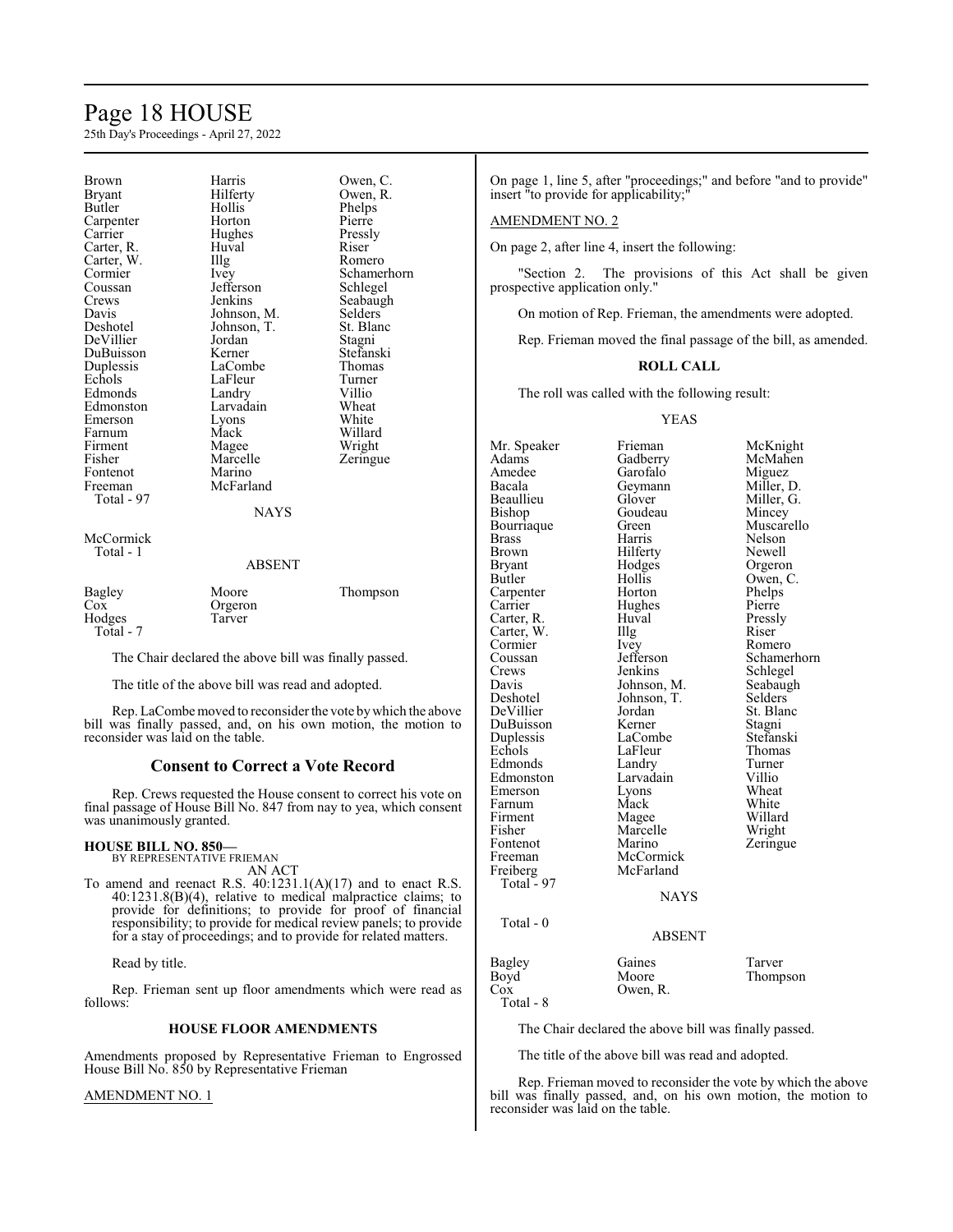### Page 19 HOUSE

25th Day's Proceedings - April 27, 2022

#### **HOUSE BILL NO. 857—**

BY REPRESENTATIVE HORTON AN ACT

To enact R.S. 47:463.214, relative to motor vehicle special prestige license plates; to establish the "Louisiana Wild Turkey Federation" specialty license plate; to provide for the creation, issuance, design, fees, implementation, distribution, and rule promulgation applicable to such license plate; to provide an effective date; and to provide for related matters.

Read by title.

Rep. Horton sent up floor amendments which were read as follows:

#### **HOUSE FLOOR AMENDMENTS**

Amendments proposed by Representative Horton to Engrossed House Bill No. 857 by Representative Horton

#### AMENDMENT NO. 1

On page 2, line 15, change "teach" to "teaches" and change "<u>principals</u>" to "<u>principles</u>"

On motion of Rep. Horton, the amendments were adopted.

Rep. Horton moved the final passage of the bill, as amended.

### **ROLL CALL**

The roll was called with the following result:

#### YEAS

| Mr. Speaker | Freeman     | McCormick   |
|-------------|-------------|-------------|
| Adams       | Freiberg    | McFarland   |
| Amedee      | Frieman     | McKnight    |
| Bacala      | Gadberry    | McMahen     |
| Beaullieu   | Gaines      | Miguez      |
| Bishop      | Garofalo    | Miller, D.  |
| Bourriaque  | Geymann     | Miller, G.  |
| Boyd        | Glover      | Mincey      |
| Brass       | Goudeau     | Muscarello  |
| Brown       | Green       | Nelson      |
| Bryant      | Harris      | Orgeron     |
| Butler      | Hilferty    | Owen, C.    |
| Carpenter   | Hodges      | Phelps      |
| Carrier     | Hollis      | Pierre      |
| Carter, R.  | Horton      | Pressly     |
| Carter, W.  | Hughes      | Riser       |
| Cormier     | Huval       | Romero      |
| Coussan     | Illg        | Schamerhorn |
| Crews       | Ivey        | Schlegel    |
| Davis       | Jefferson   | Seabaugh    |
| Deshotel    | Jenkins     | Selders     |
| DeVillier   | Johnson, M. | St. Blanc   |
| DuBuisson   | Johnson, T. | Stagni      |
| Duplessis   | Jordan      | Stefanski   |
| Echols      | Kerner      | Thomas      |
| Edmonds     | LaCombe     | Turner      |
| Edmonston   | LaFleur     | Villio      |
| Emerson     | Landry      | Wheat       |
| Farnum      | Larvadain   | White       |
| Firment     | Mack        | Willard     |
| Fisher      | Magee       | Wright      |
| Fontenot    | Marino      | Zeringue    |
| Total - 96  |             |             |
|             | <b>NAYS</b> |             |
| Total - 0   |             |             |
|             | ABSENT      |             |

| Bagley    | Marcelle | Owen,  |
|-----------|----------|--------|
| Cox       | Moore    | Tarver |
| Lyons     | Newell   | Thomp  |
| Total - 9 |          |        |

Marcelle Owen, R.<br>Moore Tarver Newell Thompson

The Chair declared the above bill was finally passed.

The title of the above bill was read and adopted.

Rep. Horton moved to reconsider the vote by which the above bill was finally passed, and, on her own motion, the motion to reconsider was laid on the table.

#### **HOUSE BILL NO. 938—**

BY REPRESENTATIVE DUSTIN MILLER AN ACT

To amend and reenact R.S. 4:150(A) and 169(A)(3), relative to horse racing; to extend the term of certain licenses; to provide for renewal; to provide an expiration date; to make technical changes; to provide for an effective date; and to provide for related matters.

Read by title.

Rep. Dustin Miller moved the final passage of the bill.

#### **ROLL CALL**

The roll was called with the following result:

#### YEAS

| Mr. Speaker<br>Adams<br>Amedee<br>Bacala<br>Beaullieu<br>Bishop<br>Bourriaque<br>Boyd<br><b>Brass</b><br>Brown<br>Bryant<br>Butler<br>Carpenter<br>Carrier<br>Carter, R.<br>Carter, W.<br>Cormier<br>Coussan<br>Crews<br>Davis<br>Deshotel<br>DeVillier<br>DuBuisson<br>Duplessis<br>Echols<br>Edmonston<br>Emerson<br>Farnum<br>Fisher<br>Fontenot<br>Freeman<br>Total - 93 | Freiberg<br>Frieman<br>Gadberry<br>Gaines<br>Geymann<br>Glover<br>Goudeau<br>Green<br>Harris<br>Hilferty<br>Hodges<br>Hollis<br>Horton<br>Hughes<br>Huval<br><i>lvey</i><br>Jefferson<br>Jenkins<br>Johnson, M.<br>Johnson, T.<br>Jordan<br>Kerner<br>LaCombe<br>LaFleur<br>Landry<br>Larvadain<br>Lyons<br>Mack<br>Magee<br>Marino<br>McCormick<br><b>NAYS</b> | McFarland<br>McKnight<br>McMahen<br>Miguez<br>Miller, D.<br>Miller, G.<br>Mincey<br>Muscarello<br><b>Nelson</b><br>Newell<br>Orgeron<br>Owen, C.<br>Phelps<br>Pierre<br>Pressly<br>Romero<br>Schamerhorn<br>Schlegel<br>Seabaugh<br>Selders<br>St. Blanc<br>Stagni<br>Stefanski<br>Thomas<br>Turner<br>Villio<br>Wheat<br>White<br>Willard<br>Wright<br>Zeringue |
|------------------------------------------------------------------------------------------------------------------------------------------------------------------------------------------------------------------------------------------------------------------------------------------------------------------------------------------------------------------------------|-----------------------------------------------------------------------------------------------------------------------------------------------------------------------------------------------------------------------------------------------------------------------------------------------------------------------------------------------------------------|------------------------------------------------------------------------------------------------------------------------------------------------------------------------------------------------------------------------------------------------------------------------------------------------------------------------------------------------------------------|
| Firment                                                                                                                                                                                                                                                                                                                                                                      | Riser                                                                                                                                                                                                                                                                                                                                                           |                                                                                                                                                                                                                                                                                                                                                                  |
| Total - 2                                                                                                                                                                                                                                                                                                                                                                    | <b>ABSENT</b>                                                                                                                                                                                                                                                                                                                                                   |                                                                                                                                                                                                                                                                                                                                                                  |
| Bagley                                                                                                                                                                                                                                                                                                                                                                       | Illg                                                                                                                                                                                                                                                                                                                                                            | Tarver                                                                                                                                                                                                                                                                                                                                                           |

 $\mathbf{I}$ 

Cox Marcelle Thompson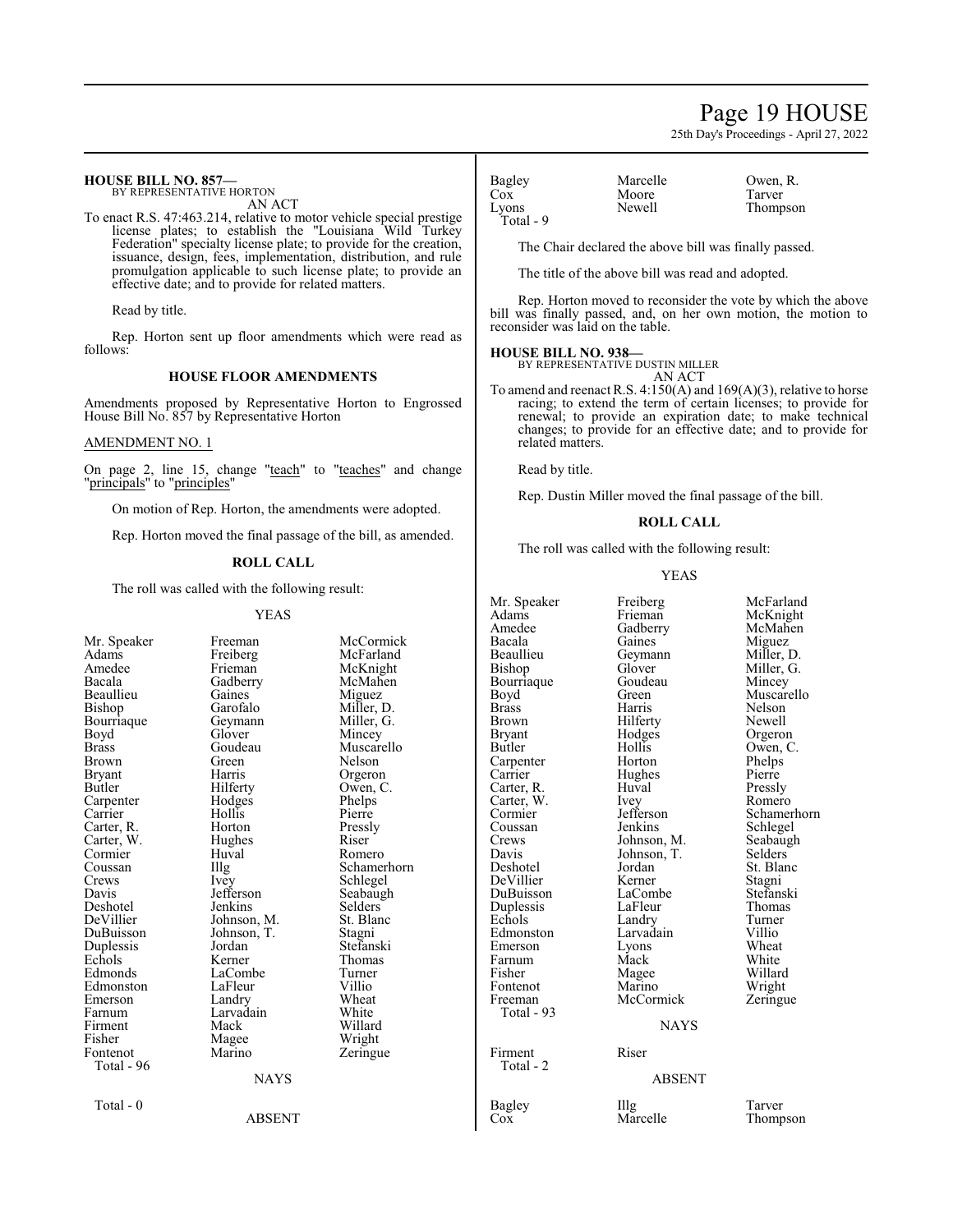### Page 20 HOUSE

25th Day's Proceedings - April 27, 2022

Edmonds Moore<br>Garofalo Owen. Total - 10

Owen, R.

The Chair declared the above bill was finally passed.

The title of the above bill was read and adopted.

Rep. Dustin Miller moved to reconsider the vote by which the above bill was finally passed, and, on his own motion, the motion to reconsider was laid on the table.

**HOUSE BILL NO. 956—** BY REPRESENTATIVE SCHEXNAYDER AN ACT

To amend and reenact R.S. 27:86, relative to racehorse wagering; to provide for pari-mutuel racehorse wagering; to provide for the percentage ofthe pari-mutuel handle that must be used for purse supplements; to provide for the payment of such portion of the pari-mutuel handle to the Louisiana Horsemen's Benevolent and Protective Association; and to provide for related matters.

Read by title.

Rep. Stefanski moved the final passage of the bill.

#### **ROLL CALL**

The roll was called with the following result:

#### YEAS

| Mr. Speaker<br>Adams<br>Amedee<br>Bacala<br>Beaullieu<br>Bishop<br>Bourriaque<br>Boyd<br>Brass<br>Brown<br>Bryant<br>Butler<br>Carpenter<br>Carrier<br>Carter, R.<br>Carter, W.<br>Cormier<br>Coussan<br>Davis<br>Deshotel<br>DeVillier<br>DuBuisson<br>Duplessis<br>Echols<br>Emerson<br>Farnum<br>Fisher<br>Fontenot<br>Freeman<br>Freiberg<br>Frieman<br>Total - 91 | Gadberry<br>Gaines<br>Geymann<br>Glover<br>Goudeau<br>Green<br>Harris<br>Hilferty<br>Hollis<br>Horton<br>Hughes<br>Huval<br>Illg<br>Ivey<br>Jefferson<br>Jenkins<br>Johnson, M.<br>Johnson, T.<br>Jordan<br>Kerner<br>LaCombe<br>LaFleur<br>Landry<br>Larvadain<br>Lyons<br>Magee<br>Marcelle<br>Marino<br>McCormick<br>McFarland<br>McKnight<br><b>NAYS</b> | McMahen<br>Miguez<br>Miller, D.<br>Mincey<br>Muscarello<br>Nelson<br>Newell<br>Orgeron<br>Owen, C.<br>Owen, R.<br>Phelps<br>Pierre<br>Pressly<br>Romero<br>Schamerhorn<br>Schlegel<br>Seabaugh<br>Selders<br>St. Blanc<br>Stagni<br>Stefanski<br>Thomas<br>Turner<br>Villio<br>Wheat<br>White<br>Willard<br>Wright<br>Zeringue | Mr. Speaker<br>Adams<br>Amedee<br>Bacala<br>Beaullieu<br>Bishop<br>Bourriaque<br>Boyd<br><b>Brass</b><br><b>Brown</b><br><b>Bryant</b><br>Butler<br>Carrier<br>Carter, R.<br>Carter, W.<br>Cormier<br>Coussan<br>Davis<br>Deshotel<br>DeVillier<br>DuBuisson<br>Duplessis<br>Echols<br>Emerson<br>Farnum<br>Fisher<br>Fontenot<br>Freeman<br>Freiberg<br>Frieman<br>Total - 89 | Gadberry<br>Gaines<br>Geymann<br>Glover<br>Goudeau<br>Green<br>Harris<br>Hilferty<br>Hollis<br>Horton<br>Hughes<br>Huval<br>Illg<br>Ivey<br>Jefferson<br>Jenkins<br>Johnson, M<br>Johnson, T.<br>Jordan<br>Kerner<br>LaCombe<br>LaFleur<br>Landry<br>Larvadain<br>Lyons<br>Magee<br>Marcelle<br>Marino<br>McCormicl<br>McFarland<br><b>NA</b> |
|------------------------------------------------------------------------------------------------------------------------------------------------------------------------------------------------------------------------------------------------------------------------------------------------------------------------------------------------------------------------|--------------------------------------------------------------------------------------------------------------------------------------------------------------------------------------------------------------------------------------------------------------------------------------------------------------------------------------------------------------|--------------------------------------------------------------------------------------------------------------------------------------------------------------------------------------------------------------------------------------------------------------------------------------------------------------------------------|--------------------------------------------------------------------------------------------------------------------------------------------------------------------------------------------------------------------------------------------------------------------------------------------------------------------------------------------------------------------------------|-----------------------------------------------------------------------------------------------------------------------------------------------------------------------------------------------------------------------------------------------------------------------------------------------------------------------------------------------|
| Firment<br>Total - 3                                                                                                                                                                                                                                                                                                                                                   | Mack                                                                                                                                                                                                                                                                                                                                                         | Riser                                                                                                                                                                                                                                                                                                                          | Firment<br>Hodges<br>Total - 4                                                                                                                                                                                                                                                                                                                                                 | Mack<br>Riser                                                                                                                                                                                                                                                                                                                                 |
|                                                                                                                                                                                                                                                                                                                                                                        | <b>ABSENT</b>                                                                                                                                                                                                                                                                                                                                                |                                                                                                                                                                                                                                                                                                                                |                                                                                                                                                                                                                                                                                                                                                                                | <b>ABS</b>                                                                                                                                                                                                                                                                                                                                    |
| Bagley<br>$\cos$                                                                                                                                                                                                                                                                                                                                                       | Edmonston<br>Garofalo                                                                                                                                                                                                                                                                                                                                        | Moore<br>Tarver                                                                                                                                                                                                                                                                                                                | Bagley<br>Carpenter                                                                                                                                                                                                                                                                                                                                                            | Edmonds<br>Edmonston                                                                                                                                                                                                                                                                                                                          |
|                                                                                                                                                                                                                                                                                                                                                                        |                                                                                                                                                                                                                                                                                                                                                              |                                                                                                                                                                                                                                                                                                                                |                                                                                                                                                                                                                                                                                                                                                                                |                                                                                                                                                                                                                                                                                                                                               |

Crews Hodges Thompson<br>Edmonds Miller G. Total - 11

Miller, G.

The Chair declared the above bill was finally passed.

The title of the above bill was read and adopted.

Rep. Stefanski moved to reconsider the vote by which the above bill was finally passed, and, on his own motion, the motion to reconsider was laid on the table.

**HOUSE BILL NO. 957—** BY REPRESENTATIVE SCHEXNAYDER

AN ACT

To amend and reenact R.S. 27:249.1, relative to racehorse wagering; to provide for fixed-odds racehorse wagering; to provide for the percentage of audited net profits from fixed-odds racehorse wagering to be used as purse supplements; to provide for the definition of "audited net profits"; and to provide for related matters.

Read by title.

Rep. Stefanski moved the final passage of the bill.

#### **ROLL CALL**

The roll was called with the following result:

#### YEAS

| Mr. Speaker   | Gadberry      | McKnight    |
|---------------|---------------|-------------|
| Adams         | Gaines        | McMahen     |
| Amedee        | Geymann       | Miguez      |
| Bacala        | Glover        | Miller, D.  |
| Beaullieu     | Goudeau       | Miller, G.  |
| Bishop        | Green         | Mincey      |
| Bourriaque    | Harris        | Muscarello  |
| Boyd          | Hilferty      | Nelson      |
| <b>Brass</b>  | Hollis        | Newell      |
| Brown         | Horton        | Orgeron     |
| <b>Bryant</b> | Hughes        | Owen, C.    |
| Butler        | Huval         | Phelps      |
| Carrier       | Illg          | Pierre      |
| Carter, R.    | Ivey          | Pressly     |
| Carter, W.    | Jefferson     | Schamerhorn |
| Cormier       | Jenkins       | Schlegel    |
| Coussan       | Johnson, M.   | Seabaugh    |
| Davis         | Johnson, T.   | Selders     |
| Deshotel      | Jordan        | St. Blanc   |
| DeVillier     | Kerner        | Stagni      |
| DuBuisson     | LaCombe       | Stefanski   |
| Duplessis     | LaFleur       | Thomas      |
| Echols        | Landry        | Turner      |
| Emerson       | Larvadain     | Villio      |
| Farnum        | Lyons         | Wheat       |
| Fisher        | Magee         | White       |
| Fontenot      | Marcelle      | Willard     |
| Freeman       | Marino        | Wright      |
| Freiberg      | McCormick     | Zeringue    |
| Frieman       | McFarland     |             |
| Total - 89    |               |             |
|               | <b>NAYS</b>   |             |
| Firment       | Mack          |             |
| Hodges        | Riser         |             |
| Total - 4     |               |             |
|               | <b>ABSENT</b> |             |
|               |               |             |

Almonds Owen, R.<br>Bagden Comero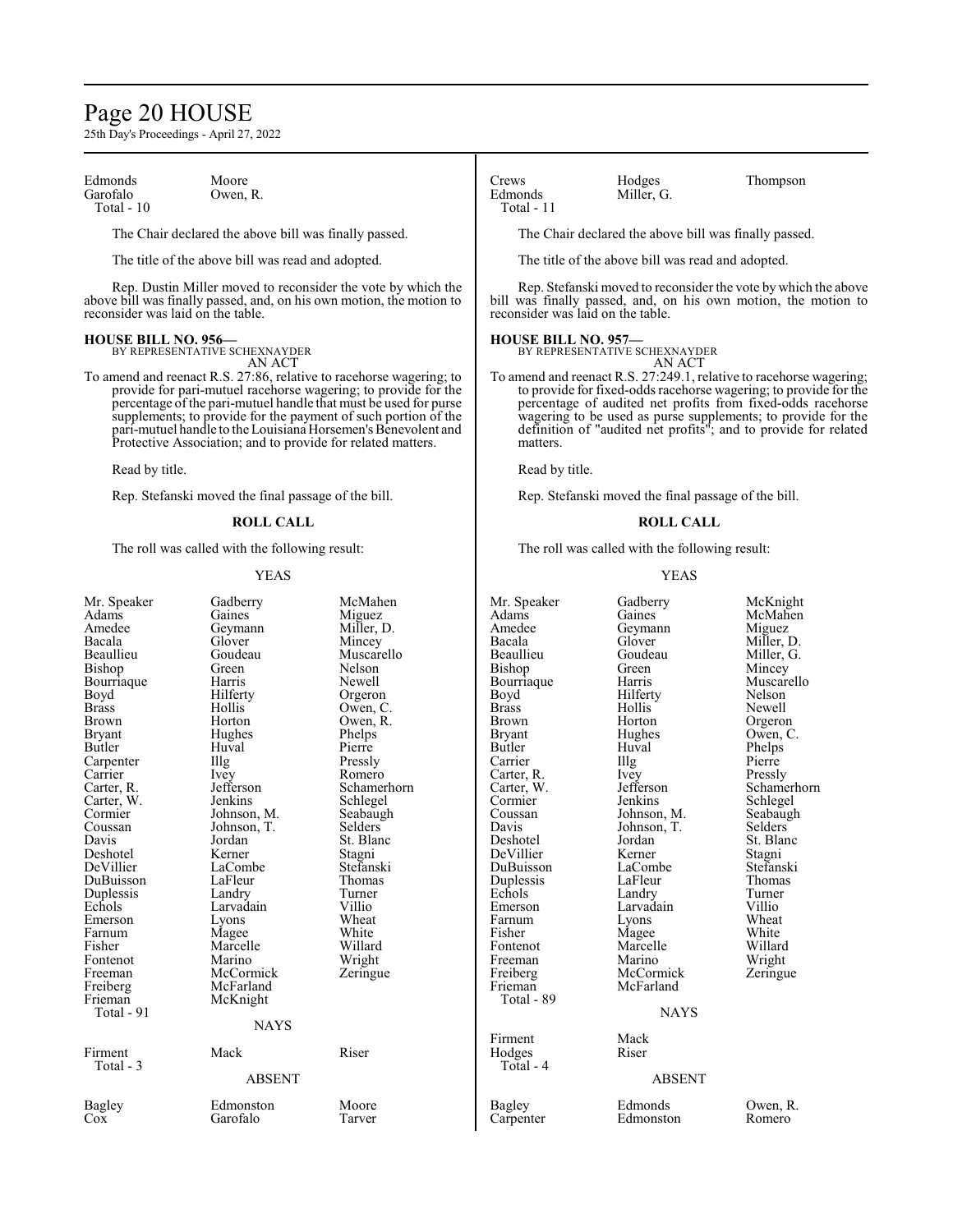### Page 21 HOUSE

25th Day's Proceedings - April 27, 2022

Cox Garofalo Tarver Total - 12

Thompson

The Chair declared the above bill was finally passed.

The title of the above bill was read and adopted.

Rep. Stefanski moved to reconsider the vote by which the above bill was finally passed, and, on his own motion, the motion to reconsider was laid on the table.

#### **HOUSE BILL NO. 973—** BY REPRESENTATIVE DAVIS

AN ACT

To amend and reenact R.S. 9:2713.2(B)(introductory paragraph), R.S. 12:1-1106(A)(1), 204(A), and 1307(D), R.S. 22:243(D)(3) and (E)(1) and (3), and R.S. 51:214(A)(introductory paragraph) and  $3143(B)$  and (C) and to enact R.S. 12:1-402(D), 204(G)(4), and  $1307(E)$ , R.S.  $49:222(B)(15)$ , and R.S.  $51:212(8)$ , relative to corporations; to provide for an authorized representative; to allow for termination of a name reservation; to provide for merger; to prohibit certain phrases in a reserved name; to provide for preemption; and to provide for related matters.

Read by title.

#### **Motion**

On motion of Rep. Davis, the bill was returned to the calendar.

#### **HOUSE BILL NO. 1055—**

BY REPRESENTATIVE HUGHES AN ACT

To amend and reenact R.S. 4:158.1 and 160(B) and to enact R.S. 4:147(7) and (8), 158.2, and 160(C), relative to horse racing; to provide for specific duties of the Louisiana State Racing Commission; to provide for standards and employment; to provide for written reports; and to provide for related matters.

Read by title.

Rep. Hughes sent up floor amendments which were read as follows:

#### **HOUSE FLOOR AMENDMENTS**

Amendments proposed by Representative Hughes to Engrossed House Bill No. 1055 by Representative Hughes

#### AMENDMENT NO. 1

On page 2, line 14, after "§158.2" insert a period ".'

On motion of Rep. Hughes, the amendments were adopted.

Rep. Hughes moved the final passage of the bill, as amended.

#### **ROLL CALL**

The roll was called with the following result:

#### YEAS

Adams Gadberry<br>Amedee Gaines Amedee Gaines Miller, D.<br>Bacala Garofalo Miller, G. Beaullieu Glover<br>Bishop Goudeau Bourriaque Green Nelson<br>Bovd Harris Newell Boyd

Mr. Speaker Frieman McMahen<br>Adams Gadberry Miguez Garofalo Miller, G.<br>Glover Mincey Goudeau Muscarello<br>Green Nelson

| <b>Brass</b> | Hilferty    | Orgeron     |
|--------------|-------------|-------------|
| <b>Brown</b> | Hollis      | Owen, C.    |
| Bryant       | Horton      | Owen, R.    |
| Butler       | Hughes      | Phelps      |
| Carpenter    | Huval       | Pierre      |
| Carrier      | Illg        | Pressly     |
| Carter, R.   | Ivey        | Romero      |
| Carter, W.   | Jefferson   | Schamerhorn |
| Cormier      | Jenkins     | Schlegel    |
| Coussan      | Johnson, M. | Seabaugh    |
| Davis        | Johnson, T. | Selders     |
| Deshotel     | Jordan      | St. Blanc   |
| DeVillier    | Kerner      | Stagni      |
| DuBuisson    | LaCombe     | Stefanski   |
| Duplessis    | LaFleur     | Thomas      |
| Echols       | Landry      | Turner      |
| Edmonds      | Larvadain   | Villio      |
| Edmonston    | Lyons       | Wheat       |
| Emerson      | Magee       | White       |
| Farnum       | Marcelle    | Willard     |
| Fisher       | Marino      | Wright      |
| Fontenot     | McCormick   | Zeringue    |
| Freeman      | McFarland   |             |
| Freiberg     | McKnight    |             |
| Total - 94   |             |             |
|              | <b>NAYS</b> |             |
| Firment      | Hodges      | Riser       |
| Geymann      | Mack        |             |
| Total - 5    |             |             |
|              | ABSENT      |             |
| Bagley       | Crews       | Tarver      |
| $\cos$       | Moore       | Thompson    |

Total - 6

The Chair declared the above bill was finally passed.

The title of the above bill was read and adopted.

Rep. Hughes moved to reconsider the vote by which the above bill was finally passed, and, on his own motion, the motion to reconsider was laid on the table.

**HOUSE BILL NO. 1060 (**Substitute for House Bill No. 338 by Representative Coussan)— BY REPRESENTATIVE COUSSAN

AN ACT

To amend and reenact R.S. 56:302.9(A)(1) and (3), relative to charter boat fishing licenses; to remove state requirement for a valid United States Coast Guard captain's license for freshwater charter boat fishing guides; and to provide for related matters.

Read by title.

#### **Motion**

On motion of Rep. Coussan, the bill was returned to the calendar.

#### **Notice of Intention to Call**

Pursuant to House Rule No. 8.20(A), Rep. Coussan gave notice of his intention to call House Bill No. 1060 from the calendar on Monday, May 2, 2022.

#### **HOUSE BILL NO. 102—**

BY REPRESENTATIVE MUSCARELLO AN ACT

To amend and reenact R.S. 15:574.4.1(A)(1), relative to parole consideration and hearings; to provide relative to the time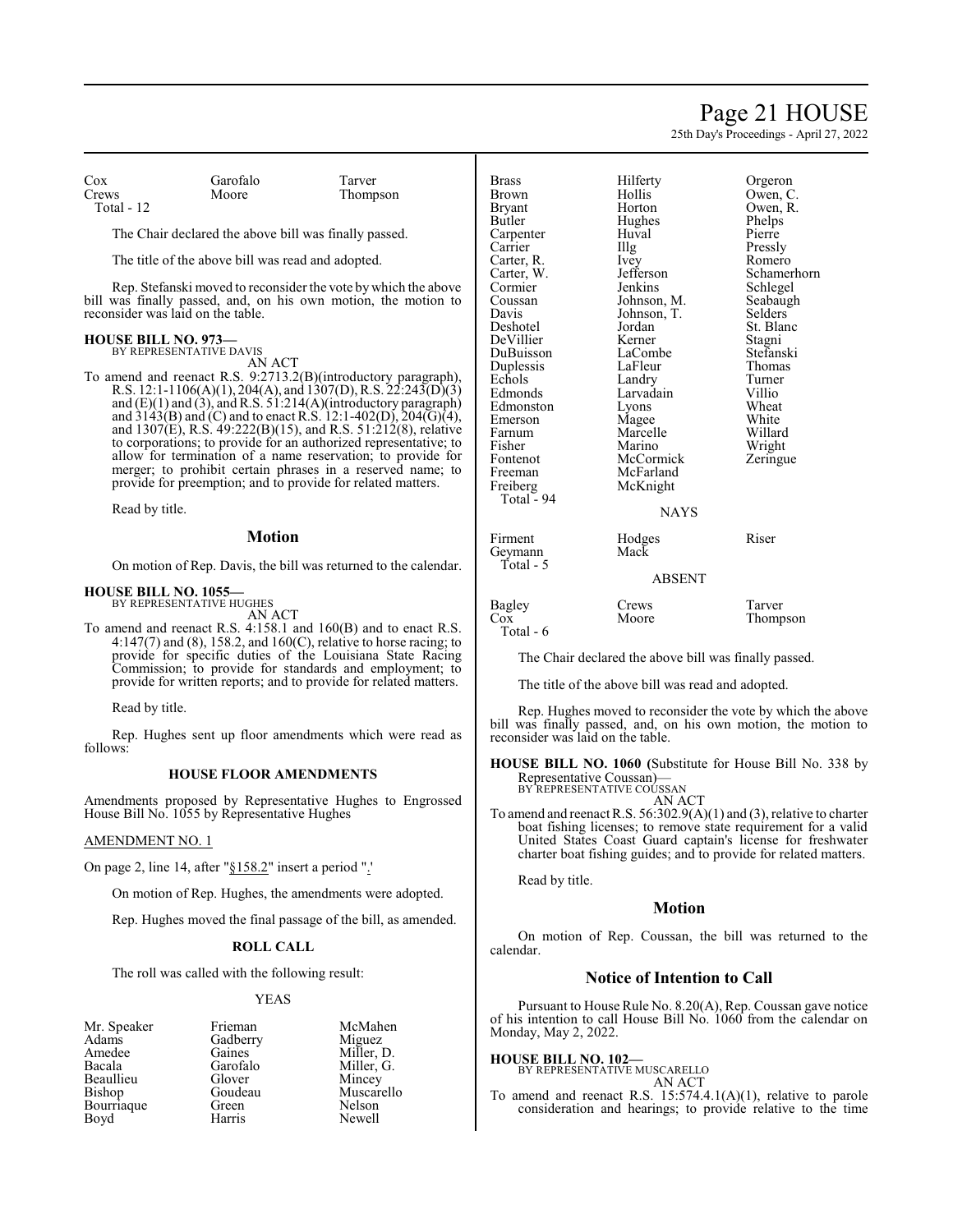### Page 22 HOUSE

25th Day's Proceedings - April 27, 2022

period for parole rehearings for certain prisoners; and to provide for related matters.

Read by title.

Rep. Marcelle sent up floor amendments which were read as follows:

#### **HOUSE FLOOR AMENDMENTS**

Amendments proposed by Representative Muscarello to Engrossed House Bill No. 102 by Representative Muscarello

#### AMENDMENT NO. 1

On page 1, line 3, after "prisoners;" and before "and" insert "to provide for an effective date;"

#### AMENDMENT NO. 2

On page 2, after line 9, add the following:

"Section 2. This Act shall become effective on August 1, 2024."

On motion of Rep. Muscarello, Jr., the amendments were adopted.

Rep. Muscarello, Jr. moved the final passage of the bill, as amended.

#### **ROLL CALL**

The roll was called with the following result:

#### YEAS

McKnight McMahen Miguez Miller, D. Miller, G. Mincey Muscarello Nelson Newell Orgeron Owen, C. Phelps Pierre Pressly<br>Riser

Romero Schamerhorn Schlegel Seabaugh Selders St. Blanc Stagni Stefanski Thomas Turner<br>Villio

Wheat White Wright Zeringue

|           | McKr                                                                                                                    |
|-----------|-------------------------------------------------------------------------------------------------------------------------|
| Gaines    | <b>McM</b>                                                                                                              |
| Garofalo  | Migu                                                                                                                    |
|           | Miller                                                                                                                  |
| Glover    | Miller                                                                                                                  |
| Goudeau   | Mince                                                                                                                   |
| Green     | Musc                                                                                                                    |
| Harris    | Nelso                                                                                                                   |
|           | Newe                                                                                                                    |
|           | Orger                                                                                                                   |
| Hollis    | Owen                                                                                                                    |
| Horton    | Phelp                                                                                                                   |
|           | Pierre                                                                                                                  |
| Huval     | Pressl                                                                                                                  |
|           | Riser                                                                                                                   |
|           | Rome                                                                                                                    |
|           | Schan                                                                                                                   |
| Jenkins   | Schle                                                                                                                   |
|           | Seaba                                                                                                                   |
|           | Seldei                                                                                                                  |
| Jordan    | St. Bl                                                                                                                  |
| Kerner    | Stagn                                                                                                                   |
| LaCombe   | Stefar                                                                                                                  |
| LaFleur   | Thom                                                                                                                    |
| Landry    | Turne                                                                                                                   |
| Larvadain | Villio                                                                                                                  |
| Mack      | Whea                                                                                                                    |
|           | White                                                                                                                   |
| Marcelle  | Wrigh                                                                                                                   |
| Marino    | Zering                                                                                                                  |
| McCormick |                                                                                                                         |
| McFarland |                                                                                                                         |
|           |                                                                                                                         |
| NAYS      |                                                                                                                         |
|           | Gadberry<br>Geymann<br>Hilferty<br>Hodges<br>Hughes<br>Illg<br>Ivey<br>Jefferson<br>Johnson, M.<br>Johnson, T.<br>Magee |

Total - 0

ABSENT

Bagley Duplessis Tarver<br>Boyd Lyons Thomp Carter, W.<br>Cox Total - 11

Lyons Thompson<br>Moore Willard

The Chair declared the above bill was finally passed.

The title of the above bill was read and adopted.

Owen, R.

Rep. Muscarello, Jr. moved to reconsider the vote by which the above bill was finally passed, and, on his own motion, the motion to reconsider was laid on the table.

#### **HOUSE BILL NO. 103—**

BY REPRESENTATIVE THOMAS

AN ACT To enact Chapter 3-G of Title 15 of the Louisiana Revised Statutes of 1950, to be comprised of R.S. 15:563 through 563.5, relative to reporting requirements of persons convicted of production or manufacturing of methamphetamine; to provide for purposes and notification; to provide for definitions; to provide relative to the duty of offenders to notify law enforcement; to provide relative to the failure to register; to provide relative to the duration of registration requirements; and to provide for related matters.

Read by title.

#### **Motion**

On motion of Rep. Thomas, the bill was returned to the calendar.

#### **Notice of Intention to Call**

Pursuant to House Rule No. 8.20(A), Rep. Thomas gave notice of her intention to call House Bill No. 103 from the calendar on Monday, May 2, 2022.

### **HOUSE BILL NO. 973—** BY REPRESENTATIVE DAVIS

AN ACT

To amend and reenact R.S. 9:2713.2(B)(introductory paragraph), R.S. 12:1-1106(A)(1), 204(A), and 1307(D), R.S. 22:243(D)(3) and (E)(1) and (3), and R.S. 51:214(A)(introductory paragraph) and  $3143(B)$  and (C) and to enact R.S. 12:1-402(D), 204(G)(4), and  $1307(E)$ , R.S.  $49:222(B)(15)$ , and R.S.  $51:212(8)$ , relative to corporations; to provide for an authorized representative; to allow for termination of a name reservation; to provide for merger; to prohibit certain phrases in a reserved name; to provide for preemption; and to provide for related matters.

Called from the calendar.

Read by title.

Rep. Davis moved the final passage of the bill.

#### **ROLL CALL**

The roll was called with the following result:

#### YEAS

Amedee Gadberry<br>Bacala Gaines

Mr. Speaker Freiberg McCormick<br>Adams Frieman McFarland Adams Frieman McFarland Gaines McMahen<br>Garofalo Miguez Beaullieu Garofalo Miguez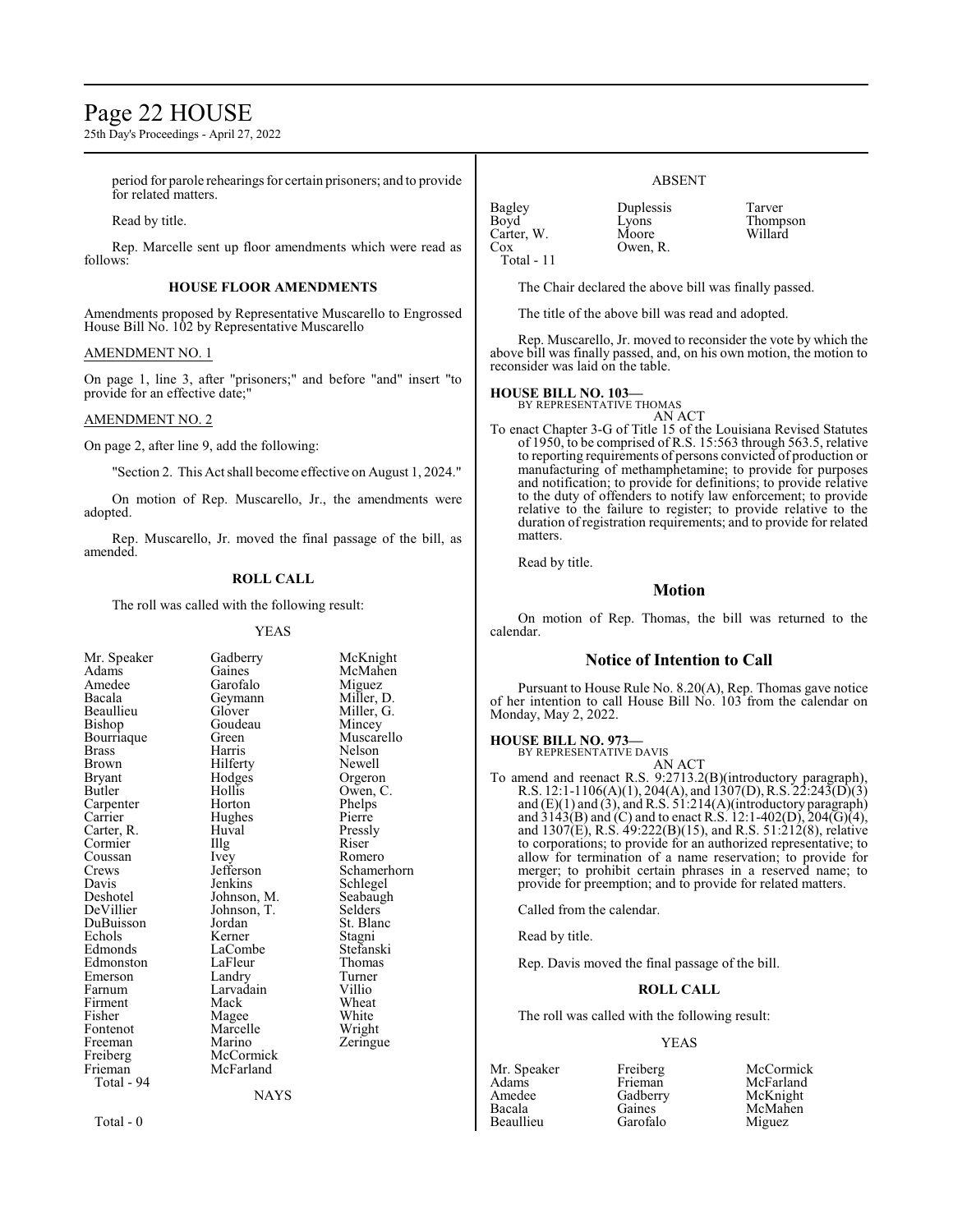Bishop Geymann Miller, D.<br>Bourriaque Glover Miller G Bourriaque Glover Miller,<br>Boyd Goudeau Mincey Boyd Goudeau<br>Brass Green Brass Green Muscarello<br>Brown Harris Newell Brown Harris Newell<br>Bryant Hilferty Orgeror Butler Hodges Owen, C.<br>
Carpenter Hollis Phelps Carpenter Hollis Phelps<br>
Carrier Horton Pierre Carter, R. Hughes Pressly Carter, W. Huval Riser Cormier IIIg Romero Cormier Illg<br>Coussan Ivey Crews Jefferson<br>Davis Jenkins Deshotel Johnson, M. Selders<br>DeVillier Johnson, T. St. Blanc DuBuisson Jordan Stagni Duplessis Kerner Stefansk<br>Echols LaCombe Thomas Echols LaCombe Thomas<br>Edmonds LaFleur Turner Edmonston Landry Villio<br>
Emerson Larvadain Wheat Emerson Larvadain Wheat<br>
Farnum Lyons White Farnum Lyons<br>Firment Mack Firment Mack Willard<br>
Fisher Magee Wright Fisher Magee Might<br>Fontenot Marcelle Teringue Freeman Total - 98

Horton Pierre<br>Hughes Pressly Johnson, T. St. Blanch<br>Jordan Stagni LaFleur Turner<br>
Landry Villio Marcelle<br>Marino

Orgeron Coussan Ivey Schamerhorn<br>Crews Jefferson Schlegel Seabaugh

#### **NAYS**

#### Total - 0

#### ABSENT

| Bagley    | Nelson   | Thompson |
|-----------|----------|----------|
| $\cos$    | Owen, R. |          |
| Moore     | Tarver   |          |
| Total - 7 |          |          |

The Chair declared the above bill was finally passed.

The title of the above bill was read and adopted.

Rep. Davis moved to reconsider the vote by which the above bill was finally passed, and, on her own motion, the motion to reconsider was laid on the table.

#### **HOUSE BILL NO. 129—**

BY REPRESENTATIVES NELSON AND HUGHES

AN ACT To amend and reenact R.S. 32:57.1(A) and (B) and to enact R.S. 32:57.1(D), relative to failure to honor a written promise to appear; to provide relative to notification to the arrested person by the Department of Public Safety and Corrections; to provide relative to the suspension of an operator's license of an arrested person; to provide relative to the payment of fines; to provide relative to payment for suspension when incarcerated; and to provide for related matters.

Read by title.

Rep. Horton, on behalf of the Legislative Bureau, sent up floor amendments which were read as follows:

#### **HOUSE FLOOR AMENDMENTS**

Amendments proposed by Representative Horton on behalf of the Legislative Bureau to Engrossed House Bill No. 129 by Representative Nelson

#### AMENDMENT NO. 1

On page 2, line 10, change "hereof" to "of this Section"

#### AMENDMENT NO. 2

On page 2, line 16, following "Subsection A" and before "," insert "of this Section"

On motion of Rep. Horton, the amendments were adopted.

Rep. Nelson sent up floor amendments which were read as follows:

#### **HOUSE FLOOR AMENDMENTS**

Amendments proposed by Representative Nelson to Engrossed House Bill No. 129 by Representative Nelson

#### AMENDMENT NO. 1

On page 2, line 2, after "by" delete the remainder of the line and insert "regular mail and any available electronic communication"

#### AMENDMENT NO. 2

On page 2, at the end of line 8, insert the following:

"The Department of Public Safety and Corrections shall send a second notice to the arrested person by regular mail and any available electronic communication no later than one hundred twenty days after the department receives notice from the court exercising jurisdiction of the pending suspension of the operator's license of the arrested person.

On motion of Rep. Nelson, the amendments were adopted.

Rep. Nelson moved the final passage of the bill, as amended.

#### **ROLL CALL**

The roll was called with the following result:

#### YEAS

| Mr. Speaker | Freiberg    | McCormick   |
|-------------|-------------|-------------|
| Adams       | Frieman     | McFarland   |
| Amedee      | Gadberry    | McKnight    |
| Bacala      | Gaines      | McMahen     |
| Beaullieu   | Garofalo    | Miguez      |
| Bishop      | Geymann     | Miller, D.  |
| Bourriaque  | Glover      | Miller, G.  |
| Boyd        | Goudeau     | Mincey      |
| Brass       | Green       | Muscarello  |
| Brown       | Harris      | Nelson      |
| Bryant      | Hilferty    | Newell      |
| Butler      | Hodges      | Orgeron     |
| Carpenter   | Hollis      | Owen, C.    |
| Carrier     | Horton      | Phelps      |
| Carter, R.  | Hughes      | Pierre      |
| Carter, W.  | Huval       | Pressly     |
| Cormier     | Illg        | Riser       |
| Coussan     | Ivey        | Romero      |
| Crews       | Jefferson   | Schamerhorn |
| Davis       | Jenkins     | Schlegel    |
| Deshotel    | Johnson, M. | Selders     |
| DeVillier   | Johnson, T. | St. Blanc   |
| DuBuisson   | Jordan      | Stagni      |
| Duplessis   | Kerner      | Stefanski   |
| Echols      | LaCombe     | Thomas      |
| Edmonds     | LaFleur     | Turner      |
|             |             |             |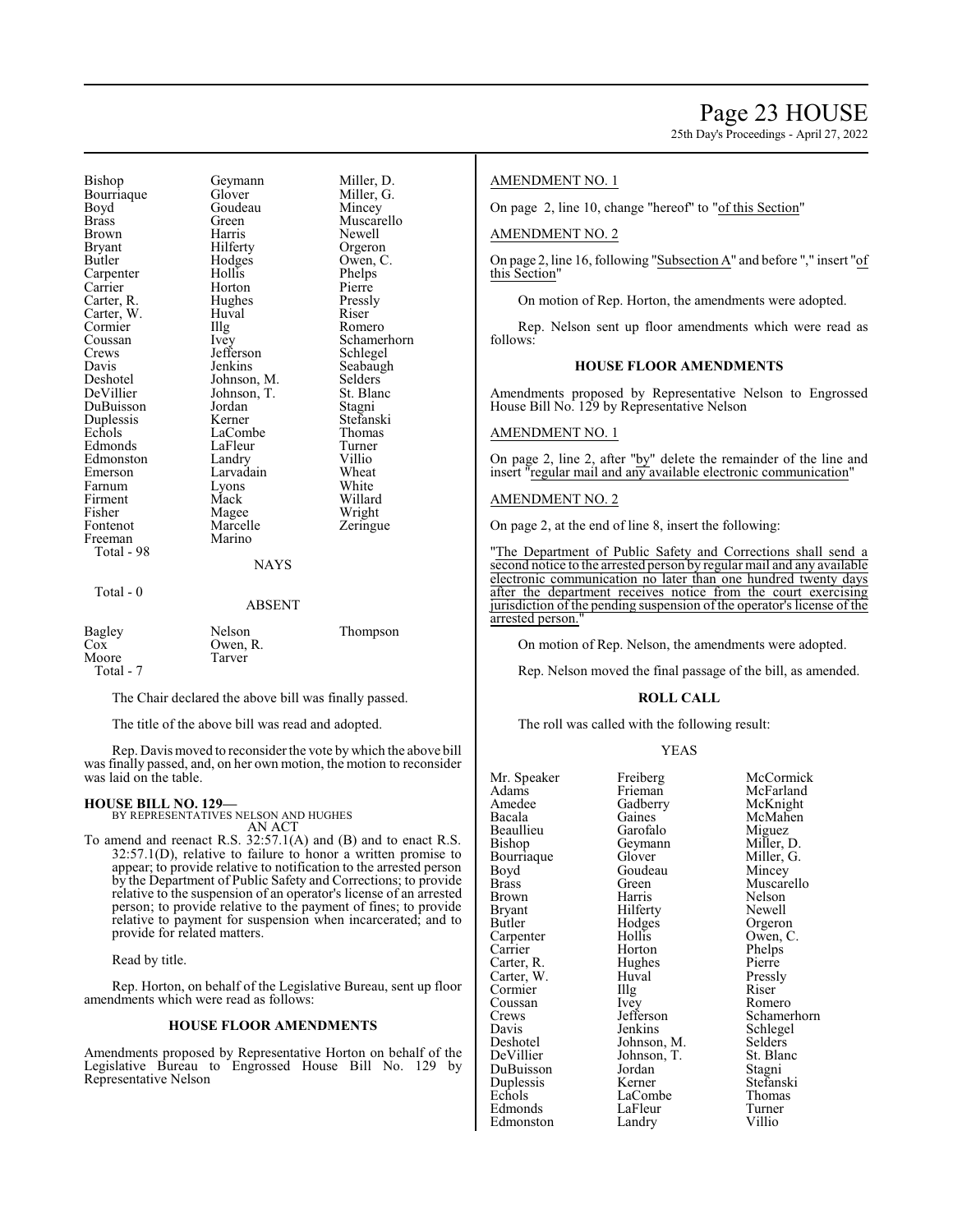### Page 24 HOUSE

25th Day's Proceedings - April 27, 2022

| Emerson<br>Farnum<br>Firment<br>Fisher<br>Fontenot<br>Freeman<br>Total - 98 | Larvadain<br>Lyons<br>Mack<br>Magee<br>Marcelle<br>Marino<br><b>NAYS</b> | Wheat<br>White<br>Willard<br>Wright<br>Zeringue |
|-----------------------------------------------------------------------------|--------------------------------------------------------------------------|-------------------------------------------------|
| Total - 0                                                                   | <b>ABSENT</b>                                                            |                                                 |
| Bagley<br>$\cos$<br>Moore                                                   | Owen, R.<br>Seabaugh<br>Tarver                                           | Thompson                                        |

The Chair declared the above bill was finally passed.

The title of the above bill was read and adopted.

Rep. Nelson moved to reconsider the vote by which the above bill was finally passed, and, on his own motion, the motion to reconsider was laid on the table.

#### **Consent to Correct a Vote Record**

Rep. Miguez requested the House consent to record his vote on final passage of House Bill No. 129 as yea, which consent was unanimously granted.

#### **HOUSE BILL NO. 135—**

Moore Total - 7

BY REPRESENTATIVE MARINO

AN ACT

To enact R.S. 40:1046.1, relative to dispensing of medical marijuana; to provide relative to pharmacies licensed by the Louisiana Board of Pharmacy to dispense medical marijuana, known commonly as marijuana pharmacies; to authorize dispensing of medical marijuana to certain persons who are not Louisiana residents or are short-term residents of this state; to establish qualifications necessary for such persons to receive medical marijuana in this state; to establish duties of marijuana pharmacies with respect to such dispensing; to prohibit the dispensing of medical marijuana in certain instances; and to provide for related matters.

Read by title.

Rep. Marino moved the final passage of the bill.

#### **ROLL CALL**

The roll was called with the following result:

#### YEAS

| Freiberg          | McKnight   |
|-------------------|------------|
| Frieman           | McMahen    |
| Gadberry          | Miller, D. |
| Glover            | Miller, G. |
| Goudeau           | Mincey     |
| Green             | Muscarello |
| Harris            | Nelson     |
| Hilferty          | Newell     |
| Hollis            | Orgeron    |
| Huval             | Owen, R.   |
| $\prod_{i=1}^{n}$ | Phelps     |
| Jefferson         | Pierre     |
| Jenkins           | Romero     |
| Johnson, M.       | Schlegel   |
| Johnson, T.       | Selders    |
| Jordan            | St. Blanc  |
|                   |            |

| DeVillier<br>DuBuisson<br>Duplessis<br>Echols<br>Emerson<br>Farnum<br>Fisher<br>Fontenot<br>Freeman<br>Total - 73 | Kerner<br>LaCombe<br>LaFleur<br>Landry<br>Larvadain<br>Lyons<br>Magee<br>Marino<br>McCormick<br>NAYS | Stagni<br>Turner<br>Wheat<br>White<br>Willard<br>Wright<br>Zeringue |
|-------------------------------------------------------------------------------------------------------------------|------------------------------------------------------------------------------------------------------|---------------------------------------------------------------------|
| Amedee<br>Beaullieu<br>Butler<br>Crews<br>Edmonds<br>Edmonston<br>Firment<br>Garofalo<br>Total - 22               | Hodges<br>Horton<br>Ivey<br>Mack<br>McFarland<br>Miguez<br>Owen, C.<br>Pressly<br><b>ABSENT</b>      | Riser<br>Schamerhorn<br>Seabaugh<br>Stefanski<br>Thomas<br>Villio   |
| Bagley<br>$\cos$<br>Davis<br>Gaines                                                                               | Geymann<br>Hughes<br>Marcelle<br>Moore                                                               | Tarver<br>Thompson                                                  |

Total - 10

The Chair declared the above bill was finally passed.

The title of the above bill was read and adopted.

Rep. Marino moved to reconsider the vote by which the above bill was finally passed, and, on his own motion, the motion to reconsider was laid on the table.

#### **Consent to Correct a Vote Record**

Rep. Emerson requested the House consent to record her vote on final passage of House Bill No. 135 as yea, which consent was unanimously granted.

**HOUSE BILL NO. 137—** BY REPRESENTATIVE MARINO

AN ACT

To amend and reenact R.S. 40:966(F)(1), relative to immunity from prosecution for medical marijuana; to provide that visiting qualifying patients shall be exempt from prosecution for certain violations of the Uniform Controlled Dangerous Substances Law; to provide for an effective date; and to provide for related matters.

Read by title.

Rep. Marino moved the final passage of the bill.

#### **ROLL CALL**

The roll was called with the following result:

#### YEAS

Mr. Speaker Gadberry Miller, D.<br>Adams Glover Miller, G. Adams Glover Miller, G.<br>Bishop Goudeau Mincey Bourriaque Green Muscarello<br>
Boyd Harris Nelson Boyd Harris<br>Brass Hollis Brass Hollis Newell Brown Huval Orgeron<br>Bryant Jefferson Owen, R Carpenter Jenkins

Goudeau Mincey<br>Green Muscarello Owen, R.<br>Phelps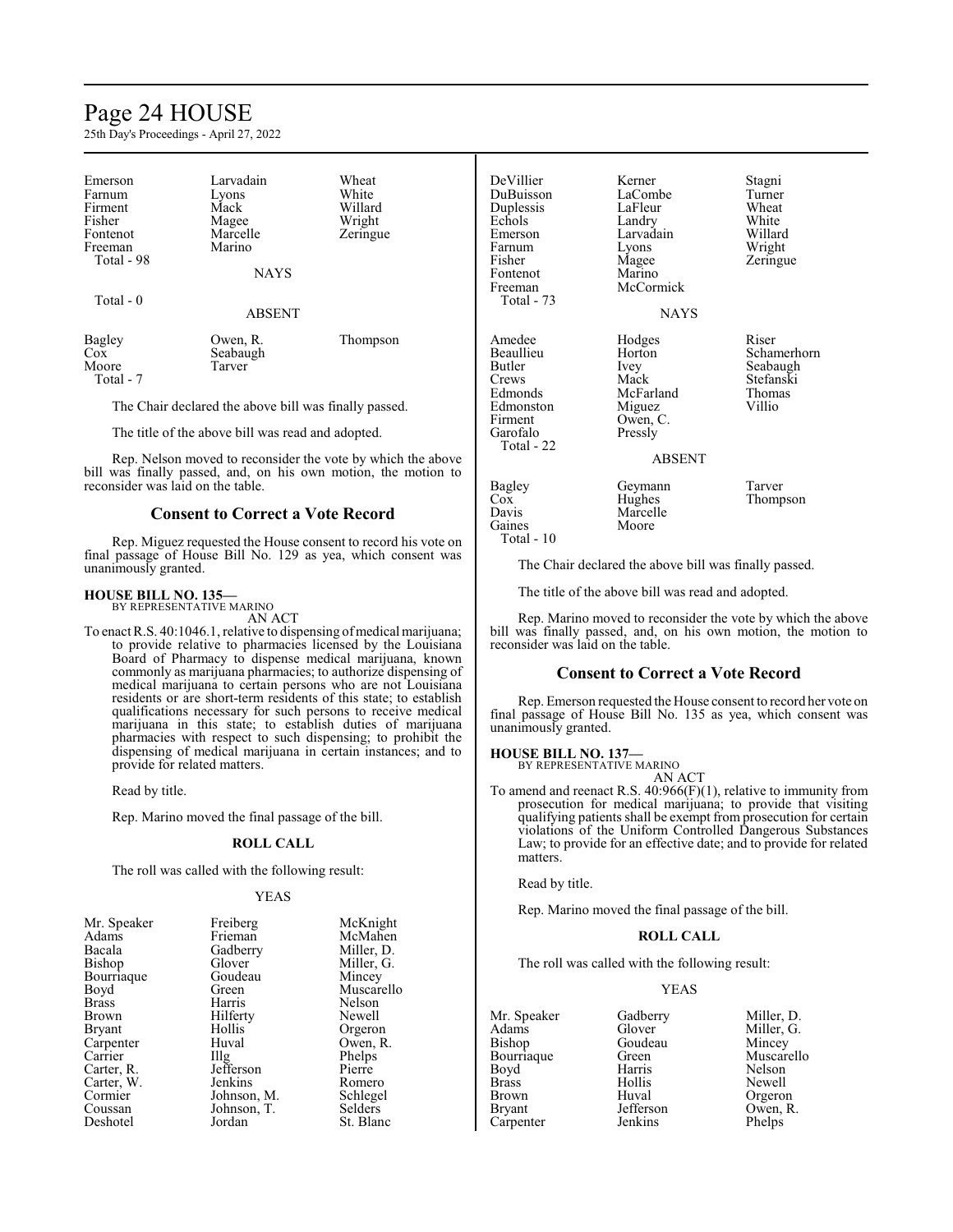### Page 25 HOUSE

25th Day's Proceedings - April 27, 2022

Carrier Johnson, M. Pierre Carter, W. Jordan Schlege<br>
Cormier Kerner Selders Cormier Kerner Selders<br>
Deshotel LaCombe St. Blanc DeVillier DuBuisson Landry Turner<br>
Duplessis Larvadain Wheat Emerson Lyons White Farnum Magee<br>Fisher Marino Fisher Marino Wright<br>Fontenot McCormick Zeringue Fontenot McCormick<br>Freeman McKnight Freeman McKnight<br>Freiberg McMahen Total  $-67$ 

Johnson, T. Romero<br>Jordan Schlegel LaCombe<br>
LaFleur Stagni Larvadain Wheat<br>Lyons White

McMahen

#### NAYS

Amedee Garofalo Pressly<br>
Beaullieu Hodges Riser Beaullieu Hodges<br>Butler Horton Butler Horton Schamerhorn<br>Crews IIIg Seabaugh Crews Illg Seabaugh<br>Echols Ivey Stefanski Ivey Stefanski<br>
Mack Thomas Edmonds Mack Thomas<br>
Edmonston McFarland Villio Edmonston McFarland<br>Firment Miguez Firment Miguez<br>Frieman Owen. Owen, C. ABSENT Bacala Gaines Moore<br>Bagley Geymann Tarver Bagley Geymann<br>Coussan Hilferty Coussan Hilferty Thompson<br>Cox Hughes

Cox Hughes<br>Davis Marcell Total - 13

Total - 25

The Chair declared the above bill was finally passed.

The title of the above bill was read and adopted.

Marcelle

Rep. Marino moved to reconsider the vote by which the above bill was finally passed, and, on his own motion, the motion to reconsider was laid on the table.

#### **Consent to Correct a Vote Record**

Rep. Orgeron requested the House consent to record his vote on final passage of House Bill No. 137 as yea, which consent was unanimously granted.

#### **HOUSE BILL NO. 190—**

BY REPRESENTATIVE TRAVIS JOHNSON AN ACT

To amend and reenact R.S.  $40:966(F)(1)$ ,  $(7)$ , and  $(8)(a)$ ,  $1046(A)(1)$ ,  $(2)(a)(xviii)$ ,  $(xxii)$ , and  $(b)$ ,  $(3)$ ,  $(4)$ ,  $(5)(b)$ ,  $(6)$ , and  $(C)(1)$ , 1168.2(2) through (5), and  $1168.3(A)(1)(b)(iii)$ , (iv), and (2)(b) and to enact R.S. 40:1046(B), relative to the recommendation to patients of marijuana for therapeutic use, known also as medical marijuana; to provide relative to licensed health professionals who may recommend medical marijuana to patients; to authorize nurse practitioners with prescriptive authority to recommend medical marijuana to patients; to revise references to licensed health professionals who may recommend medical marijuana to patients within laws providing for immunity from prosecution for possession of marijuana; to revise references to licensed health professionals who may recommend medical marijuana to patients within laws providing for a data systemfor the collection and analysis of clinical information associated with use of medical marijuana; and to provide for related matters.

Read by title.

Rep. C. Travis Johnson moved the final passage of the bill.

#### **ROLL CALL**

The roll was called with the following result:

#### YEAS

Mr. Speaker Freeman McCormick<br>
Adams Freiberg McKnight Adams Freiberg McKnight Amedee Glover McMahen<br>Bishop Green Miller, D. Bourriaque Hollis Miller,<br>Boyd Hughes Nelson Boyd Hughes Nelson<br>Brass Huyal Newell Brass Huval Newell Brown Jefferson Orgeron<br>Bryant Jenkins Phelps Bryant Jenkins Phelps<br>Carpenter Johnson, T. Pierre Carter, R. Jordan Romero Carter, W. Kerner Selders<br>
Cormier LaCombe St. Blanc Cormier LaCombe St. Bla<br>
Coussan LaFleur Stagni Deshotel Landry Turner<br>
DeVillier Larvadain White Duplessis Lyons<br>Emerson Magee Emerson Magee Zeringue<br>
Fisher Marcelle Zeringue Marcelle<br>Marino Fontenot Total - 58 Butler Goudeau<br>Carrier Harris Crews Hilferty<br>DuBuisson Hodges Gadberry Total - 39

Green Miller, D.<br>Hollis Miller, G. Johnson, T. Pierre<br>Jordan Romero LaFleur Stagni<br>Landry Turner Larvadain White<br>Lyons Willard

### **NAYS**

Bacala Garofalo Mincey Beaullieu Geymann Muscarello<br>Butler Goudeau Owen, C. Carrier Harris Pressly<br>Crews Hilferty Riser DuBuisson Hodges Schamerhorn<br>Echols Horton Schlegel Echols Horton Schlegel<br>Edmonds Hig Seabaugh Illg Seabaugh<br>Ivey Stefanski Edmonston Ivey Stefansk<br>Farnum Johnson, M. Thomas Johnson, M. Thomas<br>Mack Villio Firment Mack Villio<br>
Frieman McFarland Wheat McFarland Wheat<br>Miguez Wright ABSENT Bagley Gaines Tarver<br>
Cox Moore Thomp Cox Moore Thompson<br>Davis Owen, R.

Owen, R. Total - 8

The Chair declared the above bill was finally passed.

The title of the above bill was read and adopted.

Rep. C. Travis Johnson moved to reconsider the vote by which the above bill was finally passed, and, on his own motion, the motion to reconsider was laid on the table.

#### **Consent to Correct a Vote Record**

Rep. Mincey requested the House consent to correct his vote on final passage of House Bill No. 190 from yea to nay, which consent was unanimously granted.

### **Consent to Correct a Vote Record**

Rep. Wheat requested the House consent to correct his vote on final passage of House Bill No. 190 from yea to nay, which consent was unanimously granted.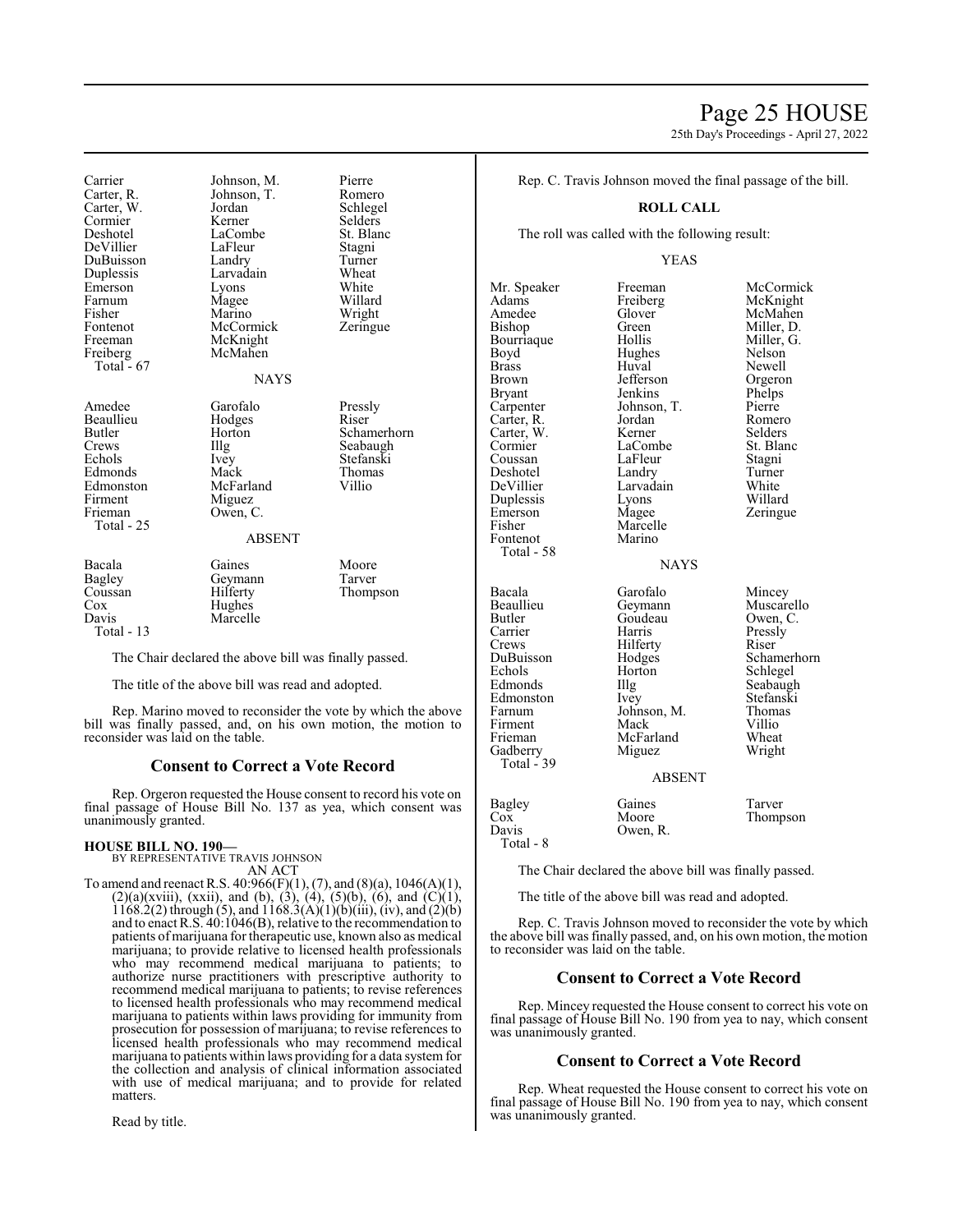### Page 26 HOUSE

25th Day's Proceedings - April 27, 2022

#### **HOUSE BILL NO. 202—**

BY REPRESENTATIVE MIKE JOHNSON AN ACT

To amend and reenact R.S. 18:1491.1(B)(5) and to enact R.S. 18:1491.1(F), relative to campaign finance disclosure; to provide relative to the registration of political committees; to require political committees to include specified information on the statement of organization; to provide for the duties of the supervisory committee relative thereto; to provide for an effective date; and to provide for related matters.

Read by title.

Rep. Michael Johnson moved the final passage of the bill.

#### **ROLL CALL**

The roll was called with the following result:

#### YEAS

| Mr. Speaker  | Frieman       | McKnight    |
|--------------|---------------|-------------|
| Adams        | Gadberry      | McMahen     |
| Amedee       | Gaines        | Miguez      |
| Bacala       | Garofalo      | Miller, D.  |
| Beaullieu    | Geymann       | Miller, G.  |
| Bishop       | Glover        | Mincey      |
| Bourriaque   | Goudeau       | Muscarello  |
| Boyd         | Green         | Nelson      |
| <b>Brass</b> | Harris        | Newell      |
| Brown        | Hilferty      | Orgeron     |
| Bryant       | Hodges        | Owen, C.    |
| Butler       | Hollis        | Owen, R.    |
| Carpenter    | Horton        | Phelps      |
| Carrier      | Hughes        | Pierre      |
| Carter, R.   | Huval         | Pressly     |
| Carter, W.   | Illg          | Riser       |
| Cormier      | Ivey          | Romero      |
| Coussan      | Jefferson     | Schamerhorn |
| Crews        | Jenkins       | Schlegel    |
| Davis        | Johnson, M.   | Seabaugh    |
| Deshotel     | Johnson, T.   | Selders     |
| DeVillier    | Jordan        | St. Blanc   |
| DuBuisson    | Kerner        | Stagni      |
| Duplessis    | LaCombe       | Stefanski   |
| Echols       | LaFleur       | Thomas      |
| Edmonds      | Landry        | Turner      |
| Edmonston    | Larvadain     | Villio      |
| Emerson      | Lyons         | Wheat       |
| Farnum       | Mack          | White       |
| Firment      | Magee         | Willard     |
| Fisher       | Marcelle      | Wright      |
| Fontenot     | Marino        | Zeringue    |
| Freeman      | McCormick     |             |
| Freiberg     | McFarland     |             |
| Total - 100  |               |             |
|              | <b>NAYS</b>   |             |
| Total - 0    |               |             |
|              | <b>ABSENT</b> |             |
| Bagley       | Moore         | Thompson    |
| Cox          | Tarver        |             |
| Total - 5    |               |             |

The Chair declared the above bill was finally passed.

The title of the above bill was read and adopted.

Rep. Michael Johnson moved to reconsider the vote by which the above bill was finally passed, and, on his own motion, the motion to reconsider was laid on the table.

#### **Consent to Correct a Vote Record**

Rep. Hodges requested the House consent to correct her vote on final passage of House Bill No. 202 from nay to yea, which consent was unanimously granted.

#### **HOUSE BILL NO. 203—** BY REPRESENTATIVE MAGEE

AN ACT

To enact R.S. 40:50(D), relative to the state registrar of vital records; to require the issuance of a death certificate within a certain time; and to provide for related matters.

Read by title.

Rep. Magee moved the final passage of the bill.

#### **ROLL CALL**

The roll was called with the following result:

#### YEAS

Mr. Speaker Freiberg McMahen<br>Adams Frieman Miguez Adams Frieman<br>Amedee Gadberry Amedee Gadberry Miller, D.<br>Bacala Garofalo Miller, G. Bacala Garofalo Miller, G.<br>Beaullieu Geymann Mincey Beaullieu Geymann<br>Bishop Glover Bourriaque Goude<br>Boyd Green Boyd Green Newell<br>Brass Harris Orgerol Brass Harris Orgeron<br>Brown Hilferty Owen, C Brown Hilferty Owen, C.<br>Bryant Hollis Owen, R. Bryant Hollis Owen, R.<br>Butler Horton Phelps Carpenter Hughe<br>Carrier Huval Carter, R. Illg Riser<br>Carter, W. Ivey Romero Carter, W. Ivey<br>Cormier Jefferson Cormier Jefferson Schamerhorn<br>
Coussan Jenkins Schlegel Coussan Jenkins Schlegel<br>Crews Johnson, M. Seabaugh Crews Johnson, M. Seabaught Seabaught Seabaught Seabaught Seabaught Seabaught Seabaught Seabaught Seabaught Seabaught Seabaught Seabaught Seabaught Seabaught Seabaught Seabaught Seabaught Seabaught Seabaught Seabaught Seab Davis Johnson, T.<br>Deshotel Jordan DeVillier Kerner Stagni Duplessis LaFleur Thoma<br>
Echols Landry Turner Echols Landry Turner<br>Edmonds Larvadain Villio Edmonston Lyons Wheat<br>Emerson Mack White Emerson Mack White<br>
Farnum Magee Willard Farnum Magee Willard<br>Firment Marino Wright Firment Marino Wright<br>
Fisher McCormick Zeringue Fisher McCormick<br>Fontenot McFarland Fontenot McFarland<br>Freeman McKnight McKnight Total - 97 Total - 0

Gaines Total - 8

Glover Muscarello<br>Goudeau Nelson Horton Phelps<br>Hughes Pierre Huval Pressly<br>Illg Riser Jordan St. Blanc<br>Kerner Stagni LaCombe<br>LaFleur Stefansk<br>Thomas Larvadain Villio<br>Lyons Wheat

# NAYS

## ABSENT

| Bagley                     | Hodges   | Tarver   |
|----------------------------|----------|----------|
| Cox                        | Marcelle | Thompson |
| Gaines                     | Moore    |          |
| $T_{\alpha\dagger\alpha}1$ |          |          |

The Chair declared the above bill was finally passed.

The title of the above bill was read and adopted.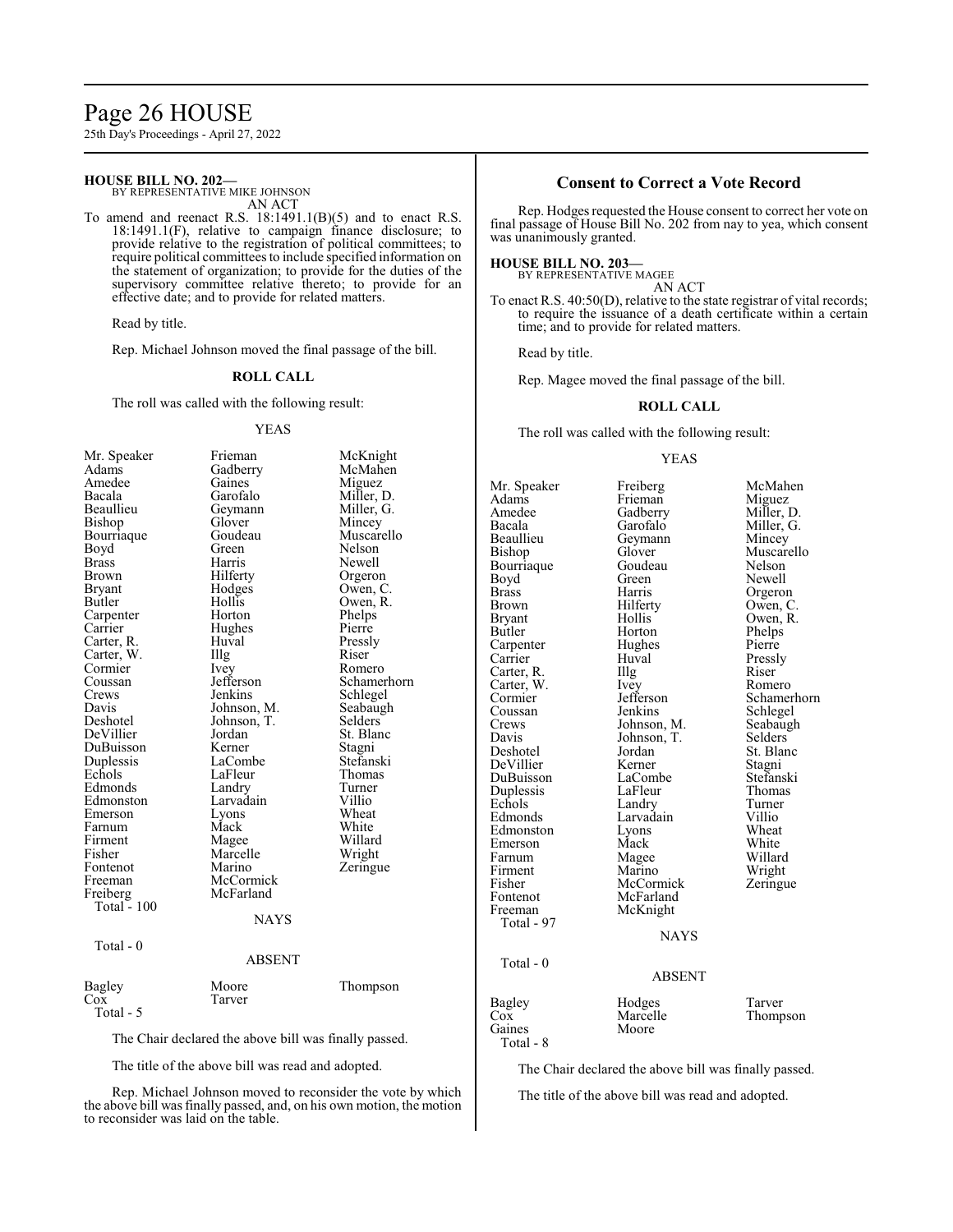## Page 27 HOUSE

25th Day's Proceedings - April 27, 2022

Rep. Magee moved to reconsider the vote by which the above bill was finally passed, and, on his own motion, the motion to reconsider was laid on the table.

#### **HOUSE BILL NO. 266—**

BY REPRESENTATIVE WILLARD AN ACT

To amend and reenact R.S. 36:259(B)(34) and R.S. 40:2018.1(A),  $(B)(1)(i)$ ,  $(C)$ , and  $(E)$  and to repeal R.S. 40:2018.1 $(G)$ , relative to the Louisiana Commission on HIV, AIDS, and Hepatitis C Education, Prevention, and Treatment; to revise the name of the commission; to provide for the means by which the chairman of the commission is selected; to delete references to AIDS within laws pertaining to the commission; to repeal provisions terminating the commission; and to provide for related matters.

Read by title.

Rep. Willard moved the final passage of the bill.

#### **ROLL CALL**

The roll was called with the following result:

#### YEAS

| Mr. Speaker | Freiberg    | McFarland   |
|-------------|-------------|-------------|
| Adams       | Frieman     | McKnight    |
| Amedee      | Gadberry    | McMahen     |
| Bacala      | Gaines      | Miguez      |
| Beaullieu   | Garofalo    | Miller, D.  |
| Bishop      | Geymann     | Miller, G.  |
| Bourriaque  | Glover      | Mincey      |
| Boyd        | Goudeau     | Muscarello  |
| Brass       | Green       | Nelson      |
| Brown       | Harris      | Newell      |
| Bryant      | Hilferty    | Orgeron     |
| Butler      | Hollis      | Owen, C.    |
| Carpenter   | Horton      | Owen, R.    |
| Carrier     | Hughes      | Phelps      |
| Carter, R.  | Huval       | Pierre      |
| Carter, W.  | Illg        | Pressly     |
| Cormier     | Ivey        | Riser       |
| Coussan     | Jefferson   | Romero      |
| Crews       | Jenkins     | Schamerhorn |
| Davis       | Johnson, M. | Schlegel    |
| Deshotel    | Johnson, T. | Seabaugh    |
| DeVillier   | Jordan      | Selders     |
| DuBuisson   | Kerner      | St. Blanc   |
| Duplessis   | LaCombe     | Stagni      |
| Echols      | LaFleur     | Stefanski   |
| Edmonds     | Landry      | Thomas      |
| Edmonston   | Larvadain   | Turner      |
| Emerson     | Lyons       | Villio      |
| Farnum      | Mack        | Wheat       |
| Firment     | Magee       | White       |
| Fisher      | Marcelle    | Willard     |
| Fontenot    | Marino      | Wright      |
| Freeman     | McCormick   | Zeringue    |
| Total - 99  |             |             |
|             | <b>NAYS</b> |             |
| Total - 0   |             |             |
|             | ABSENT      |             |
|             |             |             |
|             |             |             |

| Bagley    | Hodges | Tarver   |
|-----------|--------|----------|
| Cox       | Moore  | Thompson |
| Total - 6 |        |          |

The Chair declared the above bill was finally passed.

The title of the above bill was read and adopted.

Rep. Willard moved to reconsider the vote by which the above bill was finally passed, and, on his own motion, the motion to reconsider was laid on the table.

#### **Consent to Correct a Vote Record**

Rep. Bryant requested the House consent to record his vote on final passage of House Bill No. 266 as yea, which consent was unanimously granted.

#### **HOUSE BILL NO. 278—** BY REPRESENTATIVE ECHOLS

AN ACT

To enact R.S. 22:1066.2, relative to reimbursement for mental health and substance abuse benefits provided through the Psychiatric Collaborative Care Model service delivery method; to provide relative to health coverage plans issued for delivery in this state and Medicaid state plans; to provide for definitions; and to provide for related matters.

Read by title.

Rep. Echols sent up floor amendments which were read as follows:

#### **HOUSE FLOOR AMENDMENTS**

Amendments proposed by Representative Echols to Engrossed House Bill No. 278 by Representative Echols

#### AMENDMENT NO. 1

On page 1, line 2, delete "R.S. 22:1066.2, relative to reimbursement" and insert "R.S. 22:1066.2 and R.S. 40:2163, relative to health coverage plans; to provide relative to the medical assistance program of this state known as Medicaid; to require reimbursement"

#### AMENDMENT NO. 2

On page 1, line 4, after "method;" delete the remainder of the line and at the beginning of line 5, delete "and Medicaid state plans;"

#### AMENDMENT NO. 3

On page 1, line 12, delete "and any Medicaid state plan"

AMENDMENT NO. 4

On page 1, line 14, delete "the following"

#### AMENDMENT NO. 5

On page 1, at the end line 17, delete "or" and at the beginning of line 18, delete "Medicaid state plan"

#### AMENDMENT NO. 6

On page 2, line 1, delete "that such determinations are made"

#### AMENDMENT NO. 7

On page 2, line 3, delete "Section" and insert "Section, the following terms apply"

#### AMENDMENT NO. 8

On page 2, after line 17, add the following:

"Section 2. R.S. 40:2163 is hereby enacted to read as follows:

§2163. Psychiatric Collaborative Care Model in the Louisiana medical assistance program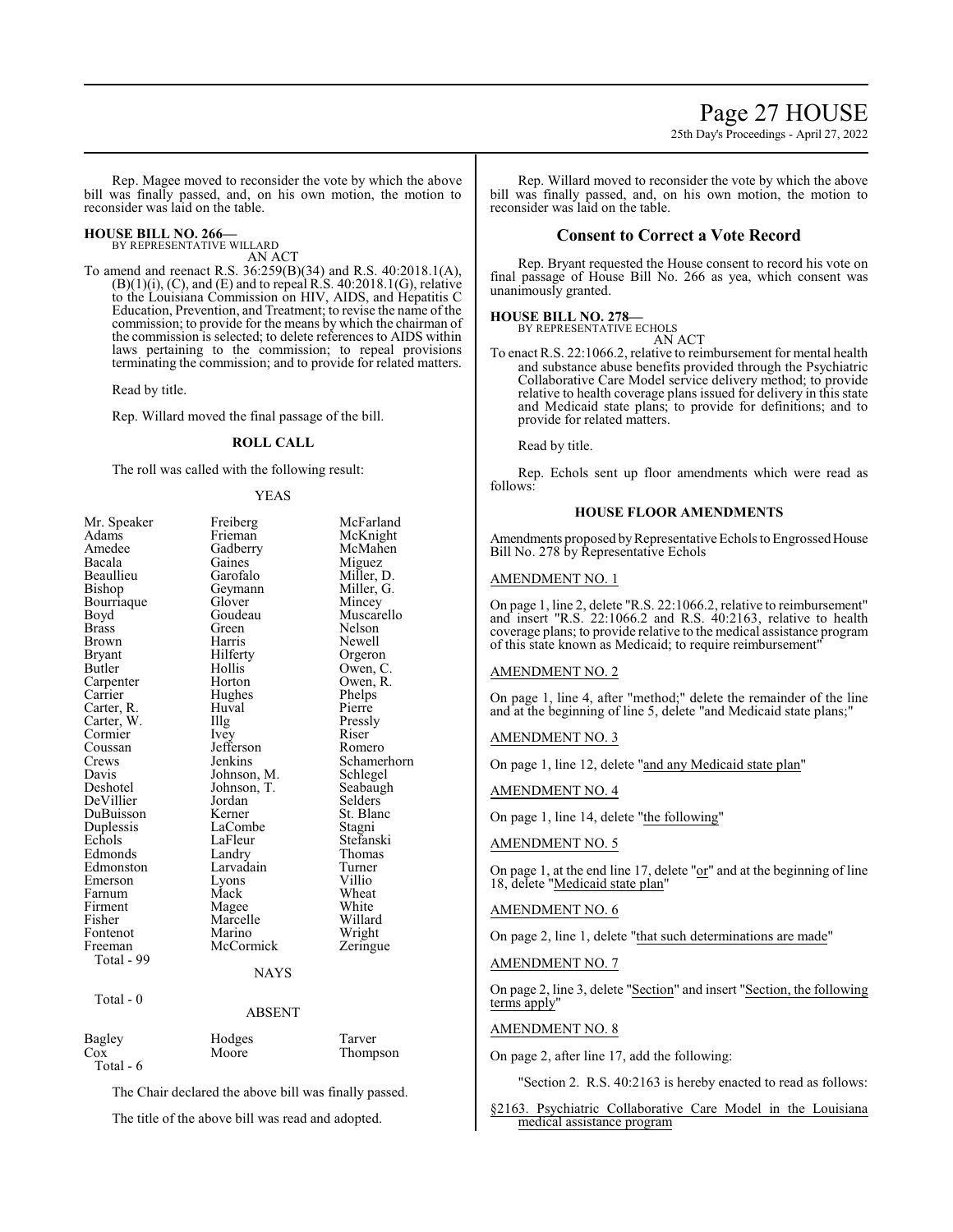### Page 28 HOUSE

25th Day's Proceedings - April 27, 2022

A. The Louisiana Department of Health shall ensure Medicaid coverage for mental health and substance abuse benefits delivered through the Psychiatric Collaborative Care Model which includes current procedural terminology (CPT) billing codes established by the American Medical Association.

B. Any medical necessity determination made by a Medicaid managed care organization shall be in compliance with the Paul Wellstone and Pete Domenici Mental Health Parity and Addiction Equity Act of 2008 and its related regulations, and in accordance with the Medicaid Managed Care Independent Claims Review Process, R.S. 46:460.81 et seq.

C. As used in this Section, the following terms apply:

(1) "Managed care organization" means the same as the term is defined in R.S. 46:460.31.

(2) "Medicaid" means the same as the term is defined in R.S. 46:460.31.

(3) "Mental health or substance abuse benefits" means benefits for the treatment of any condition or disorder that involves a mental health condition or substance use disorder that falls under any of the diagnostic categories listed in the mental disorders section of the current edition of the International Classification of Diseases or that is listed in the mental disorders section of the most recent version of the Diagnostic and Statistical Manual of Mental Disorders.

(4) "Psychiatric Collaborative Care Model" means the evidence-based, integrated behavioral health service deliverymethod described in 81 FR 80230.

On motion of Rep. Echols, the amendments were adopted.

Rep. Echols moved the final passage of the bill, as amended.

#### **ROLL CALL**

The roll was called with the following result:

#### YEAS

| 111.9        | 110001 <sub>5</sub> | 11111  |
|--------------|---------------------|--------|
| Adams        | Frieman             | McK    |
| Amedee       | Gadberry            | McM    |
| Bacala       | Gaines              | Migu   |
| Beaullieu    | Garofalo            | Mille  |
| Bishop       | Geymann             | Mille  |
| Bourriaque   | Glover              | Minc   |
| Boyd         | Goudeau             | Musc   |
| <b>Brass</b> | Green               | Nelso  |
| Brown        | Harris              | Newe   |
| Bryant       | Hilferty            | Orgei  |
| Butler       | Hodges              | Ower   |
| Carpenter    | Hollis              | Owei   |
| Carrier      | Horton              | Phelp  |
| Carter, R.   | Hughes              | Pierro |
| Carter, W.   | Huval               | Press  |
| Cormier      | Illg                | Riser  |
| Coussan      | Ivey                | Rom    |
| Crews        | Jefferson           | Schai  |
| Davis        | Jenkins             | Schle  |
| Deshotel     | Johnson, M.         | Selde  |
| DeVillier    | Johnson, T.         | St. B  |
| DuBuisson    | Jordan              | Stagr  |
| Duplessis    | Kerner              | Stefa  |
| Echols       | LaCombe             | Thon   |
| Edmonds      | LaFleur             | Turn   |
| Edmonston    | Landry              | Villio |
| Emerson      | Larvadain           | Whea   |
| Farnum       | Lyons               | White  |
|              |                     |        |

Gadberry McMahendee Gaines Gaines<br>Garofalo Garofalo Miller, D.<br>Geymann Miller, G. Geymann Miller, G.<br>Glover Mincev Glover Mincey<br>Goudeau Muscar Harris Newell<br>Hilferty Orgeror Hilferty Orgeron<br>Hodges Owen, C Hodges Owen, C.<br>Hollis Owen, R. Horton Phelps<br>Hughes Pierre Hughes Huval Pressly<br>
Illg Riser Ivey Romero<br>Jefferson Schamer Johnson, M. Selders<br>Johnson, T. St. Blanc Johnson, T. St. Blanch<br>Jordan Stagni Jordan<br>Kerner LaCombe<br>
LaFleur Turner LaFleur Turner<br>
Landrv Villio Landry Villio<br>
Larvadain Wheat Larvadain Wheat<br>Lyons White

Mr. Speaker Freiberg McFarland<br>Adams Frieman McKnight McKnight<br>McMahen Muscarello<br>Nelson Owen, R.<br>Phelps Jefferson Schamerhorn<br>Jenkins Schlegel Schlegel<br>Selders Stefanski<br>Thomas

| Firment<br>Fisher   | Mack<br>Magee         | Willard<br>Wright |
|---------------------|-----------------------|-------------------|
| Fontenot<br>Freeman | Marcelle<br>McCormick | Zeringue          |
| Total - 98          | <b>NAYS</b>           |                   |
| Total - 0           | <b>ABSENT</b>         |                   |
| Bagley<br>Cox       | Moore<br>Seabaugh     | Thompson          |
| Marino<br>Total - 7 | Tarver                |                   |

The Chair declared the above bill was finally passed.

The title of the above bill was read and adopted.

Rep. Echols moved to reconsider the vote by which the above bill was finally passed, and, on his own motion, the motion to reconsider was laid on the table.

#### **HOUSE BILL NO. 282—**

BY REPRESENTATIVE MARINO AN ACT

To amend and reenact R.S. 13:5304(B)(3)(b) and Code of Criminal Procedure Article 893(B)(3), relative to probation programs; to provide relative to the probation period for certain defendants who participate in a drug division probation program; to provide relative to the supervision of defendants on probation in specialty court programs; and to provide for related matters.

Read by title.

Rep. Marino moved the final passage of the bill.

#### **ROLL CALL**

The roll was called with the following result:

Magee

#### YEAS

Bacala Geymann<br>Beaullieu Glover Bourriaque Green<br>Boyd Harris Carter, W. Ivey<br>Cormier Jefferson Davis Johnson, T.<br>Deshotel Jordan

Mr. Speaker Gadberry McMahen<br>Adams Gaines Miguez Adams Gaines Miguez Amedee Garofalo Miller, D.<br>Bacala Geymann Miller, G. Beaullieu Glover Mincey<br>Bishop Goudeau Muscar Goudeau Muscarello<br>Green Nelson Boyd Harris Newell<br>Brass Hilferty Orgerol Brass Hilferty Orgeron<br>Brown Hodges Owen, C Brown Hodges Owen, C. Bryant Hollis Owen, R.<br>Butler Horton Phelps Horton Phelps<br>Hughes Pierre Carpenter Hughes Pierre<br>Carrier Huval Pressly Carrier Huval Pressl<br>Carter, R. Illg Riser Carter, R. Illg Riser Carter, W. Ivey Romero Coussan Jenkins Schlegel<br>Crews Johnson, M. Seabaugh Crews Johnson, M. Seabaug<br>Davis Johnson, T. Selders Jordan St. Blanc<br>Kerner Stagni DeVillier Kerner Stagni<br>DuBuisson LaCombe Stefanski DuBuisson LaCombe Stefansk<br>Duplessis LaFleur Thomas Duplessis LaFleur Thoma<br>
Echols Landry Turner Echols Landry Turner<br>
Edmonds Larvadain Villio Larvadain Villio<br>Lyons Wheat Emerson Lyons Wheat<br>
Firment Mack White Firment Mack White<br>
Fisher Magee Willard

Jefferson Schamerhorn<br>Jenkins Schlegel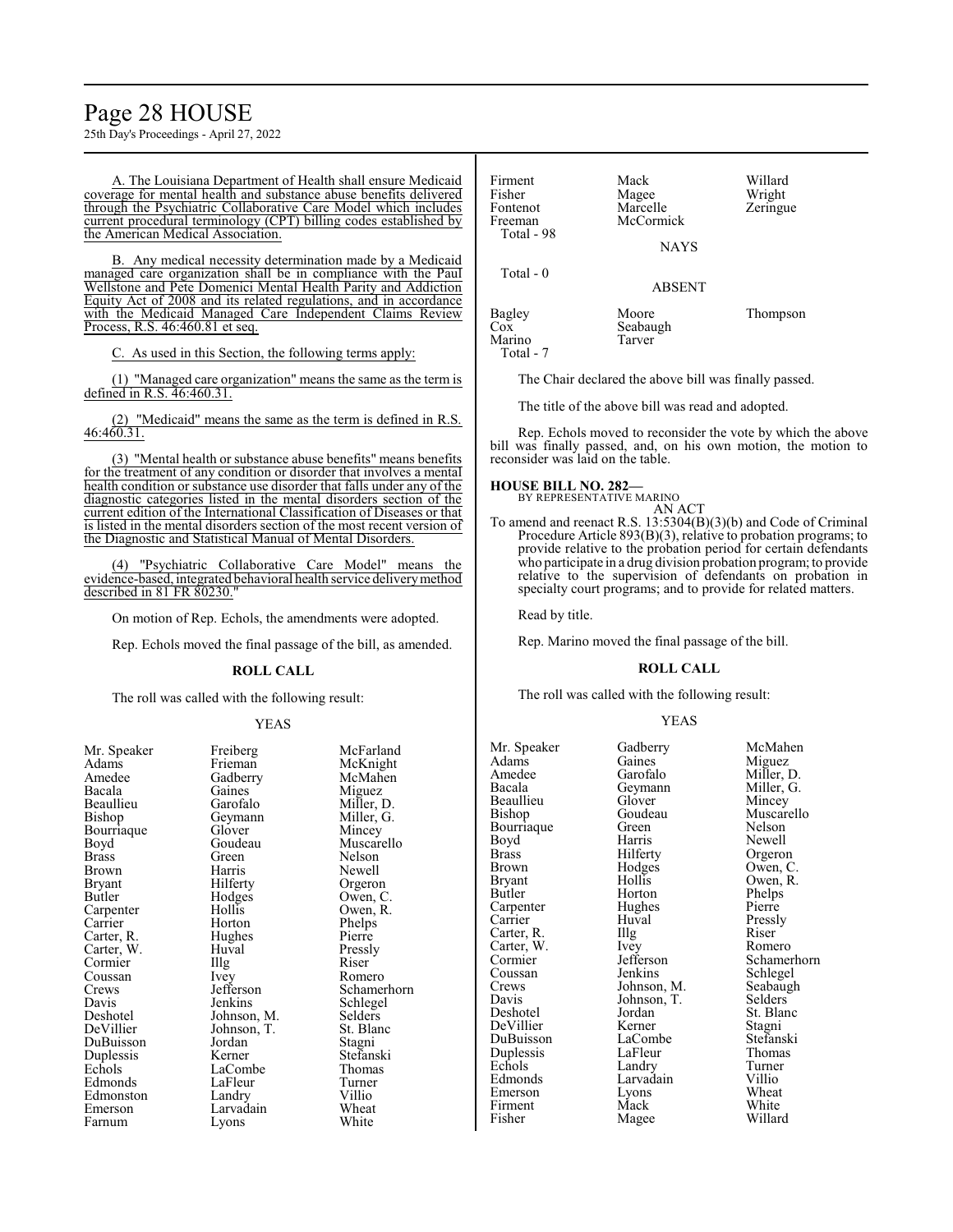### Page 29 HOUSE

25th Day's Proceedings - April 27, 2022

| Fontenot<br>Freeman<br>Freiberg<br>Frieman<br>Total - 97 | Marino<br>McCormick<br>McFarland<br>McKnight | Wright<br>Zeringue |
|----------------------------------------------------------|----------------------------------------------|--------------------|
|                                                          | <b>NAYS</b>                                  |                    |

Total - 0

ABSENT

| Bagley    | Farnum   | Tarver   |
|-----------|----------|----------|
| Cox       | Marcelle | Thompson |
| Edmonston | Moore    |          |
| Total - 8 |          |          |

The Chair declared the above bill was finally passed.

The title of the above bill was read and adopted.

Rep. Marino moved to reconsider the vote by which the above bill was finally passed, and, on his own motion, the motion to reconsider was laid on the table.

#### **HOUSE BILL NO. 312—** BY REPRESENTATIVE DUSTIN MILLER

AN ACT

To amend and reenact the heading of Part XIII of Chapter 11 of Title 40 of the Louisiana Revised Statutes of 1950 and R.S. 40:2199(A)(1) and to enact R.S. 40:2199.11 through 2199.19, relative to licensed healthcare facilities; to establish duties and requirements of licensed healthcare facilities with respect to addressing and preventing workplace violence; to require the posting of certain cautionary signage at licensed healthcare facilities; to require and provide with respect to healthcare workplace violence prevention plans; to require reporting of acts ofworkplace violence occurring at licensed healthcare facilities; to prohibit retaliation by certain employers in connection with reporting of healthcare workplace violence; to require the Louisiana Department of Health to maintain on its website public information regarding healthcare workplace violence; to authorize enforcement actions by the department; to require promulgation of administrative rules; to provide for definitions; to provide for organization and designation of laws by the Louisiana State Law Institute; and to provide for related matters.

Read by title.

#### **Motion**

On motion of Rep. Dustin Miller, the bill was returned to the calendar.

#### **HOUSE BILL NO. 359—**

BY REPRESENTATIVE BEAULLIEU AN ACT

To enact R.S. 18:425.2, relative to elections; to provide relative to directives and guidance from the federal government regarding elections; to require certain notifications regarding such directives and guidance; to prohibit implementation of directive and guidance under certain circumstance; to prohibit acceptance of federal funds for elections under certain circumstances; to provide for an effective date; and to provide for related matters.

Read by title.

#### **Motion**

On motion of Rep. Beaullieu, the bill was returned to the calendar.

#### **HOUSE BILL NO. 400—**

- BY REPRESENTATIVES HODGES, AMEDEE, PHELPS, AND SCHLEGEL AN ACT
- To enact R.S. 17:440.2 and 3996(B)(67), relative to school employees; to require certain school employees and volunteers to complete an annual education program relative to sudden cardiac arrest; and to provide for related matters.

Read by title.

Rep. Hodges moved the final passage of the bill.

#### **ROLL CALL**

The roll was called with the following result:

#### YEAS

| Mr. Speaker  | Gadberry    | McKnight    |
|--------------|-------------|-------------|
| Adams        | Gaines      | McMahen     |
| Amedee       | Garofalo    | Miguez      |
| Bacala       | Geymann     | Miller, D.  |
| Beaullieu    | Glover      | Miller, G.  |
| Bishop       | Goudeau     | Mincey      |
| Bourriaque   | Green       | Muscarello  |
| Boyd         | Harris      | Nelson      |
| <b>Brass</b> | Hilferty    | Newell      |
| Brown        | Hodges      | Orgeron     |
| Bryant       | Hollis      | Owen, C.    |
| Butler       | Horton      | Owen, R.    |
| Carpenter    | Hughes      | Phelps      |
| Carrier      | Huval       | Pierre      |
| Carter, R.   | Illg        | Pressly     |
| Carter, W.   | Ivey        | Riser       |
| Cormier      | Jefferson   | Romero      |
| Crews        | Jenkins     | Schamerhorn |
| Davis        | Johnson, M. | Schlegel    |
| DeVillier    | Johnson, T. | Seabaugh    |
| DuBuisson    | Jordan      | Selders     |
| Duplessis    | Kerner      | St. Blanc   |
| Echols       | LaCombe     | Stagni      |
| Edmonds      | LaFleur     | Stefanski   |
| Edmonston    | Landry      | Thomas      |
| Emerson      | Larvadain   | Turner      |
| Farnum       | Lyons       | Villio      |
| Firment      | Mack        | Wheat       |
| Fisher       | Magee       | White       |
| Fontenot     | Marcelle    | Willard     |
| Freeman      | Marino      | Wright      |
| Freiberg     | McCormick   | Zeringue    |
| Frieman      | McFarland   |             |
| Total - 98   |             |             |
|              | <b>NAYS</b> |             |
| Total - 0    |             |             |
|              | ABSENT      |             |
|              |             |             |

Bagley Deshotel Thompson<br>Coussan Moore Coussan<br>Cox Tarver Total - 7

The Chair declared the above bill was finally passed.

The title of the above bill was read and adopted.

Rep. Hodges moved to reconsider the vote by which the above bill was finally passed, and, on her own motion, the motion to reconsider was laid on the table.

#### **Consent to Correct a Vote Record**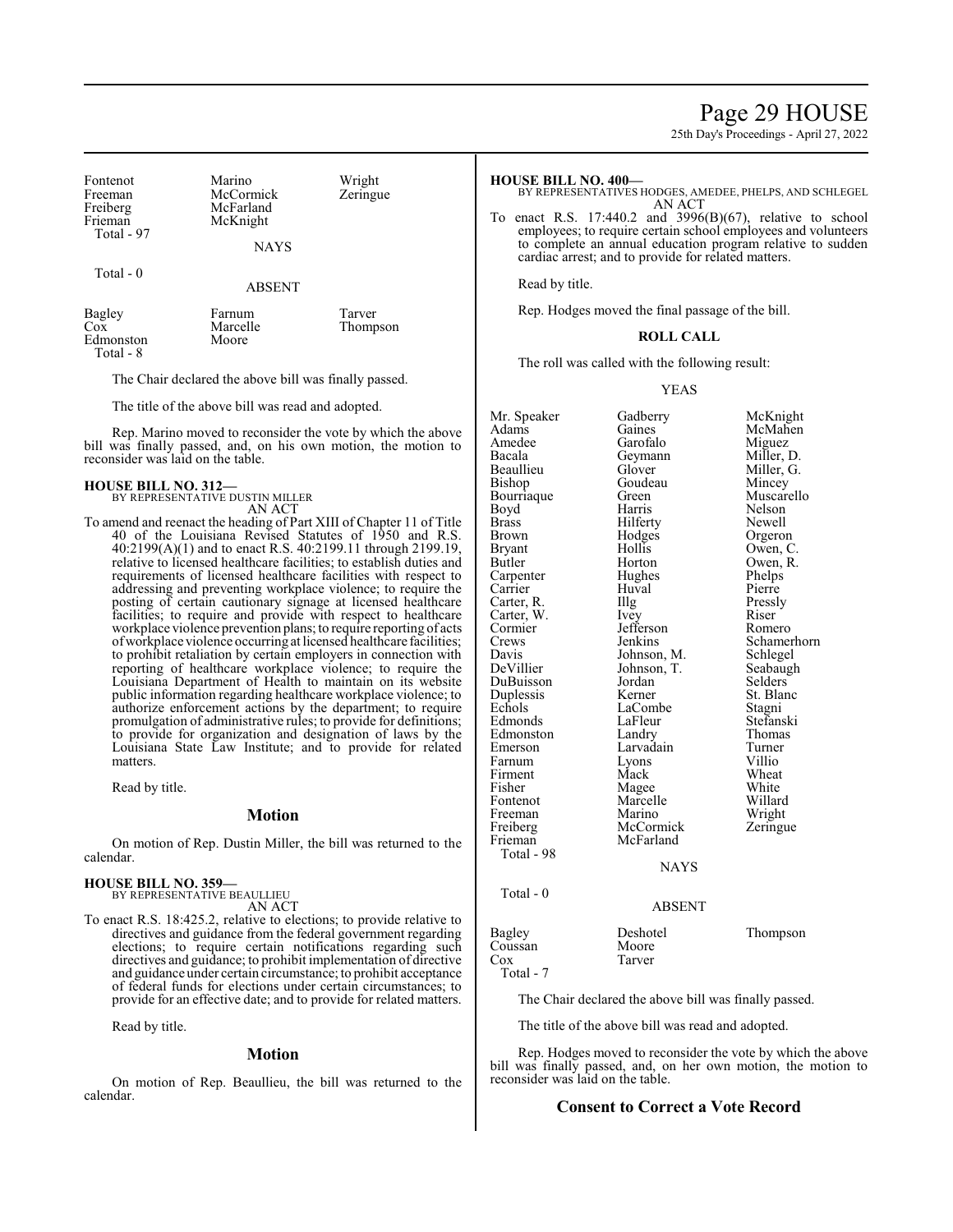### Page 30 HOUSE

25th Day's Proceedings - April 27, 2022

Rep. Gadberry requested the House consent to record his vote on final passage of House Bill No. 400 as yea, which consent was unanimously granted.

#### **HOUSE BILL NO. 425—**

BY REPRESENTATIVE BAGLEY AN ACT

To amend and reenact R.S. 40:1046(G), relative to the number of marijuana pharmacies in the state; to increase the number of specialty licenses for marijuana pharmacies; and to provide for related matters.

Read by title.

#### **Motion**

On motion of Rep. Horton, the bill was returned to the calendar.

#### **HOUSE BILL NO. 446—** BY REPRESENTATIVE DESHOTEL

AN ACT

To authorize and provide for the transfer of certain public property; to authorize the exchange of certain public property in Avoyelles Parish; to provide for the property description; to provide for reservation of mineral rights; to provide terms and conditions; to provide an effective date; and to provide for related matters.

Read by title.

Rep. Deshotel moved the final passage of the bill.

#### **ROLL CALL**

The roll was called with the following result:

#### YEAS

| Mr. Speaker   | Frieman     | McFa       |
|---------------|-------------|------------|
| Adams         | Gadberry    | McKr       |
| Amedee        | Gaines      | <b>McM</b> |
| Beaullieu     | Garofalo    | Migu       |
| Bishop        | Geymann     | Miller     |
| Bourriaque    | Glover      | Miller     |
| Boyd          | Goudeau     | Mince      |
| <b>Brass</b>  | Green       | Musc       |
| Brown         | Harris      | Nelso      |
| <b>Bryant</b> | Hilferty    | Newe       |
| Butler        | Hodges      | Orger      |
| Carpenter     | Hollis      | Owen       |
| Carrier       | Horton      | Owen       |
| Carter, R.    | Hughes      | Phelp      |
| Carter, W.    | Huval       | Pierre     |
| Cormier       | Illg        | Pressl     |
| Coussan       | Ivey        | Riser      |
| Crews         | Jefferson   | Rome       |
| Davis         | Jenkins     | Schan      |
| Deshotel      | Johnson, M. | Schle      |
| DeVillier     | Johnson, T. | Seaba      |
| DuBuisson     | Jordan      | Seldei     |
| Duplessis     | Kerner      | St. Bl     |
| Echols        | LaCombe     | Stagn      |
| Edmonds       | LaFleur     | Stefar     |
| Edmonston     | Landry      | Thom       |
| Emerson       | Larvadain   | Turne      |
| Farnum        | Lyons       | Villio     |
| Firment       | Mack        | White      |
| Fisher        | Magee       | Willa      |
| Fontenot      | Marcelle    | Wrigł      |
| Freeman       | Marino      | Zering     |
| Freiberg      | McCormick   |            |
| Total - 98    |             |            |

Frieman McFarland<br>Gadberry McKnight McMahen<br>Miguez Garofalo Miguez<br>Geymann Miller, D. Miller, G.<br>Mincev Muscarello<br>Nelson Harris Nelson<br>Hilferty Newell Hodges Orgeron<br>Hollis Owen, C Hollis Owen, C.<br>Horton Owen, R. Owen, R.<br>Phelps Huval Pierre<br>Illg Pressl Illg Pressly<br>Ivey Riser Jefferson Romero<br>Jenkins Schamer Schamerhorn<br>Schlegel Johnson, M. Schlegel<br>Johnson, T. Seabaugh Jordan Selders<br>
Kerner St. Blar St. Blanc<br>Stagni LaFleur Stefanski<br>Landry Thomas Thomas<br>Turner Larvadain Turner<br>Lyons Villio Mack White<br>
Mage Willar Willard<br>Wright Zeringue

Bourriaque Green<br>Boyd Harris Freeman<br>Freiberg Total - 88

DeVillier Frieman Pressly<br>Edmonds Hodges Seabau

NAYS

#### ABSENT

Bacala Moore Wheat Bagley Tarver<br>Cox Thomp Total - 7

Total - 0

The Chair declared the above bill was finally passed.

The title of the above bill was read and adopted.

Thompson

Rep. Deshotel moved to reconsider the vote by which the above bill was finally passed, and, on his own motion, the motion to reconsider was laid on the table.

#### **HOUSE BILL NO. 455—**

BY REPRESENTATIVE MINCEY

AN ACT To amend and reenact R.S. 17:11(A), relative to approval of nonpublic schools; to provide for teacher qualifications; to provide for the powers and duties of the State Board of Elementaryand SecondaryEducation; and to provide for related matters.

Read by title.

Rep. Mincey moved the final passage of the bill.

#### **ROLL CALL**

The roll was called with the following result:

#### YEAS

Mr. Speaker Gadberry McKnight<br>
Adams Gaines McMahen Adams Gaines McMahen<br>Amedee Garofalo Miller, D. Amedee Garofalo Miller, D.<br>Bacala Geymann Miller, G. Geymann Miller, Glover Mincey Beaullieu Glover<br>Bishop Goudeau Goudeau Muscarello<br>Green Nelson Boyd Harris Newell<br>Brass Hilferty Orgeror Brass Hilferty Orgeron Brown Hollis Owen, C.<br>Bryant Horton Owen, R. Bryant Horton Owen, R.<br>Butler Hughes Phelps Hughes Phelps<br>Huval Pierre Carpenter Huval Pierre<br>Carrier Hugh Riser Carrier IIIg Riser<br>Carter, R. Ivey Romero Carter, R. Ivey<br>Carter, W. Jefferson Carter, W. Jefferson Schamerhorn<br>
Cormier Jenkins Schlegel Cormier Jenkins Schlegel<br>
Coussan Johnson, M. Selders Coussan Johnson, M. Selders Crews Johnson, T.<br>Davis Jordan Davis Jordan Stagni Deshotel Kerner Stefanski LaCombe Turner<br>
LaFleur Villio Duplessis LaFleur Villio<br>
Echols Landry Wheat Echols Landry Wheat<br>
Farnum Larvadain White Farnum Larvadain<br>Firment Lyons Firment Lyons Willard<br>Fisher Magee Wright Fisher Magee Wright<br>Fontenot Marcelle Zeringu Marcelle Zeringue<br>Marino McFarland NAYS

Seabaugh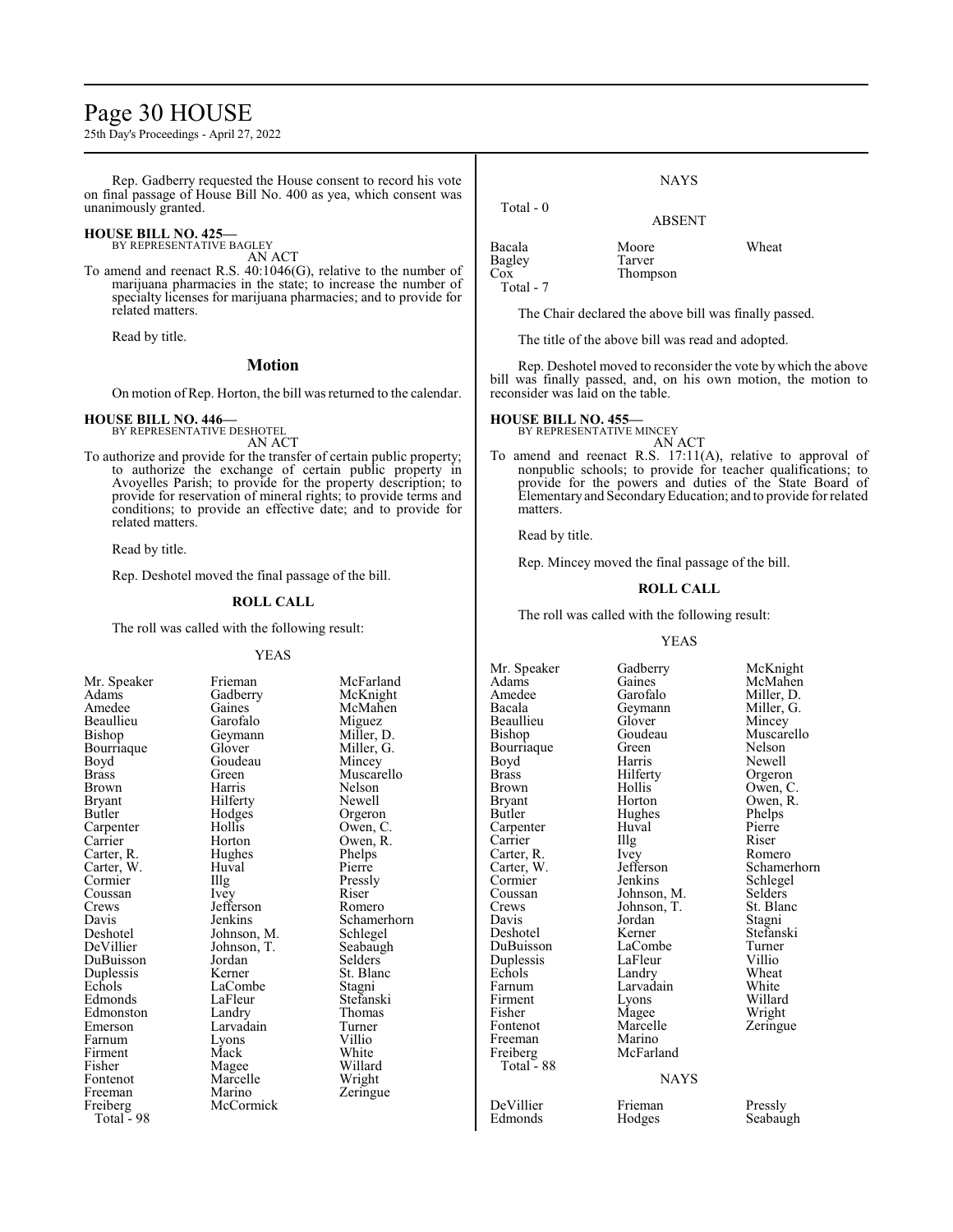## Page 31 HOUSE

25th Day's Proceedings - April 27, 2022

| Edmonston<br>Emerson<br>Total $-10$ | Mack<br>McCormick<br><b>ABSENT</b> |          |
|-------------------------------------|------------------------------------|----------|
|                                     |                                    |          |
| Bagley<br>Cox<br>Miguez             | Moore<br>Tarver<br><b>Thomas</b>   | Thompson |

Total - 7

The Chair declared the above bill was finally passed.

The title of the above bill was read and adopted.

Rep. Mincey moved to reconsider the vote by which the above bill was finally passed, and, on his own motion, the motion to reconsider was laid on the table.

#### **Consent to Correct a Vote Record**

Rep. Amedee requested the House consent to correct her vote on final passage of House Bill No. 455 from nay to yea, which consent was unanimously granted.

#### **Consent to Correct a Vote Record**

Rep. Crews requested the House consent to correct his vote on final passage of House Bill No. 455 from nay to yea, which consent was unanimously granted.

#### **Consent to Correct a Vote Record**

Rep. Coussan requested the House consent to correct his vote on final passage of House Bill No. 455 from nay to yea, which consent was unanimously granted.

#### **Consent to Correct a Vote Record**

Rep. Echols requested the House consent to correct his vote on final passage of House Bill No. 455 from nay to yea, which consent was unanimously granted.

#### **Consent to Correct a Vote Record**

Rep. Garofalo requested the House consent to correct his vote on final passage of House Bill No. 455 from nay to yea, which consent was unanimously granted.

#### **HOUSE BILL NO. 312—**

BY REPRESENTATIVE DUSTIN MILLER AN ACT

To amend and reenact the heading of Part XIII of Chapter 11 of Title 40 of the Louisiana Revised Statutes of 1950 and R.S. 40:2199(A)(1) and to enact R.S. 40:2199.11 through 2199.19, relative to licensed healthcare facilities; to establish duties and requirements of licensed healthcare facilities with respect to addressing and preventing workplace violence; to require the posting of certain cautionary signage at licensed healthcare facilities; to require and provide with respect to healthcare workplace violence prevention plans; to require reporting of acts ofworkplace violence occurring at licensed healthcare facilities; to prohibit retaliation by certain employers in connection with reporting of healthcare workplace violence; to require the Louisiana Department of Health to maintain on its website public information regarding healthcare workplace violence; to authorize enforcement actions by the department; to require promulgation of administrative rules; to provide for definitions; to provide for organization and designation of laws by the Louisiana State Law Institute; and to provide for related matters.

Called from the calendar.

Read by title.

Rep. Dustin Miller sent up floor amendments which were read as follows:

#### **HOUSE FLOOR AMENDMENTS**

Amendments proposed by Representative Dustin Miller to Engrossed House Bill No. 312 by Representative Dustin Miller

#### AMENDMENT NO. 1

On page 6, at the end of line 17, change the comma "," to a period "."

On motion of Rep. Dustin Miller, the amendments were adopted.

Rep. Schlegel sent up floor amendments which were read as follows:

#### **HOUSE FLOOR AMENDMENTS**

Amendments proposed by Representative Schlegel to Engrossed House Bill No. 312 by Representative Dustin Miller

#### AMENDMENT NO. 1

On page 7, after line 14, add the following:

"Section 3. This Act shall be known and may be cited as the "Lynne Truxillo Act".

On motion of Rep. Schlegel, the amendments were adopted.

Rep. Dustin Miller moved the final passage of the bill, as amended.

#### **ROLL CALL**

The roll was called with the following result:

#### YEAS

| Mr. Speaker | Freiberg    | McCormick   |
|-------------|-------------|-------------|
| Adams       | Frieman     | McFarland   |
| Amedee      | Gadberry    | McKnight    |
| Bacala      | Gaines      | McMahen     |
| Beaullieu   | Garofalo    | Miguez      |
| Bishop      |             | Miller, D.  |
|             | Geymann     |             |
| Bourriaque  | Glover      | Miller, G.  |
| Boyd        | Goudeau     | Mincey      |
| Brass       | Green       | Nelson      |
| Brown       | Harris      | Newell      |
| Bryant      | Hilferty    | Orgeron     |
| Butler      | Hodges      | Owen, C.    |
| Carpenter   | Hollis      | Owen, R.    |
| Carrier     | Horton      | Phelps      |
| Carter, R.  | Hughes      | Pierre      |
| Carter, W.  | Huval       | Pressly     |
| Cormier     | Illg        | Riser       |
| Coussan     | <i>lvey</i> | Romero      |
| Crews       | Jefferson   | Schamerhorn |
| Davis       | Jenkins     | Schlegel    |
| Deshotel    | Johnson, M. | Seabaugh    |
| DeVillier   | Johnson, T. | Selders     |
| DuBuisson   | Jordan      | St. Blanc   |
| Duplessis   | Kerner      | Stagni      |
| Echols      | LaCombe     | Stefanski   |
| Edmonds     | LaFleur     | Thomas      |
| Edmonston   | Landry      | Turner      |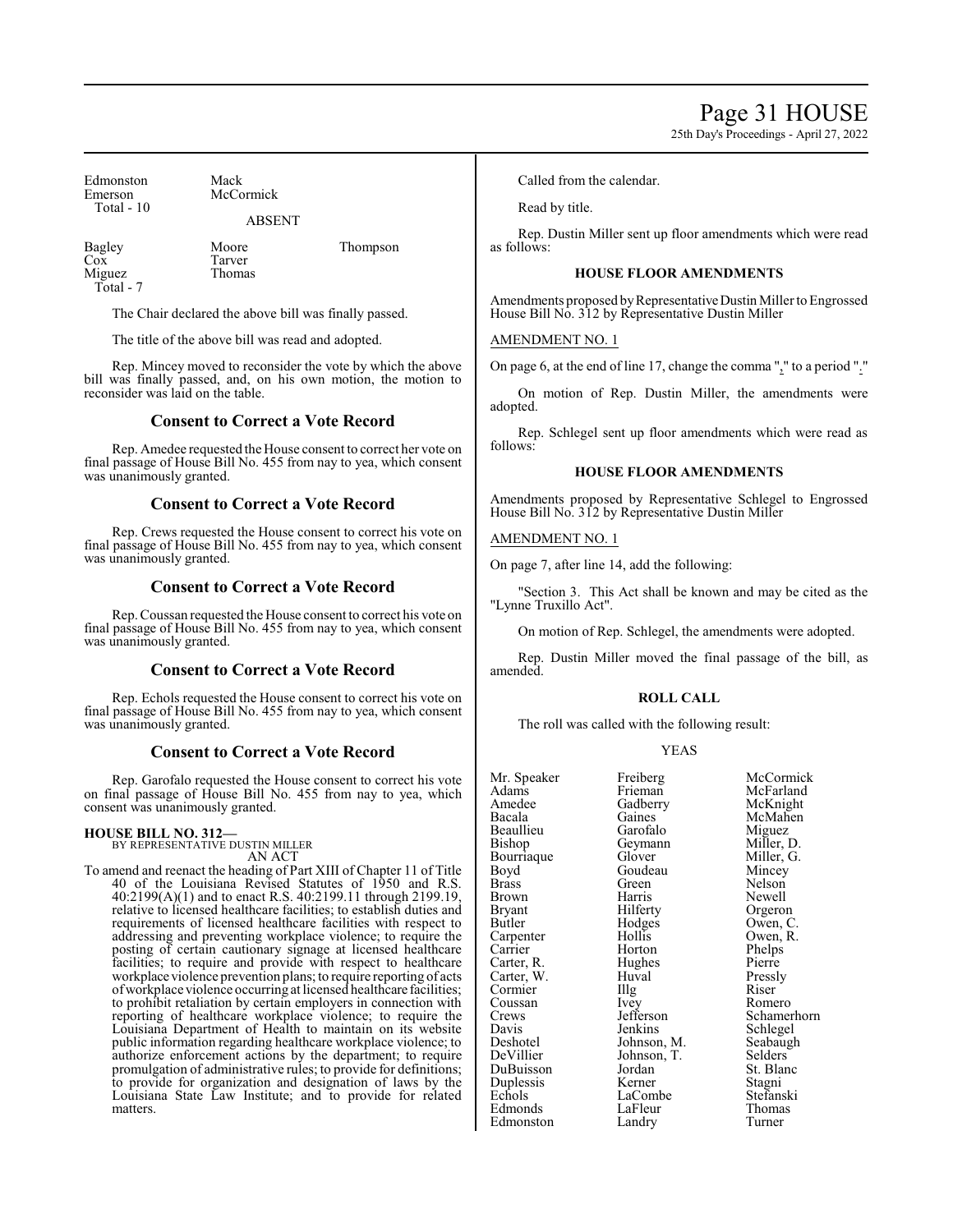### Page 32 HOUSE

25th Day's Proceedings - April 27, 2022

| Emerson<br>Farnum<br>Firment<br>Fisher<br>Fontenot<br>Freeman<br>Total - 99 | Larvadain<br>Lyons<br>Mack<br>Magee<br>Marcelle<br>Marino | Villio<br>Wheat<br>White<br>Willard<br>Wright<br>Zeringue |
|-----------------------------------------------------------------------------|-----------------------------------------------------------|-----------------------------------------------------------|
|                                                                             | <b>NAYS</b>                                               |                                                           |

Total - 0

#### ABSENT

| Bagley      | Moore      | Tarver   |
|-------------|------------|----------|
| $Co\bar{x}$ | Muscarello | Thompson |
| Total - 6   |            |          |

The Chair declared the above bill was finally passed.

The title of the above bill was read and adopted.

Rep. Dustin Miller moved to reconsider the vote by which the above bill was finally passed, and, on his own motion, the motion to reconsider was laid on the table.

#### **Speaker Pro Tempore Magee in the Chair**

#### **HOUSE BILL NO. 758—**

BY REPRESENTATIVE SCHEXNAYDER AN ACT

To amend and reenact R.S. 3:1462(13) through (18), 1465(D)(1), 1468(A), 1481, 1482(C) and (D)(introductory paragraph),  $1483(A)(1)$ , (B)(6) through (8), (C), (E), (G), and (L), and 1484(B)(4) and R.S. 40:1691.1, to enact R.S. 3:1462(19) and 1482(E), and to repeal R.S. 3:1485, relative to industrial hemp; to provide for the regulation of industrial hemp; to provide for definitions; to provide for testing; to provide for the regulation of consumable hemp products; and to provide for related matters.

Called from the calendar.

Read by title.

Rep. Horton, on behalf of the Legislative Bureau, sent up floor amendments which were read as follows:

#### **HOUSE FLOOR AMENDMENTS**

Amendments proposed by Representative Horton on behalf of the Legislative Bureau to Engrossed House Bill No. 758 by Representative Schexnayder

#### AMENDMENT NO. 1

On page 6, between lines  $25$  and  $26$ , insert " $*$ 

#### AMENDMENT NO. 2

On page 8, line 10, change "prevents" to "prevent"

On motion of Rep. Horton, the amendments were adopted.

Rep. Schexnayder sent up floor amendments which were read as follows:

#### **HOUSE FLOOR AMENDMENTS**

Amendments proposed by Representative Schexnayder to Engrossed House Bill No. 758 by Representative Schexnayder

#### AMENDMENT NO. 1

On page 1, line 3, after "1483 $(A)(1)$ ," and before " $(C)$ ," delete  $\Gamma(B)$ (6) through (8)," and insert  $\Gamma(B)$ (introductory paragraph) and (6) through  $(8)$ ,

#### AMENDMENT NO. 2

On page 1, line 4, after "1484(B)(4)" delete the remainder of the line and insert "and R.S. 40:961.1, to enact R.S. 3:1462(19), 1482(E), and 1483(B)(9) and (M), and"

#### AMENDMENT NO. 3

On page 1, line 10, after "1483(A)(1)," and before "(C)," delete  $T(B)(6)$  through  $(8)$ ," and insert  $T(B)$ (introductory paragraph) and  $(6)$ through  $(8)$ ,

#### AMENDMENT NO. 4

On page 1, line 11, after "reenacted" delete the remainder of the line and insert "and R.S. 3:1462(19), 1482(E), and 1483(B)(9) and (M) are hereby"

#### AMENDMENT NO. 5

On page 6, line 25, after "shall" and before the colon ":" insert "meet the following criteria"

#### AMENDMENT NO. 6

On page 7, delete lines 6 and 7 in their entirety and insert the following:

| "Gelatin-based Edibles 8mg |      | None | $0.3\%$ |         |
|----------------------------|------|------|---------|---------|
| Food & Beverages           | None | 8mg  | $0.3\%$ | $1\%$ ' |

#### AMENDMENT NO. 7

On page 7, delete line 10 in its entirety

AMENDMENT NO. 8

On page 7, between lines 13 and 14, insert the following:

"(9) A serving shall be clearly identified by one of the following means:

(a) The package contains a measuring device that measures single servings of the product.

(b) The packaging clearly enables a consumer to determine when a single serving has been consumed."

#### AMENDMENT NO. 9

On page 7, between lines 19 and 20, insert the following:

"(c) Clearly state the amount of THC per serving, serving size, and servings per package.

#### AMENDMENT NO. 10

On page 7, line 24, after "information" and before the colon ":" delete "for the final product"

#### AMENDMENT NO. 11

On page 7, line 27, after "(2)" delete the remainder of the line, delete line  $28$  in its entirety, and on page 8, line 1, delete " $(3)$ "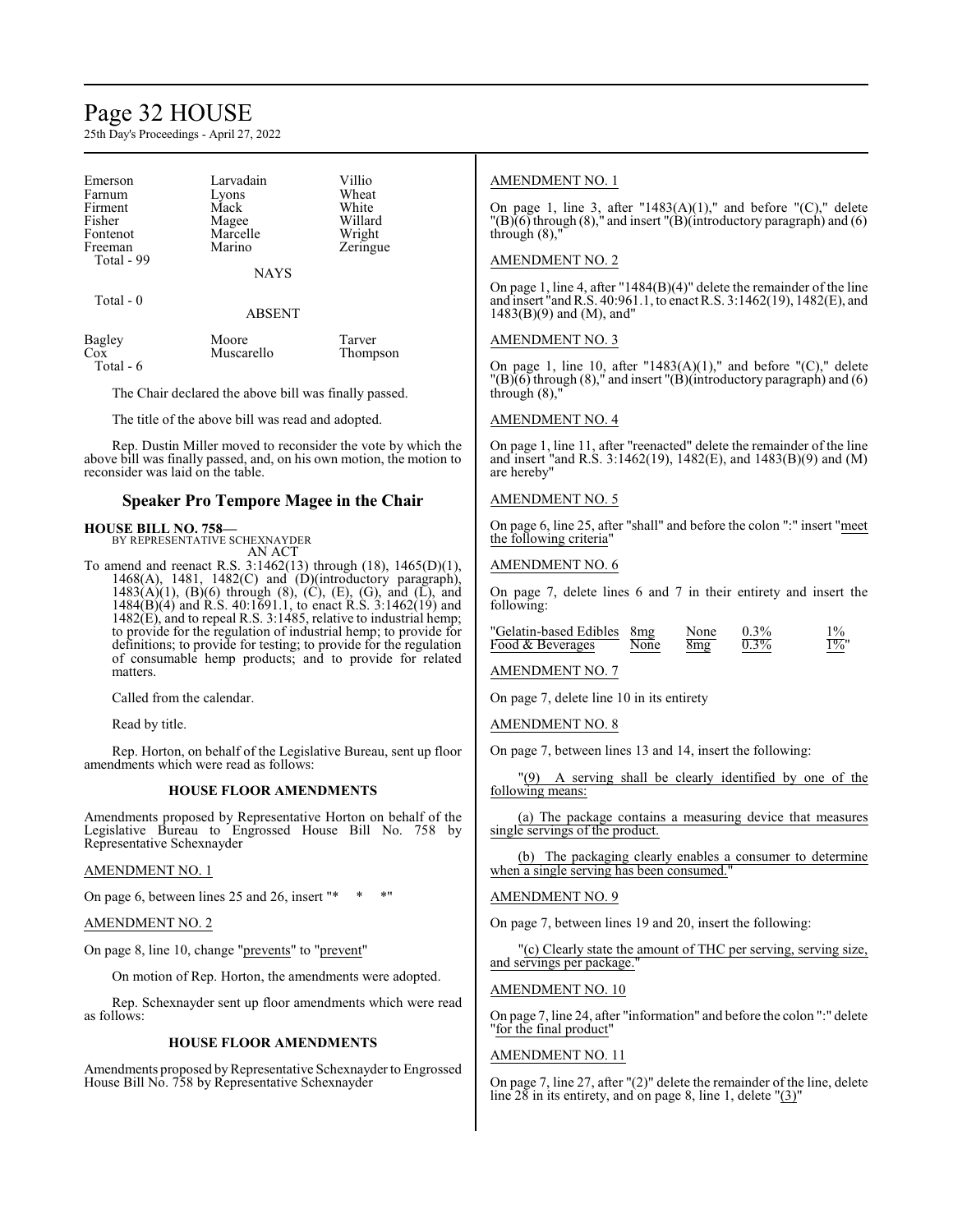### Page 33 HOUSE

25th Day's Proceedings - April 27, 2022

#### AMENDMENT NO. 12

On page 8, delete lines 5 and 6 in their entirety and insert the following:

"(3) A potency test of the final product indicating the serving size, total THC per serving, total number of servings, and total THC per package, identified as milligrams per grams.

(4) Verification that any cannabinoids in the product are derived from hemp.

#### AMENDMENT NO. 13

On page 8, between lines 16 and 17, insert the following:

"(d) Employ a minimum of two full-time employees to review and approve products. The positions shall be filled utilizing existing department vacancies and associated funding.

#### AMENDMENT NO. 14

On page 8, line 26, after "approval," and before "limits" insert "definitions for product types provided for in Subsection B of this Section,"

#### AMENDMENT NO. 15

On page 8, after line 28, insert the following:

"M. Any product or packaging that does not comply with the provisions ofthis Section that was registered with the department and purchased by a permittee before May 1, 2022, may be sold in Louisiana until December 1, 2022.

On motion ofRep. Schexnayder, the amendments were adopted.

Rep. Schexnayder moved the final passage of the bill, as amended.

#### **ROLL CALL**

The roll was called with the following result:

#### YEAS

| Mr. Speaker | Frieman     | McMahen     |
|-------------|-------------|-------------|
| Adams       | Gadberry    | Miguez      |
| Amedee      | Gaines      | Miller, G.  |
| Bacala      | Glover      | Mincey      |
| Beaullieu   | Goudeau     | Muscarello  |
| Bishop      | Green       | Nelson      |
| Bourriaque  | Harris      | Newell      |
| Boyd        | Hilferty    | Orgeron     |
| Brass       | Hodges      | Owen, C.    |
| Brown       | Hollis      | Owen, R.    |
| Bryant      | Horton      | Phelps      |
| Butler      | Hughes      | Pierre      |
| Carpenter   | Huval       | Pressly     |
| Carrier     | Illg        | Riser       |
| Carter, R.  | Ivey        | Romero      |
| Carter, W.  | Jefferson   | Schamerhorn |
| Cormier     | Jenkins     | Schlegel    |
| Coussan     | Johnson, M. | Seabaugh    |
| Crews       | Johnson, T. | Selders     |
| Deshotel    | Jordan      | St. Blanc   |
| DeVillier   | Kerner      | Stagni      |
| DuBuisson   | LaCombe     | Stefanski   |
| Duplessis   | LaFleur     | Thomas      |
| Echols      | Landry      | Turner      |
| Edmonston   | Larvadain   | Villio      |
| Emerson     | Lyons       | Wheat       |
|             |             |             |

| Farnum<br>Firment<br>Fisher<br>Fontenot<br>Freeman<br>Freiberg<br>Total $-94$ | Mack<br>Magee<br>Marino<br>McCormick<br>McFarland<br>McKnight<br><b>NAYS</b> | White<br>Willard<br>Wright<br>Zeringue |
|-------------------------------------------------------------------------------|------------------------------------------------------------------------------|----------------------------------------|
| Total $-0$                                                                    | <b>ABSENT</b>                                                                |                                        |
| Bagley<br>Cox<br>Davis<br>Edmonds<br>Total - 11                               | Garofalo<br>Geymann<br>Marcelle<br>Miller, D.                                | Moore<br>Tarver<br>Thompson            |

The Chair declared the above bill was finally passed.

The title of the above bill was read and adopted.

Rep. Schexnayder moved to reconsider the vote by which the above bill was finally passed, and, on his own motion, the motion to reconsider was laid on the table.

#### **Speaker Schexnayder in the Chair**

#### **HOUSE BILL NO. 640—**

BY REPRESENTATIVE WRIGHT AN ACT

To enact Subpart E of Part IV of Subchapter A of Ch. 5-D of Title 40 of the Louisiana Revised Statutes, to be comprised of R.S. 40:1177.1, relative to vaccines and vaccine-related pharmaceuticals; to require sufficient information regarding vaccines and vaccine-related pharmaceuticals distributed in the state; to require the Louisiana Department of Health to provide certain information; and to provide for related matters.

Called from the calendar.

Read by title.

#### **Motion**

On motion of Rep. Wright, the bill was returned to the calendar.

#### **Notice of Intention to Call**

Pursuant to House Rule No. 8.20(A), Rep. Wright gave notice of his intention to call House Bill No. 640 from the calendar on Monday, May 2, 2022.

#### **HOUSE BILL NO. 681—**

BY REPRESENTATIVE SCHEXNAYDER A JOINT RESOLUTION

Proposing to add Article VII, Section 3.1 of the Constitution of Louisiana, relative to sales and use tax collection; to create the State and Local Streamlined Sales and Use Tax Commission; to authorize the legislature to provide by law for the streamlined electronic collection of sales and use taxes; to provide for commission membership; to provide for commission duties and responsibilities; to provide for commission officers; to provide for the administration of sales and use taxes; to provide for the transfer of powers, duties, functions, and responsibilities of the Louisiana Sales and Use Tax Commission for Remote Sellers and the Louisiana Uniform Local Sales Tax Board; to provide for funding; to provide for submission of the proposed amendment to the electors; to provide for effectiveness; and to provide for related matters.

Called from the calendar.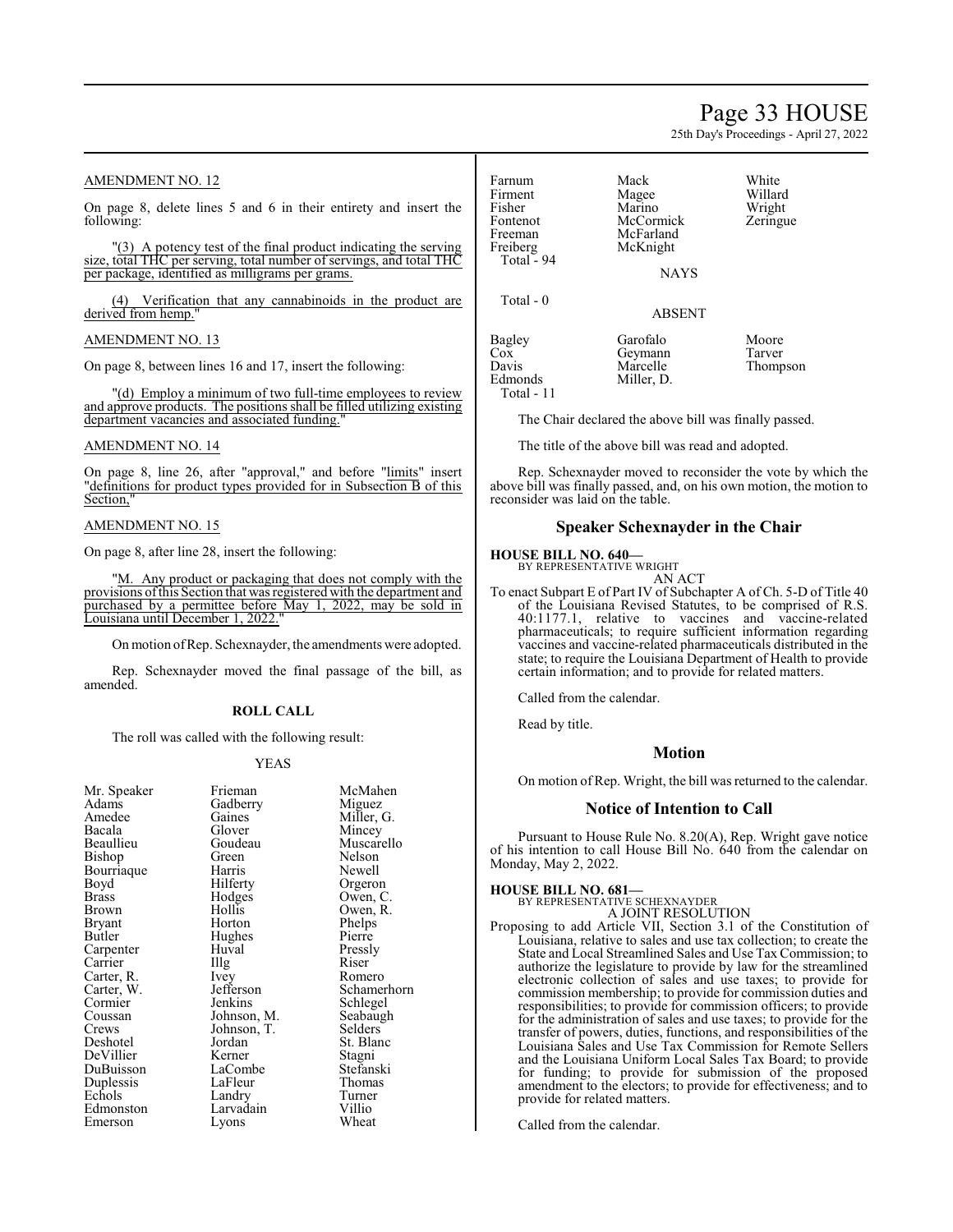### Page 34 HOUSE

25th Day's Proceedings - April 27, 2022

#### Read by title.

Rep. Beaullieu sent up floor amendments on behalf of Rep. Schexnayder which were read as follows:

#### **HOUSE FLOOR AMENDMENTS**

Amendments proposed by Representative Schexnayder to Reengrossed House Bill No. 681 by Representative Schexnayder

#### AMENDMENT NO. 1

On page 1, line 3, after "use tax" and before the semicolon ";" delete "collection" and insert "remittance"

#### AMENDMENT NO. 2

On page 1, at the beginning of line 5, after "electronic" and before "of sales" delete "collection" and insert "remittance"

#### AMENDMENT NO. 3

On page 1, at the end of line 19, insert the following:

"The duties and obligations of the commission shall be determined by law.

#### AMENDMENT NO. 4

On page 2, delete line 2 in its entirety and insert the following:

"members, each of whom shall be subject to Senate confirmation, as follows:

#### AMENDMENT NO. 5

On page 2, line 16, after "appointed" delete the remainder of the line in its entirety and delete line 17 in its entirety and insert "at the first meeting."

#### AMENDMENT NO. 6

On page 3, line 2, after "than" delete the remainder of the line in its entirety and delete lines  $\overline{3}$  through 28 in their entirety and on page 4, delete lines 1 through 23 in their entirety and insert the following:

"one year following the enactment of the statutory provisions as provided for in Paragraph (I) of this Section.

#### (D) The commission shall:

(1) Provide for the streamlined electronic filing and electronic remittance of sales and use taxes levied within the state ensuring prompt remittance of the respective tax returns and monies received electronically by the commission to the single collector for each taxing authority established pursuant to Article VII, Section 3 of this constitution, and to the Department of Revenue for distribution. The tax monies received shall, at all times, be and remain the property of the respective taxing authorities or the state.

(2) Issue policy advice relative to sales and use taxes levied by all taxing authorities within the state.

(3) Develop rules, regulations, and guidance to simplify and streamline the audit process for sales and use taxpayers.

(E) The commission shall be funded with state and local sales and use tax revenues received by the commission, which are deemed to be reasonable and necessary costs of the administration and collection of sales and use taxes levied by all taxing authorities within the state.

(F) One year following the first meeting of the commission, the Louisiana Sales and Use TaxCommission for Remote Sellers and the Louisiana Uniform Local Sales Tax Board shall be abolished. The powers, duties, functions, and responsibilities of the Louisiana Sales and Use Tax Commission for Remote Sellers and the Louisiana Uniform Local Sales Tax Board shall be transferred to, exercised by, and under the administration and control of the commission. When the Louisiana Sales and Use TaxCommission for Remote Sellers and the Louisiana Uniform Local Sales Tax Board are abolished:

(1) Any reference in law to the Louisiana Sales and Use Tax Commission for Remote Sellers and the Louisiana Uniform Local Sales Tax Board shall be deemed to apply to the commission.

(2) All books, papers, records, actions, and other property, heretofore possessed, controlled, or used by the Louisiana Sales and Use Tax Commission for Remote Sellers and the Louisiana Uniform Local Sales Tax Board are hereby transferred to the commission.

All employees of the Louisiana Sales and Use Tax Commission for Remote Sellers and the Louisiana Uniform Local Sales Tax Board shall be transferred to the commission.

(G) The adoption or amendment of any rule by the commission shall require a two-thirds vote of the members of the commission and shall be in accordance with the provisions of the Administrative Procedure Act.

All statutory provisions enacted relative to the duties, funding, or obligations of the commission shall require the enactment of law by a two-thirds vote of the elected members of each house of the legislature.

(I)(1) Absent the enactment of statutory provisions pursuant to Subparagraphs  $(D)(1)$  through  $(3)$  of this Section, local sales and use tax collection shall be as provided in Article VII, Section 3(B) of this Constitution and state sales and use tax collection and administration shall be by the Department of Revenue as provided by law.

(2) Any law enacting provisions pursuant to Subparagraphs  $(D)(1)$  through (3) of this Section shall require a two-thirds vote of the elected members of each house of the legislature. Beginning on the effective date of such law, the provisions of Article VII, Section 3(B) of this Constitution shall cease to be effective and shall be inapplicable, inoperable, and of no effect for the limited purposes of the commission's duties as set forth in Subparagraphs  $(D)(1)$  through (3) of this Section."

On motion of Rep. Beaullieu, the amendments were adopted.

Rep. Beaullieu moved the final passage of the bill, as amended.

#### **ROLL CALL**

The roll was called with the following result:

#### YEAS

Mr. Speaker Frieman McKnight<br>Adams Gadberry McMahen Amedee Gaines<br>Bacala Garofalo Bacala Garofalo Miller, D. Beaullieu Geymann<br>Bishop Glover Bishop Glover Mincey<br>Bourriaque Goudeau Muscare Bourriaque Goudeau Muscarello<br>
Boyd Green Nelson Boyd Green Nelson<br>Brass Harris Newell Brass Harris Newell Bryant Filerty Orgeron<br>Butler Hodges Owen, C Carpenter Hollis Owen,<br>Carrier Horton Phelps

Carter, R.

Gadberry McMah<br>Gaines Miguez Hodges Owen, C.<br>Hollis Owen, R. Horton Phelps<br>Hughes Pierre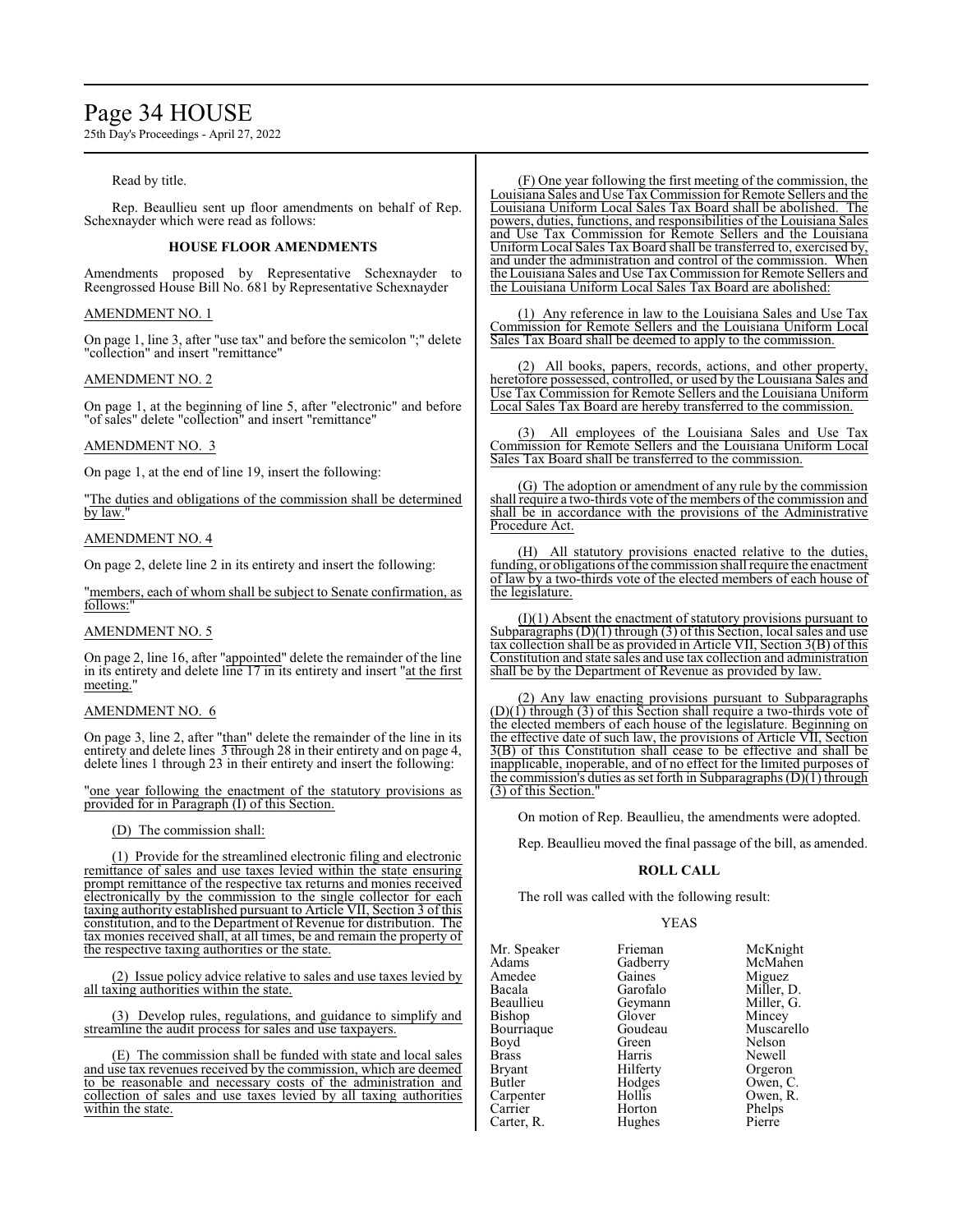25th Day's Proceedings - April 27, 2022

| Cormier<br>Coussan<br>Crews<br>Davis<br>Deshotel<br>DeVillier<br>DuBuisson<br>Duplessis<br>Echols<br>Edmonds<br>Edmonston<br>Emerson<br>Farnum<br>Firment<br>Fisher<br>Fontenot<br>Freeman<br>Freiberg<br>Total - 96<br>Total - 0 | Huval<br>$\prod_{i=1}^{n}$<br>Ivey<br>Jefferson<br>Jenkins<br>Johnson, M.<br>Johnson, T.<br>Jordan<br>Kerner<br>LaCombe<br>LaFleur<br>Landry<br>Larvadain<br>Lyons<br>Mack<br>Marino<br>McCormick<br>McFarland<br>NAYS | Pressly<br>Riser<br>Romero<br>Schamerhorn<br>Schlegel<br>Seabaugh<br>Selders<br>St. Blanc<br>Stagni<br>Stefanski<br>Thomas<br>Turner<br>Villio<br>Wheat<br>White<br>Willard<br>Wright<br>Zeringue |
|-----------------------------------------------------------------------------------------------------------------------------------------------------------------------------------------------------------------------------------|------------------------------------------------------------------------------------------------------------------------------------------------------------------------------------------------------------------------|---------------------------------------------------------------------------------------------------------------------------------------------------------------------------------------------------|
|                                                                                                                                                                                                                                   | <b>ABSENT</b>                                                                                                                                                                                                          |                                                                                                                                                                                                   |
| Bagley<br>Brown<br>Carter, W.                                                                                                                                                                                                     | Cox<br>Magee<br>Marcelle                                                                                                                                                                                               | Moore<br>Tarver<br>Thompson                                                                                                                                                                       |

The Chair declared the above bill, having received a two-thirds vote of the elected members, was finally passed.

The title of the above bill was read and adopted.

Rep. Beaullieu moved to reconsider the vote by which the above bill was finally passed, and, on his own motion, the motion to reconsider was laid on the table.

#### **HOUSE BILL NO. 1033—**

Total - 9

BY REPRESENTATIVES ORGERON, BISHOP, BOYD, BRYANT,<br>DUPLESSIS, FONTENOT, GAROFALO, GREEN, IVEY, MCKNIGHT,<br>NEWELL,ROBERT OWEN,PHELPS,AND PIERRE<br>AN ACT

To amend and reenact R.S. 56:324, relative to commercial harvest of menhaden; to provide for restrictions and requirements applicable to commercial menhaden catch; to provide for the duties and responsibilities of the Department of Wildlife and Fisheries; and to provide for related matters.

Called from the calendar.

Read by title.

Rep. Orgeron sent up floor amendments which were read as follows:

#### **HOUSE FLOOR AMENDMENTS**

Amendments proposed by Representative Orgeron to Engrossed House Bill No. 1033 by Representative Orgeron

#### AMENDMENT NO. 1

On page 2, line 16, after "GPS" and before the comma "," insert "on a weekly basis"

#### AMENDMENT NO. 2

On page 2, line 18, after "and" delete the remainder of the line and insert "date and time of each set to the"

#### AMENDMENT NO. 3

On page 2, line 19, after "Fisheries" delete the remainder of the line and insert "by the close of business each Monday for the preceding week."

#### AMENDMENT NO. 4

On page 2, at the beginning of line 20, delete "(CST) each day."

#### AMENDMENT NO. 5

On page 2, at the end of line 21, delete "CST daily" and insert "central time the following Monday after receipt of said totals"

On motion of Rep. Orgeron, the amendments were adopted.

#### **Speaker Pro Tempore Magee in the Chair**

Rep. Orgeron moved the final passage of the bill, as amended.

#### **ROLL CALL**

The roll was called with the following result:

#### YEAS

Mr. Speaker Gaines Mincey<br>Adams Garofalo Muscar Adams Garofalo Muscarello<br>Bacala Geymann Nelson Beaullieu Gloven<br>Bishop Green Bishop Green Orgeron<br>Boyd Hilferty Owen, C Boyd<br>
Brass Hilferty Owen, C.<br>
Hughes Owen, R. Bryant Huval Phelps Carrier IIIg Pierre<br>Carter, R. Ivey Pressly Carter, R. Ivey Press.<br>Coussan Jefferson Riser Coussan Jefferson Riser<br>Crews Jenkins Romero Crews Jenkins Romero<br>
Davis Johnson, M. Schamerhorn Davis Johnson, M. Schamer<br>
Deshotel Johnson, T. Schlegel Deshotel Johnson, T.<br>DeVillier Jordan DuBuisson Kerner Selders<br>
Duplessis LaCombe St. Blanc Duplessis LaCombe St. Bla<br>
Echols LaFleur Stagni Echols LaFleur<br>Emerson Lyons Emerson Lyons Stefanski<br>Farnum Marcelle Thomas Fontenot Marino Turner<br>
Freeman McKnight Villio Freeman McKnight Villio<br>
Freiberg McMahen Wheat Freiberg McMahen Wheat<br>
Frieman Miller D. White Frieman Miller, D.<br>Gadberry Miller, G. Total - 75 Amedee Fisher Magee<br>Bourriaque Goudeau McCor Bourriaque Goudeau McCormick<br>Brown Harris McFarland Brown Harris McFarland<br>Butler Hodges Miguez Carpenter Horton Willard<br>Cormier Landry Wright Cormier Landry<br>Edmonston Larvadain Edmonston Larva<br>Firment Mack Firment Total - 22  $Cox$ 

Hughes Owen, R.<br>Huval Phelps Jordan Seabaugh<br>Kerner Selders Marcelle Thoma<br>Marino Turner **NAYS** 

Geymann Nelson<br>Glover Newell Zeringue

Hodges Miguez<br>
Horton Willard

#### ABSENT

| Bagley     | Edmonds | Tarver |
|------------|---------|--------|
| Carter, W. | Hollis  | Thomp  |
| Cox        | Moore   |        |
| Total - 8  |         |        |

Thompson

The Chair declared the above bill was finally passed.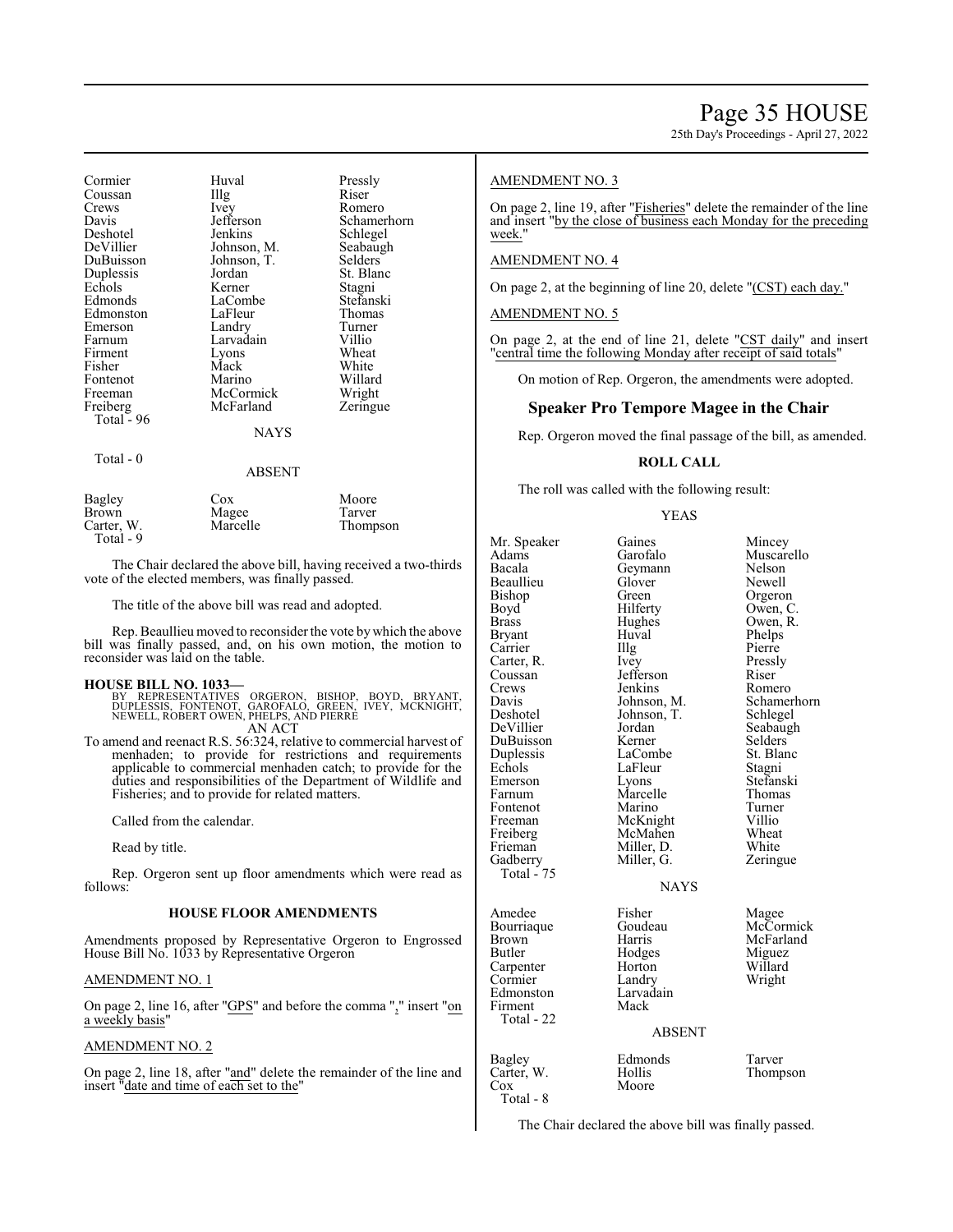## Page 36 HOUSE

25th Day's Proceedings - April 27, 2022

The title of the above bill was read and adopted.

Rep. Orgeron moved to reconsider the vote by which the above bill was finally passed, and, on his own motion, the motion to reconsider was laid on the table.

#### **HOUSE BILL NO. 359—**

BY REPRESENTATIVE BEAULLIEU AN ACT

To enact R.S. 18:425.2, relative to elections; to provide relative to directives and guidance from the federal government regarding elections; to require certain notifications regarding such directives and guidance; to prohibit implementation of directive and guidance under certain circumstance; to prohibit acceptance of federal funds for elections under certain circumstances; to provide for an effective date; and to provide for related matters.

Called from the calendar.

Read by title.

Rep. Beaullieu moved the final passage of the bill.

#### **ROLL CALL**

The roll was called with the following result:

#### YEAS

| Mr. Speaker<br>Amedee<br>Bacala<br>Beaullieu<br>Bishop<br>Bourriaque<br>Butler<br>Carrier<br>Coussan<br>Crews<br>Davis<br>Deshotel<br>DeVillier<br>DuBuisson<br>Echols<br>Edmonds<br>Edmonston<br>Emerson<br>Farnum<br>Firment<br>Fontenot<br>Freiberg | Frieman<br>Gadberry<br>Garofalo<br>Goudeau<br>Harris<br>Hilferty<br>Hodges<br>Horton<br>Huval<br>Illg<br>Ivey<br>Johnson, M.<br>Kerner<br>Mack<br>Magee<br>Marino<br>McCormick<br>McFarland<br>McKnight<br>McMahen<br>Miguez<br>Miller, G. | Mincey<br>Muscarello<br>Nelson<br>Orgeron<br>Owen, C.<br>Owen, R.<br>Pressly<br>Riser<br>Romero<br>Schamerhorn<br>Schlegel<br>Seabaugh<br>St. Blanc<br>Stagni<br>Stefanski<br>Thomas<br>Turner<br>Villio<br>Wheat<br>White<br>Wright<br>Zeringue |
|--------------------------------------------------------------------------------------------------------------------------------------------------------------------------------------------------------------------------------------------------------|--------------------------------------------------------------------------------------------------------------------------------------------------------------------------------------------------------------------------------------------|--------------------------------------------------------------------------------------------------------------------------------------------------------------------------------------------------------------------------------------------------|
| Total $-66$                                                                                                                                                                                                                                            |                                                                                                                                                                                                                                            |                                                                                                                                                                                                                                                  |
|                                                                                                                                                                                                                                                        | <b>NAYS</b>                                                                                                                                                                                                                                |                                                                                                                                                                                                                                                  |
| Adams<br>Boyd<br>Brass<br><b>Bryant</b><br>Carpenter<br>Carter, R.<br>Duplessis<br>Fisher<br>Freeman<br>Total - 27                                                                                                                                     | Gaines<br>Glover<br>Green<br>Jefferson<br>Jenkins<br>Johnson, T.<br>Jordan<br>LaFleur<br>Landry<br><b>ABSENT</b>                                                                                                                           | Larvadain<br>Lyons<br>Marcelle<br>Miller, D.<br>Newell<br>Phelps<br>Pierre<br>Selders<br>Willard                                                                                                                                                 |
| <b>Bagley</b><br>Brown<br>Carter, W.<br>Cormier<br>Total - 12                                                                                                                                                                                          | Cox<br>Geymann<br>Hollis<br>Hughes                                                                                                                                                                                                         | LaCombe<br>Moore<br>Tarver<br>Thompson                                                                                                                                                                                                           |

The Chair declared the above bill was finally passed.

The title of the above bill was read and adopted.

Rep. Beaullieu moved to reconsider the vote bywhich the above bill was finally passed, and, on his own motion, the motion to reconsider was laid on the table.

#### **Consent to Correct a Vote Record**

Rep. Bryant requested the House consent to record his vote on final passage of House Bill No. 359 as nay, which consent was unanimously granted.

#### **Consent to Correct a Vote Record**

Rep. Fisher requested the House consent to correct his vote on final passage of House Bill No. 359 from yea to nay, which consent was unanimously granted.

#### **Consent to Correct a Vote Record**

Rep. Larvadain requested the House consent to correct his vote on final passage of House Bill No. 359 from yea to nay, which consent was unanimously granted.

#### **Consent to Correct a Vote Record**

Rep. St. Blanc requested the House consent to record his vote on final passage of House Bill No. 359 as yea, which consent was unanimously granted.

#### **Notice of Intention to Call**

Pursuant to House Rule No. 8.20(A), Rep. Huval gave notice of his intention to call House Bill No. 376 from the calendar on Thursday, April 28, 2022.

#### **Notice of Intention to Call**

Pursuant to House Rule No. 8.20(A), Rep. Turner gave notice of his intention to call House Bill No. 424 from the calendar on Monday, May 2, 2022.

#### **Suspension of the Rules**

On motion of Rep. Freeman, the rules were suspended in order to take up and consider House and House Concurrent Resolutions on Third Reading for Final Consideration at this time.

#### **House and House Concurrent Resolutions on Third Reading for Final Consideration**

The following House and House Concurrent Resolutions on third reading for final consideration were taken up and acted upon as follows:

### **HOUSE CONCURRENT RESOLUTION NO. 47—** BY REPRESENTATIVE FREEMAN

A CONCURRENT RESOLUTION

To urge and request the State Board of Elementary and Secondary Education to require that age- and grade-appropriate instruction covering science, technology, engineering, mathematics, and environmental science be emphasized in curricula in public schools throughout the state in grades kindergarten through twelve.

Called from the calendar.

Read by title.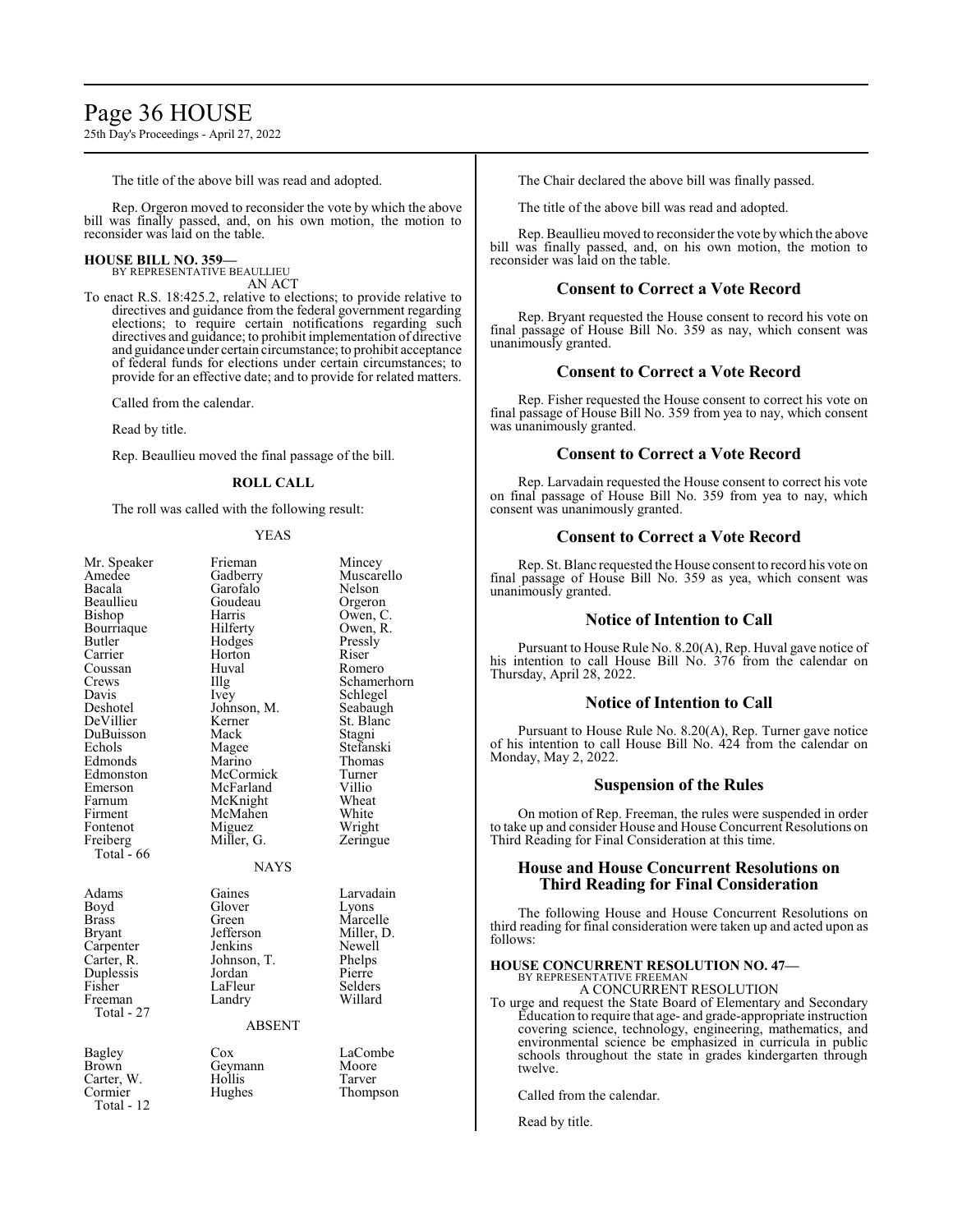### Page 37 HOUSE

25th Day's Proceedings - April 27, 2022

#### **Motion**

On motion of Rep. Freeman, the resolution was returned to the calendar.

#### **Suspension of the Rules**

On motion of Rep. Stefanski, the rules were suspended in order to take up and consider Petitions, Memorials, and Communications at this time.

#### **Petitions, Memorials, and Communications**

The following petitions, memorials, and communications were received and read:

#### **Message from the Senate**

#### **HOUSE CONCURRENT RESOLUTIONS**

#### April 27, 2022

To the Honorable Speaker and Members of the House of Representatives:

I am directed to inform your honorable body that the Senate has concurred in the following House Concurrent Resolutions:

House Concurrent Resolution No. 91 Returned without amendments

House Concurrent Resolution No. 92 Returned without amendments

Respectfully submitted,

YOLANDA J. DIXON Secretary of the Senate

#### **Message from the Senate**

#### **SENATE BILLS**

#### April 27, 2022

To the Honorable Speaker and Members of the House of Representatives:

I am directed to inform your honorable body that the Senate has finally passed the following Senate Bills:

Senate Bill No. 213

Respectfully submitted,

YOLANDA J. DIXON Secretary of the Senate

#### **Senate Bills and Joint Resolutions on First Reading**

The following Senate Bills and Joint Resolutions on first reading were taken up, read, and placed upon the calendar for their second reading:

#### **SENATE BILL NO. 213—** BY SENATOR LUNEAU

AN ACT

To amend and reenact R.S. 40:2162(A)(3) and (7), (C)(3), (D)(1), (2)(c), (3)(b), and (H)(1) and to repeal R.S.  $40:2162(C)(2)(c)$ , relative to behavioral health rehabilitation services in the medical assistance program; to provide for community psychiatric support and treatment services; to provide for psychosocial rehabilitation services; to provide for licensure requirements of individuals providing services; to provide for technical updates of outdated provisions; to provide for an effective date; and to provide for related matters.

Read by title.

Lies over under the rules.

#### **Suspension of the Rules**

On motion of Rep. Jefferson, the rules were suspended in order to take up and consider Introduction of Resolutions, House and House Concurrent at this time.

#### **Introduction of Resolutions, House and House Concurrent**

The following members introduced the following entitled House and House Concurrent Resolutions, which were read the first time by their titles and placed upon the calendar for their second reading:

#### **HOUSE RESOLUTION NO. 92—**

BY REPRESENTATIVE JEFFERSON A RESOLUTION To express the condolences of the House of Representatives upon the

Read by title.

On motion of Rep. Jefferson, and under a suspension of the rules, the resolution was adopted.

#### **HOUSE RESOLUTION NO. 93—**

BY REPRESENTATIVE DESHOTEL A RESOLUTION

death of Betty Jean Webb Jackson.

To express the condolences of the House of Representatives upon the death of Douglas Anderson, Sr.

Read by title.

On motion of Rep. Deshotel, and under a suspension of the rules, the resolution was adopted.

#### **HOUSE RESOLUTION NO. 94—**

BY REPRESENTATIVES CREWS, BAGLEY, GLOVER, HORTON,<br>JEFFERSON, JENKINS, MIKE JOHNSON, MCCORMICK, MCMAHEN,<br>CHARLES OWEN,PRESSLY,AND SEABAUGH A RESOLUTION

To commend Robert J. Wright on the occasion of his retirement from radio broadcasting after fifty years of dedicated service.

Read by title.

On motion of Rep. Crews, and under a suspension of the rules, the resolution was adopted.

#### **Reports of Committees**

The following reports of committees were received and read:

Report of the Committee on

Administration of Criminal Justice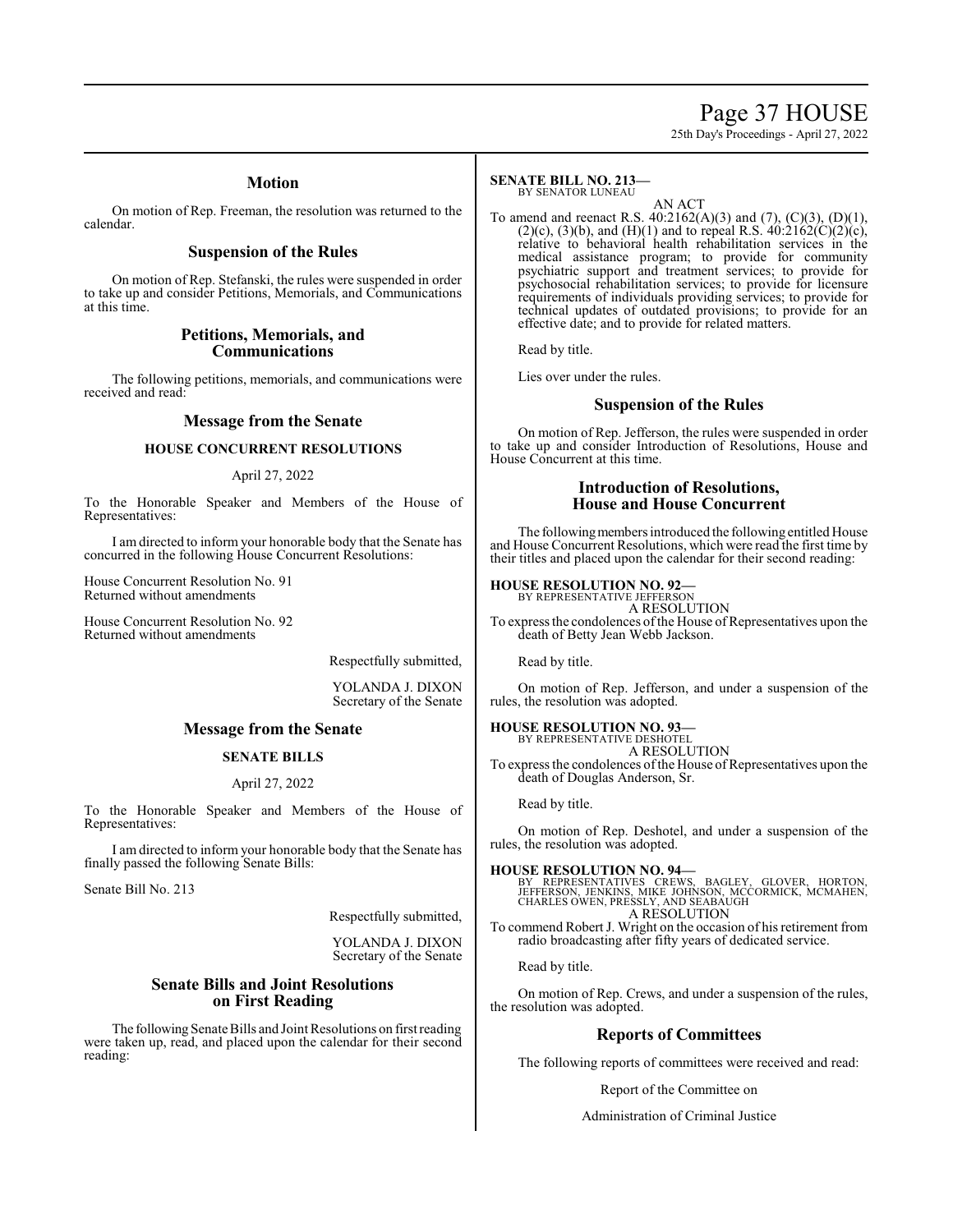### Page 38 HOUSE

25th Day's Proceedings - April 27, 2022

| April 27, 2022                                                                                           | House Bill No. 526, by Edmonds<br>Reported favorably. $(8-3)$                                                                                                                                                                                                                            |  |
|----------------------------------------------------------------------------------------------------------|------------------------------------------------------------------------------------------------------------------------------------------------------------------------------------------------------------------------------------------------------------------------------------------|--|
| To the Speaker and Members of the House of Representatives:                                              |                                                                                                                                                                                                                                                                                          |  |
| I am directed by your Committee on Administration of Criminal<br>Justice to submit the following report: | House Bill No. 649, by Hilferty<br>Reported favorably. (11-0)<br>House Bill No. 865, by Nelson<br>Reported with amendments. (10-0)<br>House Bill No. 911, by Hughes<br>Reported with amendments, with recommendation that it be<br>recommitted to the Committee on Appropriations. (9-0) |  |
| House Bill No. 628, by Bryant<br>Reported favorably. (10-0)                                              |                                                                                                                                                                                                                                                                                          |  |
| House Bill No. 746, by Duplessis<br>Reported with amendments. (12-0)                                     |                                                                                                                                                                                                                                                                                          |  |
| House Bill No. 769, by Wright<br>Reported with amendments. (9-0)                                         | House Bill No. 927, by Selders<br>Reported favorably. (11-0)                                                                                                                                                                                                                             |  |
| House Bill No. 820, by Villio<br>Reported with amendments. (7-0)                                         | <b>LANCE HARRIS</b><br>Chairman                                                                                                                                                                                                                                                          |  |
| House Bill No. 844, by Adams<br>Reported with amendments. (7-5)                                          | Report of the Committee on                                                                                                                                                                                                                                                               |  |
| House Bill No. 926, by Adams                                                                             | Health and Welfare                                                                                                                                                                                                                                                                       |  |
| Reported favorably. (7-2)                                                                                | April 27, 2022                                                                                                                                                                                                                                                                           |  |
| <b>TONY BACALA</b><br>Vice Chairman                                                                      | To the Speaker and Members of the House of Representatives:                                                                                                                                                                                                                              |  |
| Report of the Committee on                                                                               | I am directed by your Committee on Health and Welfare to<br>submit the following report:                                                                                                                                                                                                 |  |
| Education                                                                                                | House Concurrent Resolution No. 44, by Miller, D.<br>Reported with amendments. (10-0)                                                                                                                                                                                                    |  |
| April 27, 2022                                                                                           | House Concurrent Resolution No. 45, by Bagley<br>Reported with amendments. (10-0)<br>House Concurrent Resolution No. 65, by Echols<br>Reported favorably. (10-0)                                                                                                                         |  |
| To the Speaker and Members of the House of Representatives:                                              |                                                                                                                                                                                                                                                                                          |  |
| I am directed by your Committee on Education to submit the<br>following report:                          |                                                                                                                                                                                                                                                                                          |  |
| House Concurrent Resolution No. 23, by Harris, Lance<br>Reported favorably. (10-0)                       | House Concurrent Resolution No. 76, by Phelps<br>Reported favorably. (10-1)                                                                                                                                                                                                              |  |
| House Concurrent Resolution No. 81, by Mincey<br>Reported favorably. (10-0)                              | House Bill No. 566, by Bagley<br>Reported with amendments. (10-0)                                                                                                                                                                                                                        |  |
| House Bill No. 47, by Edmonston<br>Reported with amendments. (7-4)                                       | House Bill No. 709, by Selders<br>Reported favorably. (10-0)                                                                                                                                                                                                                             |  |
| House Bill No. 195, by Freeman<br>Reported favorably. (11-0)                                             | House Bill No. 711, by Turner<br>Reported by substitute. (10-0)                                                                                                                                                                                                                          |  |
| House Bill No. 214, by Nelson<br>Reported with amendments. (9-0)                                         | House Bill No. 958, by Miller, D.<br>Reported with amendments. (11-0)                                                                                                                                                                                                                    |  |
| House Bill No. 244, by Mincey<br>Reported favorably. (10-0)                                              | House Bill No. 968, by Phelps<br>Reported with amendments. (11-0)                                                                                                                                                                                                                        |  |
| House Bill No. 269, by Nelson<br>Reported with amendments. (9-2)                                         | House Bill No. 989, by Crews<br>Reported favorably. (8-2)                                                                                                                                                                                                                                |  |
| House Bill No. 364, by McKnight<br>Reported favorably. (10-0)                                            | House Bill No. 1012, by Lyons<br>Reported with amendments. (11-0)                                                                                                                                                                                                                        |  |
| House Bill No. 367, by Brass<br>Reported favorably. (11-0)                                               | LAWRENCE A. "LARRY" BAGLEY<br>Chairman                                                                                                                                                                                                                                                   |  |
| House Bill No. 423, by Mincey<br>Reported with amendments. $(8-3)$                                       | Report of the Committee on                                                                                                                                                                                                                                                               |  |
| House Bill No. 516, by Landry<br>Reported favorably. (12-0)                                              | House and Governmental Affairs<br>April 27, 2022                                                                                                                                                                                                                                         |  |
|                                                                                                          |                                                                                                                                                                                                                                                                                          |  |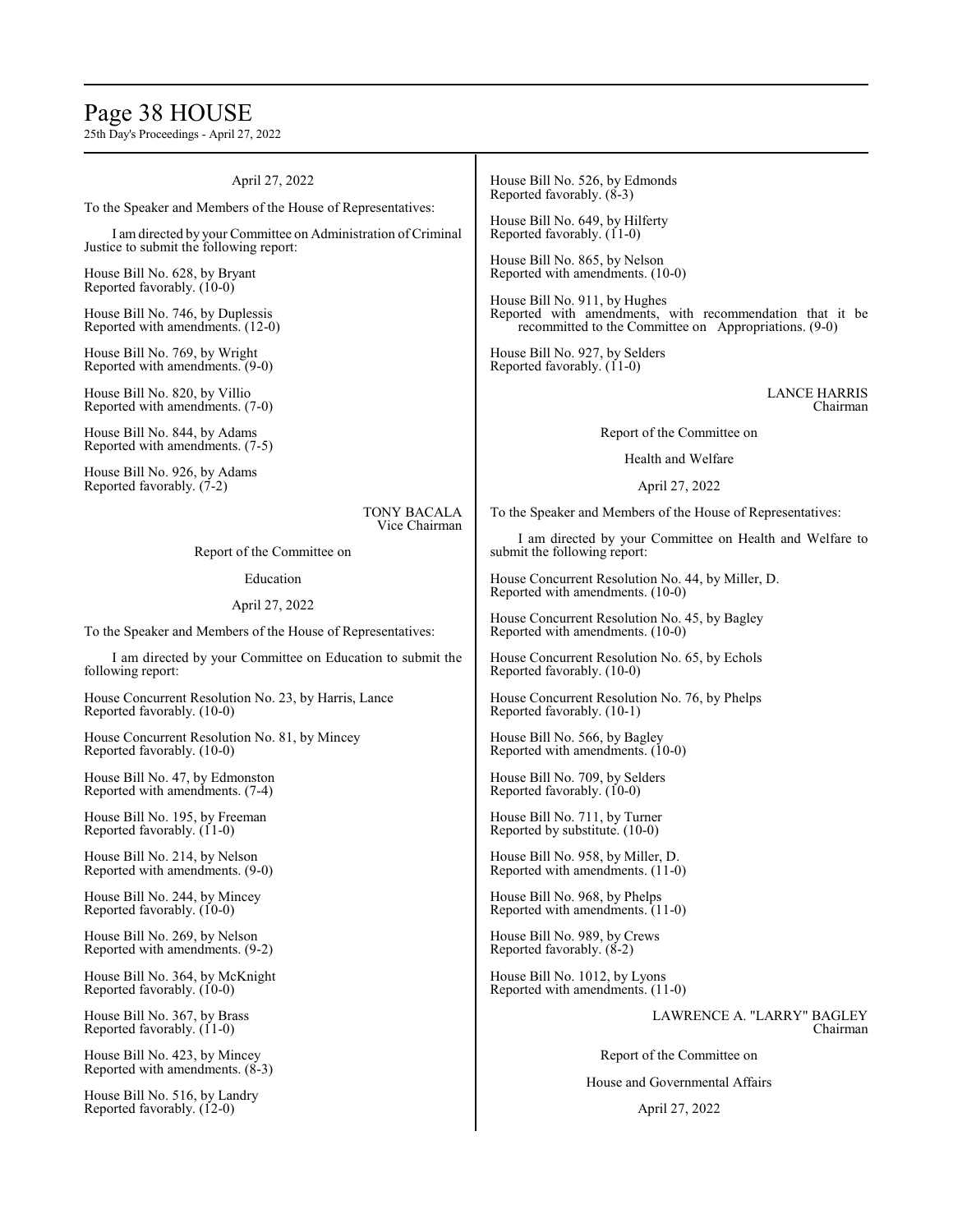### Page 39 HOUSE

25th Day's Proceedings - April 27, 2022

To the Speaker and Members of the House of Representatives:

I am directed by your Committee on House and Governmental Affairs to submit the following report:

House Concurrent Resolution No. 17, by Hodges Reported with amendments. (13-0)

House Bill No. 384, by Wheat Reported with amendments. (14-0)

House Bill No. 394, by Stagni Reported with amendments. (13-0)

House Bill No. 680, by Newell Reported by substitute. (12-0)

House Bill No. 969, by Seabaugh Reported favorably. (11-0)

> JOHN M. STEFANSKI Chairman

Report of the Committee on

Insurance

#### April 27, 2022

To the Speaker and Members of the House of Representatives:

I am directed by your Committee on Insurance to submit the following report:

House Bill No. 532, by Huval Reported favorably. (11-0)

House Bill No. 537, by Davis Reported with amendments. (12-0)

House Bill No. 831, by Firment Reported with amendments. (11-0)

House Bill No. 936, by Huval Reported with amendments. (10-0)

House Bill No. 999, by Firment Reported with amendments. (10-0)

House Bill No. 1005, by Larvadain Reported with amendments. (13-0)

Senate Bill No. 21, by Mills, Robert Reported with amendments. (12-0)

Senate Bill No. 168, by Abraham Reported favorably. (12-0)

Senate Bill No. 210, by Stine Reported favorably. (12-0)

Senate Bill No. 264, by Bouie Reported favorably. (12-0)

> MIKE HUVAL Chairman

The above Senate Bills reported favorably or with amendments were referred to the Legislative Bureau.

Report of the Committee on

Natural Resources and Environment

April 27, 2022

To the Speaker and Members of the House of Representatives:

I am directed by your Committee on Natural Resources and Environment to submit the following report:

House Bill No. 398, by Duplessis Reported favorably. (10-0)

Senate Concurrent Resolution No. 13, by Lambert Reported with amendments. (11-0)

Senate Bill No. 27, by Lambert Reported favorably. (11-0)

Senate Bill No. 123, by Abraham Reported favorably. (8-0)

Senate Bill No. 399, by Fields Reported favorably. (10-0)

Senate Bill No. 422, by Cortez Reported favorably. (9-0)

> JEAN-PAUL P. COUSSAN Chairman

The above Senate Bills reported favorably or with amendments were referred to the Legislative Bureau.

#### **Privileged Report of the Legislative Bureau**

April 27, 2022

To the Speaker and Members of the House of Representatives:

I am directed by your Legislative Bureau to submit the following report:

Senate Bill No. 17 Reported without amendments.

Senate Bill No. 84 Reported without amendments.

Senate Bill No. 223 Reported without amendments.

Respectfully submitted,

DODIE HORTON Chair

#### **Privileged Report of the Committee on Enrollment**

April 27, 2022

To the honorable Speaker and Members of the House of Representatives:

I am directed by your Committee on Enrollment to submit the following report:

The following House Resolutions have been properly enrolled: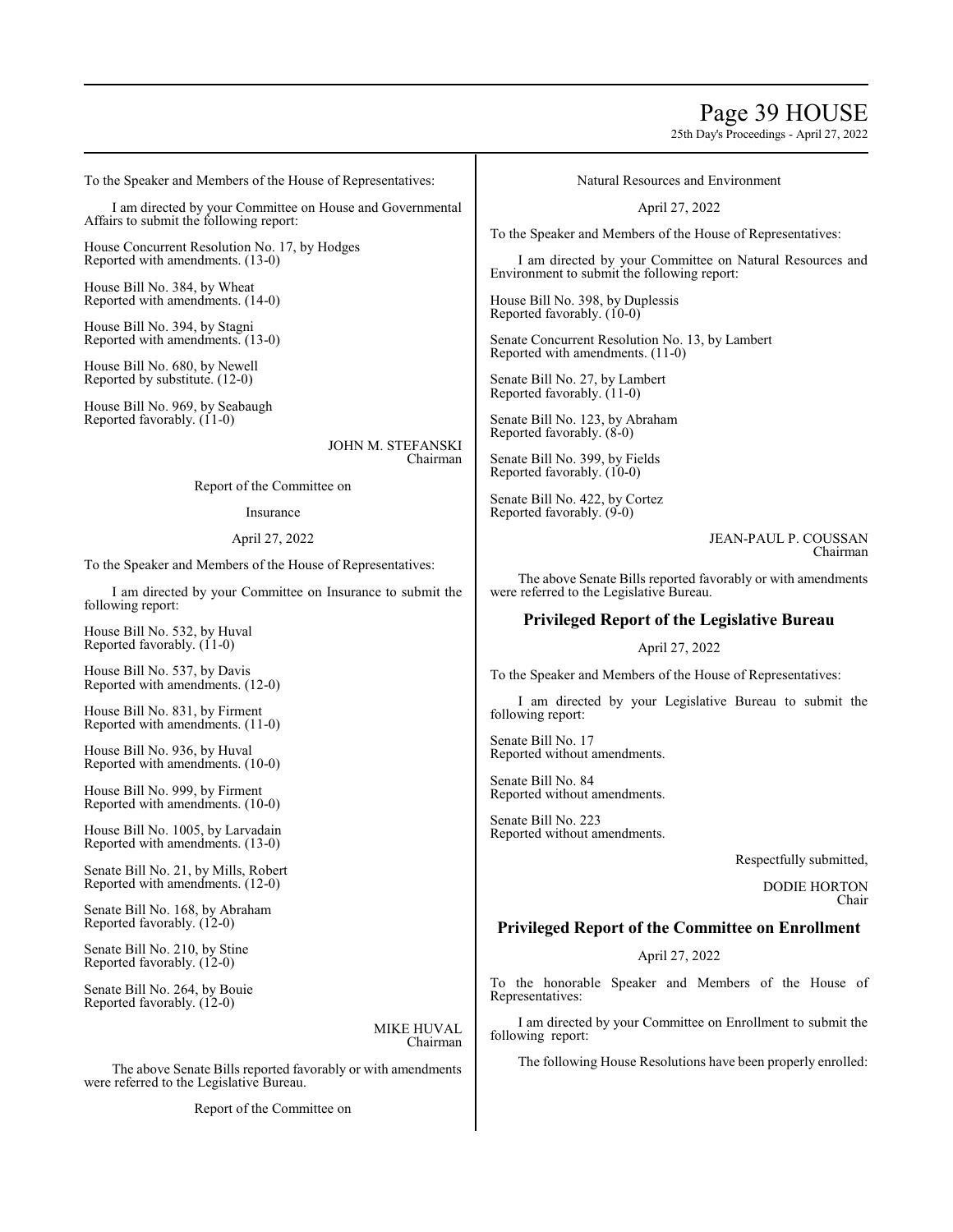## Page 40 HOUSE

25th Day's Proceedings - April 27, 2022

#### **HOUSE RESOLUTION NO. 87—** BY REPRESENTATIVE GAROFALO

A RESOLUTION To express the condolences of the House of Representatives upon the death of The Honorable Robert Joseph Klees.

#### **HOUSE RESOLUTION NO. 88—**

BY REPRESENTATIVE CARPENTER A RESOLUTION

To express the condolences of the House of Representatives upon the death of Tristan Murray Vessel.

Respectfully submitted,

STEPHANIE HILFERTY Chairwoman

The above House Resolutions contained in the report were signed by the Speaker of the House and taken by the Clerk of the House to the Secretary of State in accordance with the rules of the House.

#### **Privileged Report of the Committee on Enrollment**

#### April 27, 2022

To the honorable Speaker and Members of the House of Representatives:

I am directed by your Committee on Enrollment to submit the following report:

The following House Concurrent Resolutions have been properly enrolled:

## **HOUSE CONCURRENT RESOLUTION NO. 82—** BY REPRESENTATIVE WHEAT

A CONCURRENT RESOLUTION

To commend the members of the United States Armed Forces for their service and to proclaim May 2022 as Military Appreciation Month.

#### **HOUSE CONCURRENT RESOLUTION NO. 86—**

BY REPRESENTATIVE DEVILLIER AND SENATOR CLOUD A CONCURRENT RESOLUTION

To commend the Basile High School Bearcats on winning the Louisiana High School Athletic Association 2022 Division III state wrestling championship.

Respectfully submitted,

STEPHANIE HILFERTY Chairwoman

The above House Concurrent Resolutions contained in the report were signed by the Speaker of the House and taken to the Senate by the Clerk of the House and were signed by the President of the Senate and taken by the Clerk of the House to the Secretary of State in accordance with the rules of the House.

#### **Suspension of the Rules**

On motion of Rep. Gaines, the rules were suspended to permit the Committee on Judiciary to meet on Thursday, April 28, 2022, and consider the following legislative instruments that were not listed on the weekly committee schedule as required by House Rule 14.23:

House Bill No. 258

#### **Leave of Absence**

Rep. Bagley - 2 days

Rep. Thompson - 2 days

#### **Adjournment**

On motion of Rep. White, at 7:02 P.M., the House agreed to adjourn until Thursday, April 28, 2022, at 3:00 P.M.

The Speaker Pro Tempore of the House declared the House adjourned until 3:00 P.M., Thursday, April 28, 2022.

> MICHELLE D. FONTENOT Clerk of the House

ANGELA S. SMITH Assistant Clerk of the House / Journal Clerk

#### **Committee Meeting Notices**

The following committees posted notices as follows:

Committee on Agriculture, Forestry, Aquaculture, and Rural Development

Will meet at: 1:00 p.m.

Date: Thursday, April 28, 2022

Location: Committee Room 3

Remarks:

#### **HB 553 MCKNIGHT MEDICAL MARIJUANA** Provides relative to suitability requirements for persons associated with medical marijuana production

Any person who does not feel comfortable giving testimony in person may submit a prepared statement in accordance with House Rule 14.33 in lieu of appearing before the committee:

A. Any interested person or any committee member may file with the committee a prepared statement concerning a specific instrument or matter under consideration by the committee or concerning any matter within the committee's scope of authority, and the committee records shall reflect receipt of such statement and the date and time thereof.

B. Any person who files a prepared statement which contains data or statistical information shall include in such prepared statement sufficient information to identify the source of the data or statistical information. For the purposes of this Paragraph, the term "source" shall mean a publication, website, person, or other source fromwhich the data or statistical information contained in the prepared statement was obtained by the person or persons who prepared the statement.

NOTE: Statements emailed to h-agri@legis.la.gov and received prior to noon on Wednesday, April 27, 2022, will be distributed to the committee members prior to the meeting.

> JACK G. MCFARLAND Chairman

Committee on Judiciary

Will meet at: 9:30 a.m.

Date: Thursday, April 28, 2022

Location: Committee Room 1

Remarks: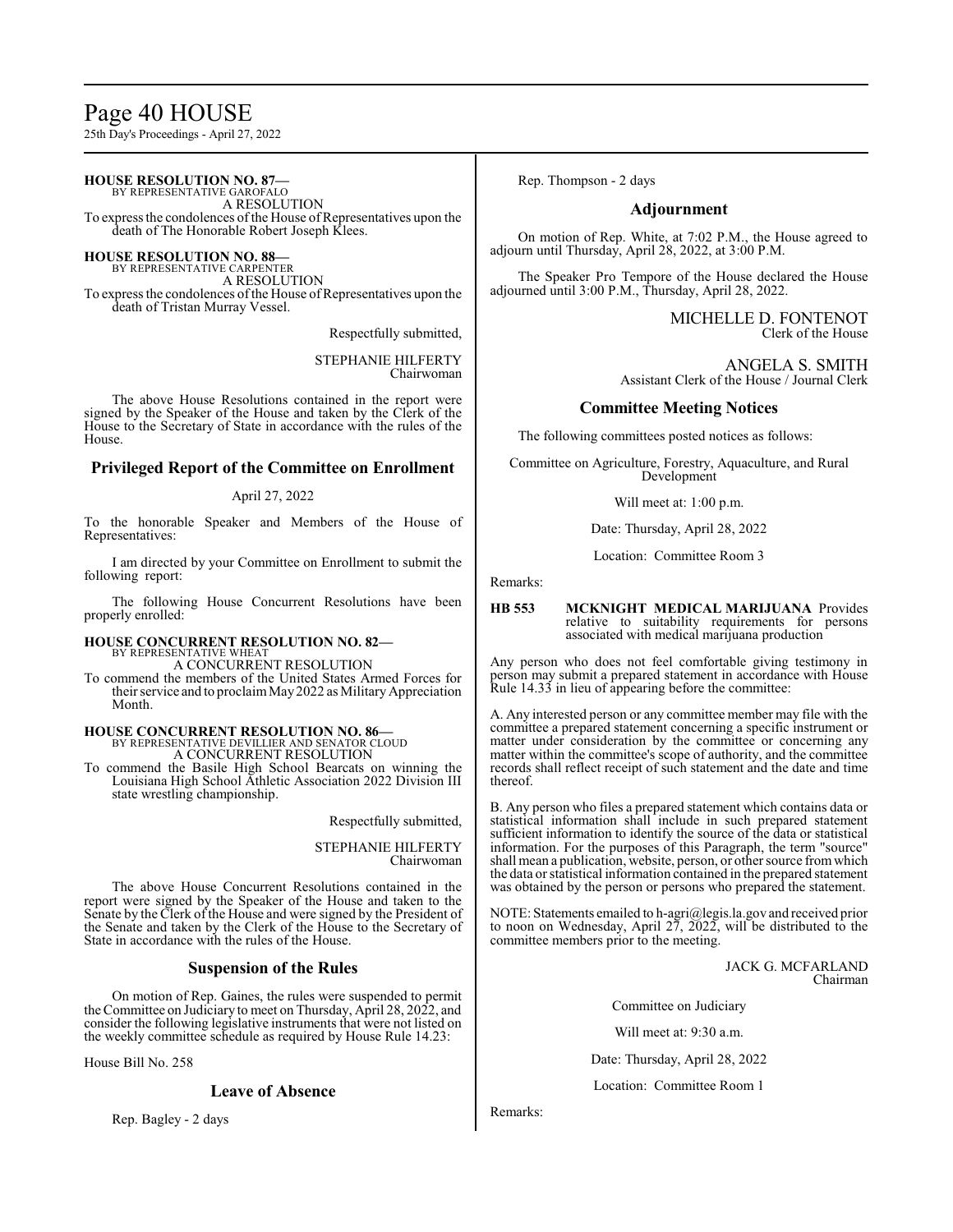### Page 41 HOUSE

25th Day's Proceedings - April 27, 2022

- **HCR 7 ZERINGUE JUDGES** Requests the supreme court to provide information relative to the current structure of the judiciary
- **HCR 10 BRYANT CIVIL/ACTIONS** Requests the state to expedite the resolution of pending civil litigation with the estate of Ronald Greene
- **HCR 13 OWEN, CHARLES CONGRESS** Encourages congress and the president to take proactive measures to protect the citizens of this state and this nation from the Chinese Communist Party
- **HCR 70 FREEMAN ATTORNEYS** Requests the La. Supreme Court to implement a minimum continuing legal education requirement for district attorneys and judges on the topic of domestic violence
- **HCR 71 WHITE, M CIVIL/PROCEDURE** Requests the La. State Law Institute to study certain proposed changes relative to the use of interpreters in court proceedings
- **HB 125 NEWELL CONTROLLED SUBSTANCES**  Provides relative to the regulation of cannabis
- **HB 255 HILFERTY COURTS** Repeals the termination date of Act 110 of the 2020 R.S. of the Legislature of La. relative to the assessment, collection, and distribution of certain court costs and fees in the parish of Orleans
- **HB 258 LANDRY (TBA) JURY DUTY** Provides relative to the qualifications of jurors **(Subject to Rule Suspension)**
- **HB 381 OWEN, ROBERT ALCOHOLIC BEVERAGES**  Provides relative to acts prohibited on permitted premises under the Alcoholic Beverage Control Law
- **HB 430 JORDAN DRUGS** Provides relative to the regulation of cannabis
- **HB 461 JORDAN COURTS/MAYORS** Provides relative to mayors' courts
- **HB 494 ROMERO ALCOHOLIC BEVERAGES** Provides relative to brewery operations
- **HB 513 ZERINGUE JUDGES** (Constitutional Amendment) Provides relative to the voting requirements needed to change the number of judges in a judicial district
- **HB 524 LYONS EXCEPTIONAL PERSONS** Establishes a program for needs assessment and coordination of services for people with disabilities affected by disasters
- **HB 554 MINCEY ALCOHOLIC BEVERAGES** Provides relative to microbrewery operations
- **HB 623 FONTENOT LAW ENFORCEMENT** Provides relative to notification to law enforcement agencies of the release of certain persons from a hospital
- **HB662 ZERINGUE JUDGES/DISTRICT** Provides relative to the Judicial Council
- **HB 745 GREEN LAW ENFORCE/OFFICERS** Provides relative to the officer bill of rights
- **HB 759 S C H E X N A Y D E R E M E R G E N C Y PREPAREDNESS** Provides relative to the Governor's

Office of Homeland Security and Emergency Preparedness

#### **HB 840 BAGLEY DISTRICT ATTORNEYS** Provides relative to disbursement of fees for pretrial programs

Any person who does not feel comfortable giving testimony in person may submit a prepared statement in accordance with House Rule 14:33 in lieu of appearing before the committee:

A. Any interested person or any committee member may file with the committee a prepared statement concerning a specific instrument or matter under consideration by the committee or concerning any matter within the committee's scope of authority, and the committee records shall reflect receipt of such statement and the date and time thereof.

B. Any person who files a prepared statement which contains data or statistical information shall include in such prepared statement sufficient information to identify the source of the data or statistical information. For the purposes of this Paragraph, the term "source" shall mean a publication, website, person, or other source fromwhich the data or statistical information contained in the prepared statement was obtained by the person or persons who prepared the statement.

NOTE: Statements emailed to h-jud@legis.la.gov and received prior to noon on April 27, 2022, will be distributed to the committee members prior to the meeting.

> RANDAL L. GAINES Chairman

Committee on Labor and Industrial Relations

Will meet at: 10:00 a.m.

Date: Thursday, April 28, 2022

Location: Committee Room 5

Remarks:

- **HB 219 GREEN EMPLOYMENT** Provides relative to equal pay for women
- **HB 229 GREEN EMPLOYMENT/WAGES-MINIMUM** (Constitutional Amendment) Establishes a state minimum wage
- **HB 241 RISER LABOR** Provides relative to the Fresh Start Proper Worker Classification Initiative
- **HB 311 MARCELLE EMPLOYMENT/WAGES-MINIMUM** Establishes a state minimum wage rate
- **HB 472 PHELPS EMPLOYMENT/WAGES** Provides relative to wages for tipped employees
- **HB 880 CARTER, WILFORD EMPLOYMENT/WAGES-MINIMUM** Establishes a state minimum wage rate
- **HB 988 LANDRY EMPLOYMENT/DISCRIMINATN**  Provides relative to employment discrimination against public employees being treated with medical marijuana
- **HB 1013 WHITE, M STATE EMPLOYEES** Provides relative to the minimum wage of state employees
- **SB 282 JACKSON SOCIAL SERVICES** Establishes a workforce training initiative to serve public assistance recipients. (gov sig)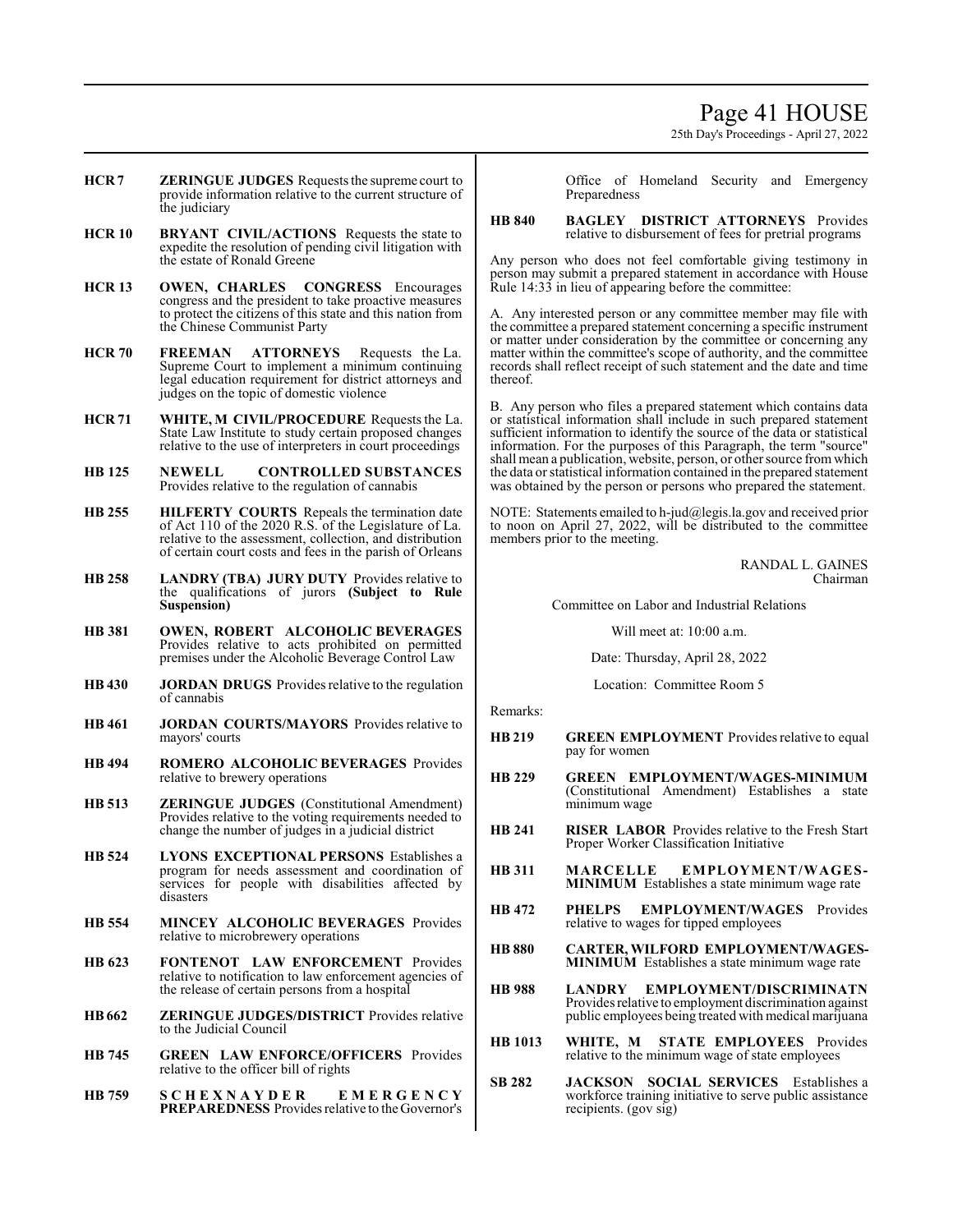### Page 42 HOUSE

25th Day's Proceedings - April 27, 2022

Any person who does not feel comfortable giving testimony in person may submit a prepared statement in accordance with House Rule 14.33 in lieu of appearing before the committee:

A. Any interested person or any committee member may file with the committee a prepared statement concerning a specific instrument or matter under consideration by the committee or concerning any matter within the committee's scope of authority, and the committee records shall reflect receipt of such statement and the date and time thereof.

B. Any person who files a prepared statement which contains data or statistical information shall include in such prepared statement sufficient information to identify the source of the data or statistical information. For the purposes of this Paragraph, the term "source" shall mean a publication, website, person, or other source fromwhich the data or statistical information contained in the prepared statement was obtained by the person or persons who prepared the statement.

NOTE: Statements emailed to h-lir@legis.la.gov and received prior to noon on Wednesday, April 27, 2022, will be distributed to the committee members prior to the meeting.

> BARBARA W. CARPENTER Chairman

Committee on Municipal, Parochial and Cultural Affairs

Will meet at: 9:30 a.m.

Date: Thursday, April 28, 2022

Location: Committee Room 6

#### Remarks:

- **HB 237 JENKINS CIVIL SERVICE/FIRE & POL**  Provides relative the administration of tests by the state examiner for certain positions in the city of Shreveport
- **HB 355 OWEN, CHARLES MUNICIPAL/ORDINANCES**  Prohibits municipalities from enacting certain regulations relative to fuel retailers and transportation infrastructure
- **HB 458 ST. BLANC LOCAL GOVERNMENT** Provides relative to the powers granted to the city of Franklin to regulate the storing and abandoning of junk or junked vehicles
- **HB 777 GLOVER CIVIL SERVICE/FIRE & POL**  Provides relative to the secretary for the municipal fire and police civil service board in certain municipalities
- **HB 818 HUGHES PROPERTY/ABANDONED** Provides relative to certain expedited hearing schedules
- **HB 854 STAGNI CIVIL SERVICE/FIRE & POL** Provides relative to occupational diseases for members in the classified fire service
- **HB 874 STAGNI CIVIL SERVICE/FIRE & POL** Provides relative to the office of deputy state examiner
- **HB 878 HORTON CIVIL SERVICE/FIRE & POL**  Provides for hearing loss as an occupational disease while employed in the classified police service
- **HB 879 GADBERRY PARISH/GOVERN AUTHORITY**  Provides relative to an authorized expense allowance paid to members of a parish governing authority
- **HB 886 STAGNI CIVIL SERVICE/FIRE & POL** Provides relative to powers granted to the state examiner with respect to the admission to tests
- **HB 906 WHEAT MUNICIPAL/LAWRASON ACT**  Removes a requirement for certain Lawrason Act municipalities to use the gubernatorial election dates for municipal elections
- **HB 1029 GLOVER MUSEUMS** Provides relative to Shreveport Water Works Museum
- **HB 1042 HILFERTY PARKS** Requires certain agencies within the Department of Culture, Recreation and Tourism to evaluate certain drainage projects
- **HB 1050 GLOVER PROPERTY/PUBLIC** Provides relative to certain state property

Any person who does not feel comfortable giving testimony in person may submit a prepared statement in accordance with House Rule 14.33 in lieu of appearing before the committee:

A. Any interested person or any committee member may file with the committee a prepared statement concerning a specific instrument or matter under consideration by the committee or concerning any matter within the committee's scope of authority, and the committee records shall reflect receipt of such statement and the date and time thereof.

B. Any person who files a prepared statement which contains data or statistical information shall include in such prepared statement sufficient information to identify the source of the data or statistical information. For the purposes of this Paragraph, the term "source" shall mean a publication, website, person, or other source fromwhich the data or statistical information contained in the prepared statement was obtained by the person or persons who prepared the statement.

NOTE: Statements emailed to h-mpc@legis.la.gov and received prior to noon on Wednesday, April 27, 2022, will be distributed to the committee members prior to the meeting.

> RICK EDMONDS Chairman

Special Committee to Inquire into the Circumstances and Investigation of the Death of Ronald Greene

Will meet at: 3:00 p.m.

Date: Thursday, April 28, 2022

Location: Committee Room 5

Remarks:

Receive witness testimony

Any person who does not feel comfortable giving testimony in person may submit a prepared statement in lieu of appearing before the committee:

A. Any interested person or any committee member may file with the committee a prepared statement concerning a matter under consideration by the committee or concerning any matter within the committee's scope of authority, and the committee records shall reflect receipt of such statement and the date and time thereof.

B. Any person who files a prepared statement which contains data or statistical information shall include in such prepared statement sufficient information to identify the source of the data or statistical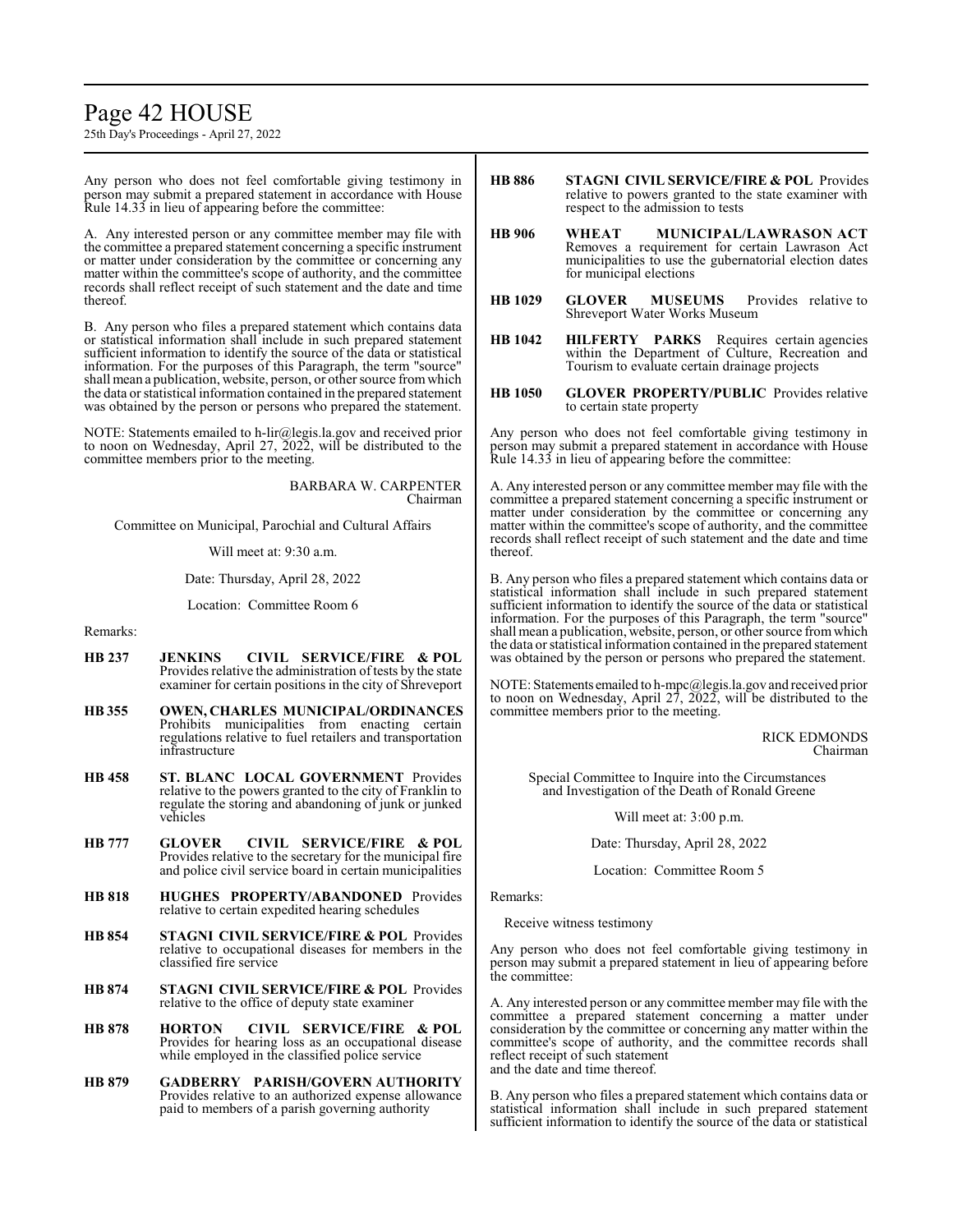### Page 43 HOUSE

25th Day's Proceedings - April 27, 2022

information. For the purposes of this Paragraph, the term "source" shall mean a publication, website, person, or other source fromwhich the data or statistical information contained in the prepared statement was obtained by the person or persons who prepared the statement.

NOTE: Statements emailed to h-specialcommittee@legis.la.gov and received prior to noon on Wednesday, April 27, 2022, will be distributed to the committee members prior to the meeting.

> TANNER D. MAGEE Chairman

### **Weekly Committee Schedules**

The following committees posted weekly committee schedules as follows:

Committee on Appropriations

Monday, May 2, 2022

Committee Room 5

9:00 a.m.

#### INSTRUMENTS TO BE HEARD:

- **HB 63 FREEMAN BUDGETARY CONTROLS** Provides for an exception for certain information required to be submitted by a nongovernmental entity
- **HB 612 HUVAL INSURANCE DEPARTMENT** Provides for the Louisiana Fortify Homes Program
- **HB 648 HILFERTY CRIMINAL/VICTIMS** Provides relative to the Crime Victims Reparations Act
- **HB 656 GEYMANN FISCAL CONTROLS** Limits the amount of recurring revenue that can be recognized by the Revenue Estimating Conference
- **HB 786 WILLARD FUNDS/FUNDING** Establishes the Small Business Innovation Retention Fund
- **HB795 PRESSLY FUNDS/FUNDING** Establishes the Small Business Innovation Recruitment Fund
- **HB 796 WILLARD FUNDS/FUNDING** Establishes the Small Business Innovation Fund
- **HB 845 GEYMANN FISCAL CONTROLS** Prohibits changes in budget authority that would allow certain federal funds to be used on ordinary recurring expenses of state government
- **HB 884 BEAULLIEU BUDGETARY CONTROLS** Provides for changes in the expenditure limit calculation
- **HB 891 DESHOTEL TECHNOLOGY** Provides relative to the procurement of internet services and wide area networks services and systems by state agencies
- **HB 918 WHEAT SUPPLEMENTAL PAY** Provides relative to supplemental pay
- **HB 978 MIGUEZ CONTRACTS** Provides relative to prohibition on certain governmental entity contracts with companies that discriminate against firearm and ammunition industries
- **HB 1041 LYONS ADMINISTRATION** Provides relative to the Small Rental Property Programadministered by the office of community development
- **HCR 60 DESHOTEL LEGISLATIVE COMMITTEES** Requests a joint subcommittee of the House Appropriations Committee and Senate Finance Committee to research, evaluate, and make recommendations relative to the office of technology services

Any person who does not feel comfortable giving testimony in person may submit a prepared statement in accordance with House Rule 14.33 in lieu of appearing before the committee:

A. Any interested person or any committee member may file with the committee a prepared statement concerning a specific instrument or matter under consideration by the committee or concerning any matter within the committee's scope of authority, and the committee records shall reflect receipt of such statement and the date and time thereof.

B. Any person who files a prepared statement which contains data or statistical information shall include in such prepared statement sufficient information to identify the source of the data or statistical information. For the purposes of this Paragraph, the term "source" shall mean a publication, website, person, or other source fromwhich the data or statistical information contained in the prepared statement was obtained by the person or persons who prepared the statement.

NOTE: Statements emailed to h-app@legis.la.gov and received prior to noon on Friday, April 29, 2022, will be distributed to the committee members prior to the meeting.

LEGISLATIVE INSTRUMENTS MAY BE DELETED (DOES NOT REQUIRE<br>HOUSE RULES SUSPENSION) OR ADDED (REQUIRES HOUSE RULES<br>SUSPENSION) PRIOR TO THE MEETING DATE. (HOUSE RULES 14.23 AND<br>14.24) SEE THE DAILY NOTICE OF COMMITTEE MEETING TO MEETING DATE.

> JEROME "ZEE" ZERINGUE Chairman

Committee on Civil Law and Procedure

Monday, May 2, 2022

#### Committee Room 4

9:30 a.m.

#### INSTRUMENTS TO BE HEARD:

- **HB 146 OWEN, CHARLES CIVIL/INTERDICTION** Provides relative to consent with regard to certain medical procedures
- **HB 705 SEABAUGH CIVIL/PROCEDURE** Provides relative to additional medical examinations
- **HB 885 JOHNSON, MIKE CHILDREN/ABUSE** Provides for the use of prehearing videotape as evidence in administrative appeals of justified reports of child abuse or neglect
- **SCR 18 CONNICK CIVIL PROCEDURE** Requests the Louisiana State Law Institute to study and make recommendations regarding reply memoranda in response to a motion for summary judgment.
- **SB 102 FOIL CHILDREN'S CODE** Provides for cotutorship of child in that either parent acting alone can act on behalf of the child. (gov sig)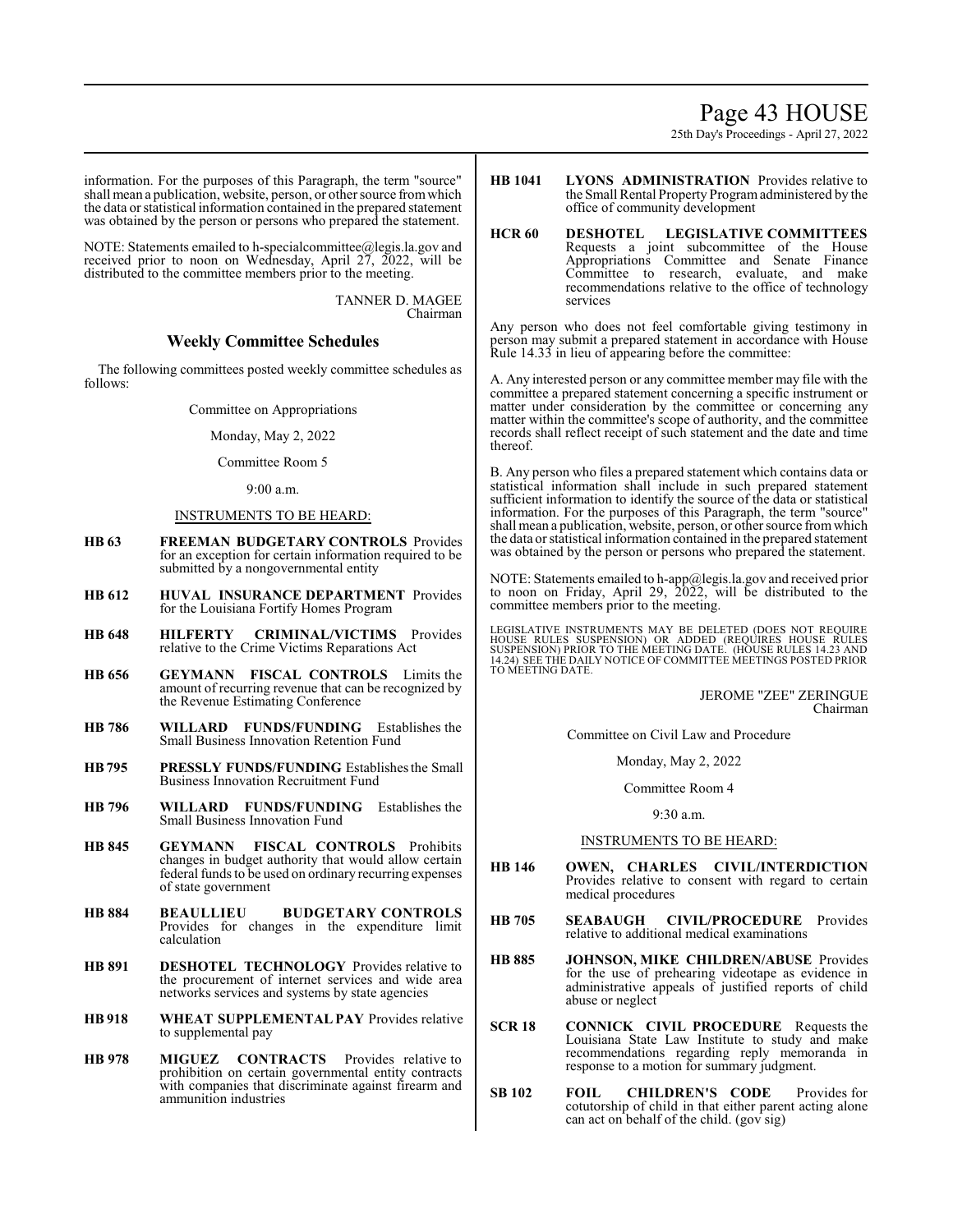### Page 44 HOUSE

25th Day's Proceedings - April 27, 2022

- **SB 284 FOIL CIVIL PROCEDURE** Provides relative to garnishments. (8/1/22)
- **SB 363 FOIL SEIZURES/SALES** Provides for release of superior mortgage payoff amount for sheriff sales.  $(8/1/22)$
- **SB 486 MORRIS, JAY CLERKS OF COURT** Provides relative to clerks of court. (8/1/22)

Any person who does not feel comfortable giving testimony in person may submit a prepared statement in accordance with House Rule 14.33 in lieu of appearing before the committee:

A. Any interested person or any committee member may file with the committee a prepared statement concerning a specific instrument or matter under consideration by the committee or concerning any matter within the committee's scope of authority, and the committee records shall reflect receipt of such statement and the date and time thereof.

B. Any person who files a prepared statement which contains data or statistical information shall include in such prepared statement sufficient information to identify the source of the data or statistical information. For the purposes of this Paragraph, the term "source" shall mean a publication, website, person, or other source fromwhich the data or statistical information contained in the prepared statement was obtained by the person or persons who prepared the statement.

NOTE: Statements emailed to h-clp@legis.la.gov and received prior to noon on Friday, April 30, 2022, will be distributed to the committee members prior to the meeting.

LEGISLATIVE INSTRUMENTS MAY BE DELETED (DOES NOT REQUIRE<br>HOUSE RULES SUSPENSION) OR ADDED (REQUIRES HOUSE RULES<br>SUSPENSION) PRIOR TO THE MEETING DATE. (HOUSE RULES 14.23 AND 14.24) SEE THE DAILY NOTICE OF COMMITTEE MEETINGS POSTED PRIOR TO MEETING DATE.

> GREGORY A. MILLER Chairman

Committee on Commerce

Monday, May 2, 2022

Committee Room 1

9:30 a.m.

#### INSTRUMENTS TO BE HEARD:

- **HB 342 HODGES FINANCIAL INSTITUTIONS** Provides relative to discrimination by financial institutions
- **HB 564 AMEDEE FINANCIAL INSTITUTIONS** Creates a regulatory sandbox program within the office of financial institutions
- **HB 801 GOUDEAU SECONDHAND DEALERS** Provides relative to scrap metal recyclers
- **HB 802 WRIGHT COMMERCE** Provides relative to digital assets
- **HB 805 GREEN FINANCIAL INSTITUTIONS** Provides for insurance proceeds disbursement plans
- **HB 950 BOYD FINANCIAL INSTITUTIONS** Provides relative to mortgage companies
- **HB 985 WRIGHT COMMERCE** Provides relative to virtual currency
- **HB 993 EDMONDS COUNSELORS** Provides a right of conscience protection for marriage and family therapists
- **HB 997 DUPLESSIS VETERANS** Provides relative to interment of military personnel
- **SB 14 POPE HEARING AID DEALERS** Provides relative to the Louisiana Board for Hearing Aid Dealers. (8/1/22)
- **SB 431 MILLS, ROBERT HORSE RACING** Provides relative to offtrack wagering facility locations. (gov sig)

Any person who does not feel comfortable giving testimony in person may submit a prepared statement in accordance with House Rule 14.33 in lieu of appearing before the committee:

A. Any interested person or any committee member may file with the committee a prepared statement concerning a specific instrument or matter under consideration by the committee or concerning any matter within the committee's scope of authority, and the committee records shall reflect receipt of such statement and the date and time thereof.

B. Any person who files a prepared statement which contains data or statistical information shall include in such prepared statement sufficient information to identify the source of the data or statistical information. For the purposes of this Paragraph, the term "source" shall mean a publication, website, person, or other source fromwhich the data or statistical information contained in the prepared statement was obtained by the person or persons who prepared the statement.

NOTE: Statements emailed to h-com@legis.la.gov and received prior to noon on Friday, April 29, 2022, will be distributed to the committee members prior to the meeting.

LEGISLATIVE INSTRUMENTS MAY BE DELETED (DOES NOT REQUIRE HOUSE RULES SUSPENSION) OR ADDED (REQUIRES HOUSE RULES<br>SUSPENSION)PRIOR TO THE MEETING DATE. (HOUSE RULES 14.22 AND<br>14.24) SEE THE DAILY NOTICE OFCOMMITTEE MEETINGS POSTED PRIOR TO MEETING DATE.

> PAULA P. DAVIS Chairman

Committee on Transportation, Highways and Public Works

#### Monday, May 2, 2022

#### Committee Room 3

#### 10:00 a.m.

#### INSTRUMENTS TO BE HEARD:

- **HB 181 HOLLIS TRAFFIC/VIOLATIONS** Relative to the splitting of profits, fees, or commissions for traffic fines
- **HB 1031 FREIBERG MOTOR VEHICLES** Imposes a road usage fee on certain electric and hybrid vehicles
- **HB1054 DUPLESSIS TRANSPORTATION**Provides relative to Transportation Network Companies security camera system
- **SB 39 BERNARD ROADS/HIGHWAYS** Designates LA Hwy. 493 beginning at LA Hwy. 119 to LA Hwy. 1 in Natchitoches Parish as the "Augustin Metoyer Memorial Parkway". (8/1/22)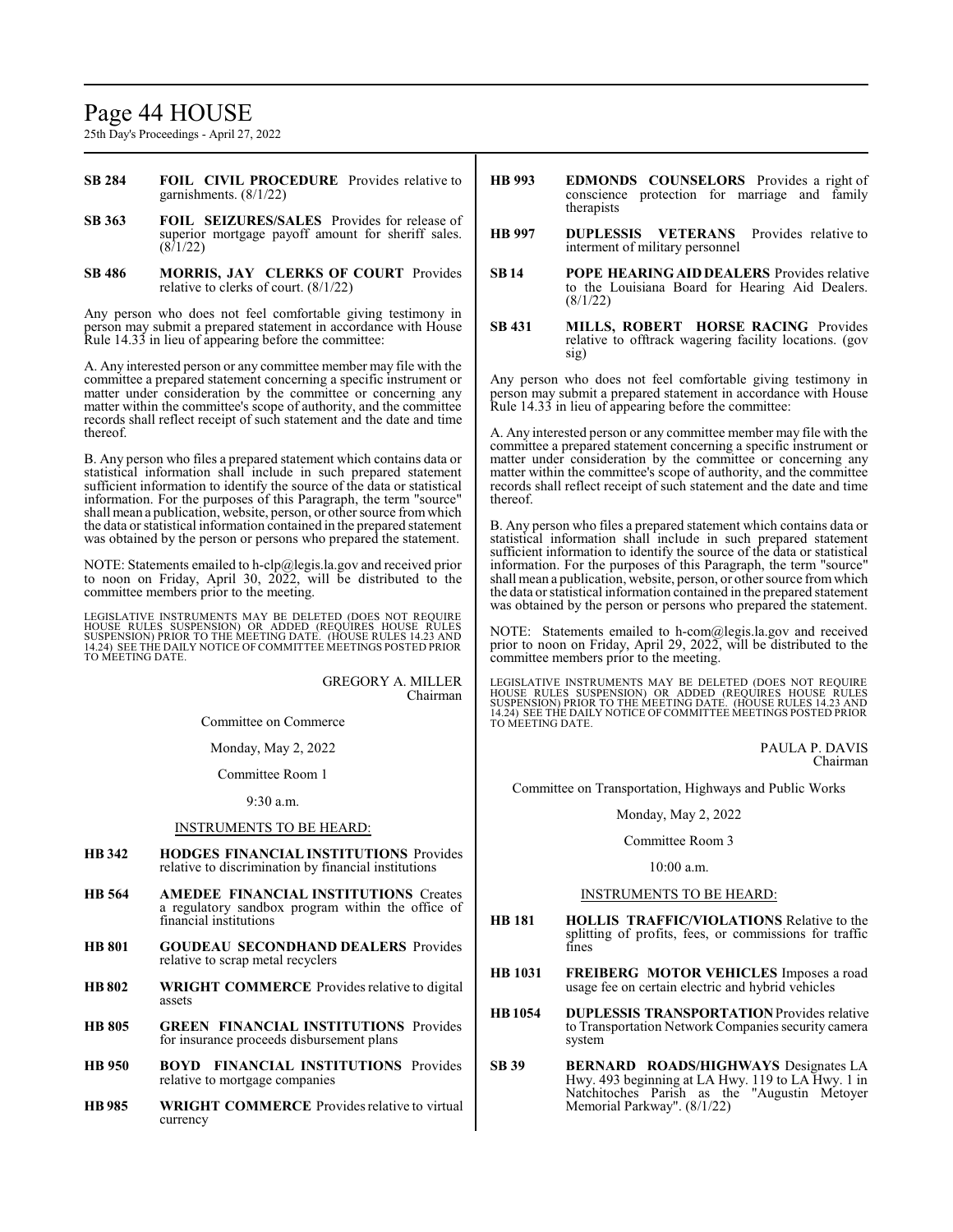### Page 45 HOUSE

25th Day's Proceedings - April 27, 2022

- **SB 52 ABRAHAM ROADS/HIGHWAYS** Designates the Black Bayou Bridge on Louisiana Highway 384 in Calcasieu Parish as the "Dorothy Carter Memorial Bridge". (gov sig)
- **SB 61 MCMATH MOTOR VEHICLES** Creates "Mental Health" special prestige license plate. (8/1/22)
- **SB 79 WHITE, B ROADS/HIGHWAYS** Designates a portion of LA 16 in St. Helena Parish as the "Trooper George Baker Memorial Highway". (8/1/22)
- **SB 181 MCMATH AIRCRAFT/AVIATION** Provides for the definition of an airport sponsor and replaces engineer with sponsor for the approval, inspection, and certification of airport construction projects. (Gov sig)
- **SB 211 STINE FEES/LICENSES/PERMITS** Provides for changes to the "Choose Life" special prestige license plate. (8/1/22)
- **SB 433 WHITE, B SPECIAL DISTRICTS** Provides relative to the membership of certain airport commissions. (8/1/22)
- **SB 453 MCMATH MOTOR VEHICLES** Provides relative to low speed autonomous motor vehicles. (8/1/22)

Any person who does not feel comfortable giving testimony in person may submit a prepared statement in accordance with House Rule 14.33 in lieu of appearing before the committee:

A. Any interested person or any committee member may file with the committee a prepared statement concerning a specific instrument or matter under consideration by the committee or concerning any matter within the committee's scope of authority, and the committee records shall reflect receipt of such statement and the date and time thereof.

B. Any person who files a prepared statement which contains data or statistical information shall include in such prepared statement sufficient information to identify the source of the data or statistical information. For the purposes of this Paragraph, the term "source" shall mean a publication, website, person, or other source fromwhich the data or statistical information contained in the prepared statement was obtained by the person or persons who prepared the statement.

NOTE: Statements emailed to h-thpw@legis.la.gov and received prior to noon on Friday, April 29, 2022, will be distributed to the committee members prior to the meeting.

LEGISLATIVE INSTRUMENTS MAY BE DELETED (DOES NOT REQUIRE HOUSE RULES SUSPENSION) OR ADDED (REQUIRES HOUSE RULES<br>SUSPENSION)PRIOR TO THE MEETING DATE. (HOUSE RULES 14.23 AND<br>14.24)SEE THE DAILY NOTICE OF COMMITTEE MEETINGS POSTED PRIOR TO MEETING DATE.

> MARK WRIGHT Chairman

Committee on Ways and Means

Monday, May 2, 2022

Committee Room 6

9:00 a.m.

#### INSTRUMENTS TO BE HEARD:

**HB 438 BACALA TAX/SALES-USE, STATE** Reduces the rate of the state sales and use tax

- **HB 631 GREEN TAX COMMISSION, STATE** To provide for certain changes or corrections of assessment by the tax commission
- **HB 907 TARVER, PHILLIP TAX/PROPERTY** Provides for resident custodians on adjudicated property
- **HB 925 BUTLER CAPITAL OUTLAY** Establishes the Louisiana Infrastructure Revolving Loan Program to provide financial assistance to local governments and political subdivisions for certain capital infrastructure projects
- **HB 965 STEFANSKI ASSESSORS** To grant the Board of Tax Appeals jurisdiction over certain suits instituted by taxpayers dissatisfied with certain final determinations by the Louisiana Tax Commission
- **HB 972 PHELPS FEES/LICENSES/PERMITS** Establishes an amnesty program for fines, fees, and assessments imposed by state agencies
- **HB 992 BEAULLIEU TAX COMMISSION, STATE** Authorizes the Louisiana Tax Commission to hear claims for the refund of ad valorem property taxes erroneously paid on public service properties
- **HB 1018 EDMONDS FUNDS/FUNDING** Establishes the Temporary Sales Tax Fund and provides for deposit of certain state sales tax revenue into the fund
- **HCR 50 NEWELL TAX/PROPERTY** Requests a study of the practicality and feasibility of phasing-in property tax increases when a property's assessed value increases after reassessment by a percentage of less than fifty percent of the previous year's assessed value
- **SB 85 CORTEZ TAX/INCOME/PERSONAL** Creates an individual income tax refund checkoff donation for Maddie's Footprints. (8/1/22)
- **SB 129 MORRIS, JAY TAX/LOCAL** Exempts certain infused or injected prescription drugs from local sales tax. (7/1/22)
- **SB 217 JACKSON TAXEXEMPTIONS** Exempts the lease, rental, or purchase of tangible personal property or services by the Edward Via College of Osteopathic Medicine (VCOM) from local sales tax. (7/1/22)
- **SB 242 ALLAIN TAX/LOCAL** Provides relative to interest and penalties applicable to local sales and use tax.  $(8/1/22)$
- **SB 293 ALLAIN TAX/SALES** Creates a state sales tax rebate for the purchase of certain agricultural fencing materials by commercial farmers. (gov sig)
- **SB 371 HARRIS, JIMMY TAX/INCOME/PERSONAL** Establishes an individual income tax refund checkoff donation for the University of New Orleans Foundation. (8/1/22)

Any person who does not feel comfortable giving testimony in person may submit a prepared statement in accordance with House Rule 14.33 in lieu of appearing before the committee:

A. Any interested person or any committee member may file with the committee a prepared statement concerning a specific instrument or matter under consideration by the committee or concerning any matter within the committee's scope of authority, and the committee